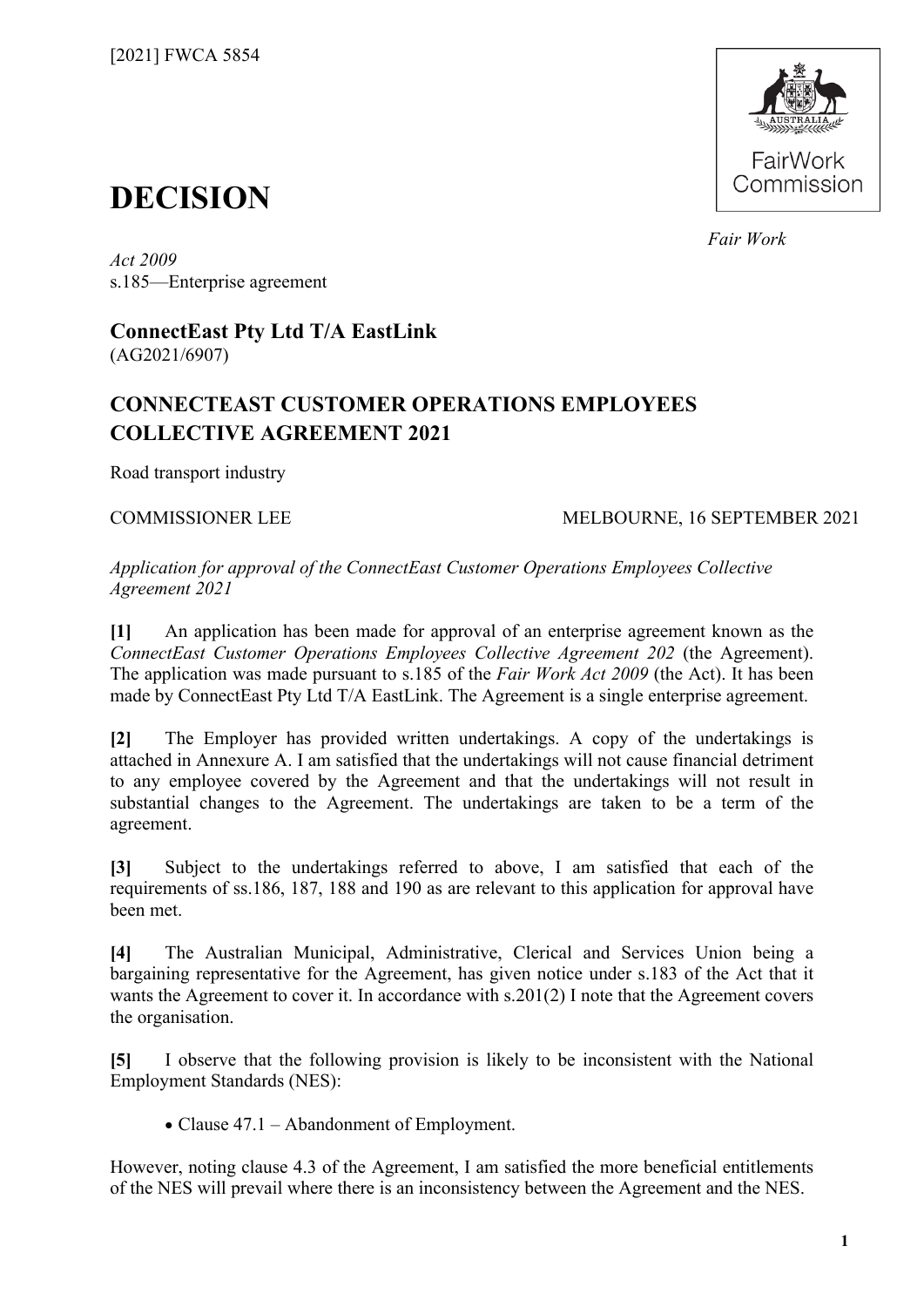**[6]** The Agreement is approved and, in accordance with s.54 of the Act, will operate from 23 September 2021. The nominal expiry date of the Agreement is 15 September 2024.



**COMMISSIONER** 

Printed by authority of the Commonwealth Government Printer

<AE513125 PR734042>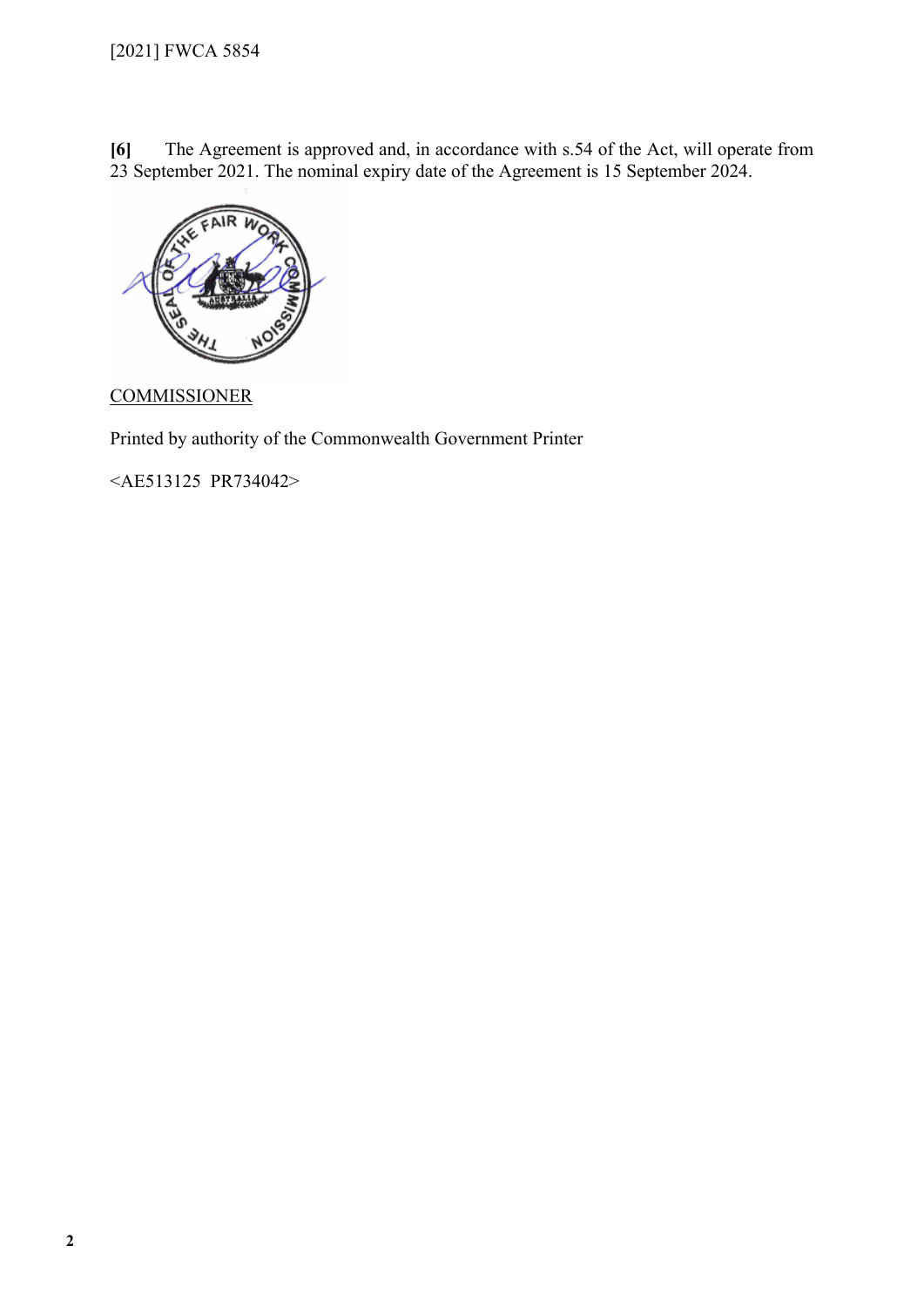#### **Annexure A**

IN THE FAIR WORK COMMISSION

FWC Matter No.: AG2021/6907

Applicant: ConnectEast Pty Ltd T/A EastLink

Section 185 - Application for approval of a single enterprise agreement

## Undertaking - Section 190

I, Murray Keen, Human Resources Manager have the authority given to me by ConnectEast Pty Ltd T/A EastLink to give the following undertakings with respect to the ConnectEast Customer Operations Employees Collective Agreement 2021 ("the Agreement"):

- 1. That a new clause 26.10 is inserted into the Agreement as follows:
	- 26.10 Additional paid annual leave for certain shiftworkers

This clause applies to an employee who is a shiftworker regularly rostered to work on Sundays and public holidays in a business in which shifts are continuously rostered 24 hours a day for 7 days a week.

The employee is a Shiftworker for the purposes of the NES (entitlement to an additional week of paid annual leave).

- $\overline{2}$ . That clause 23.5 is replaced by the following:
	- On termination of employment ConnectEast will pay any accrued but untaken 23.5 time off in lieu at the overtime rate applicable to when the accrued time off in lieu was worked.

These undertakings are provided on the basis of issues raised by the Fair Work Commission in the application before the Fair Work Commission.

Signature

07.09.2021

Date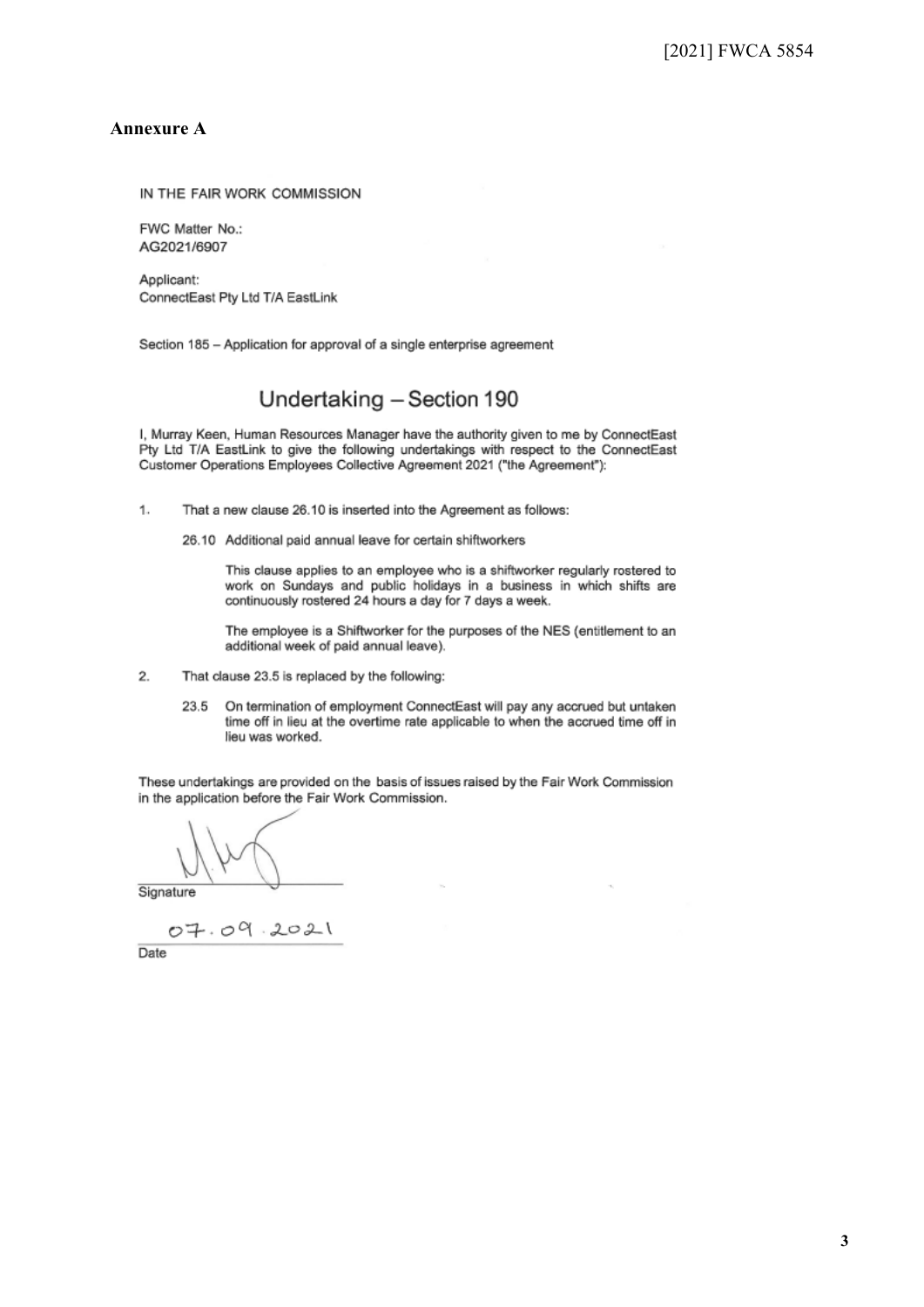

# **ConnectEast Customer Operations Employees Collective Agreement 2021**

**Note - this agreement is to be read together with an undertaking given by the employer. The undertaking is taken to be a term of the agreement. A copy of it can be found at the end of the agreement.**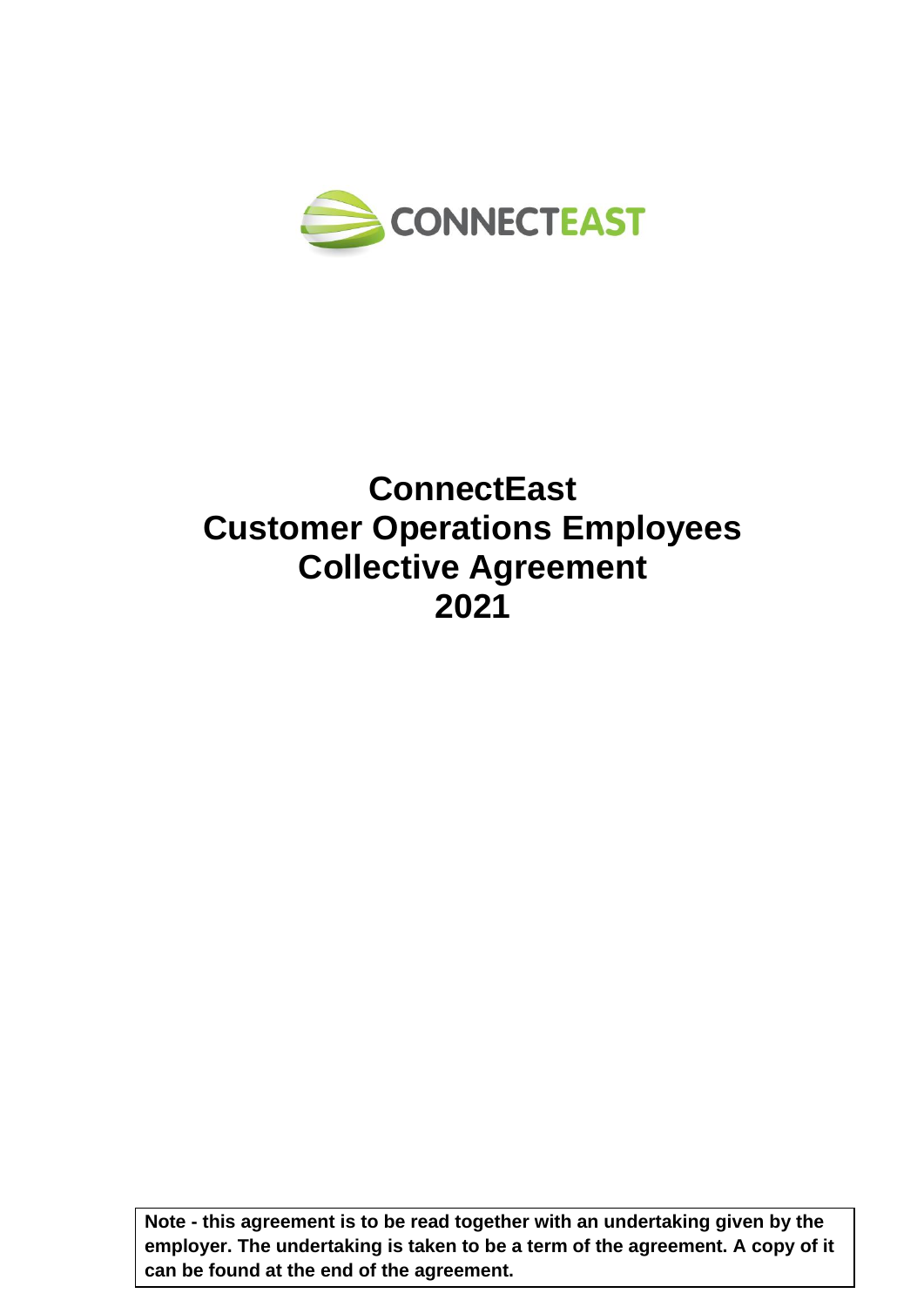## **Table of Contents**

| 1  |  |
|----|--|
| 2  |  |
| 3  |  |
| 4  |  |
| 5  |  |
| 6  |  |
| 7  |  |
| 8  |  |
| 9  |  |
| 10 |  |
| 11 |  |
| 12 |  |
| 13 |  |
| 14 |  |
| 15 |  |
| 16 |  |
| 17 |  |
| 18 |  |
| 19 |  |
| 20 |  |
| 21 |  |
| 22 |  |
| 23 |  |
| 24 |  |
| 25 |  |
| 26 |  |
| 27 |  |
| 28 |  |
| 29 |  |
| 30 |  |
| 31 |  |
| 32 |  |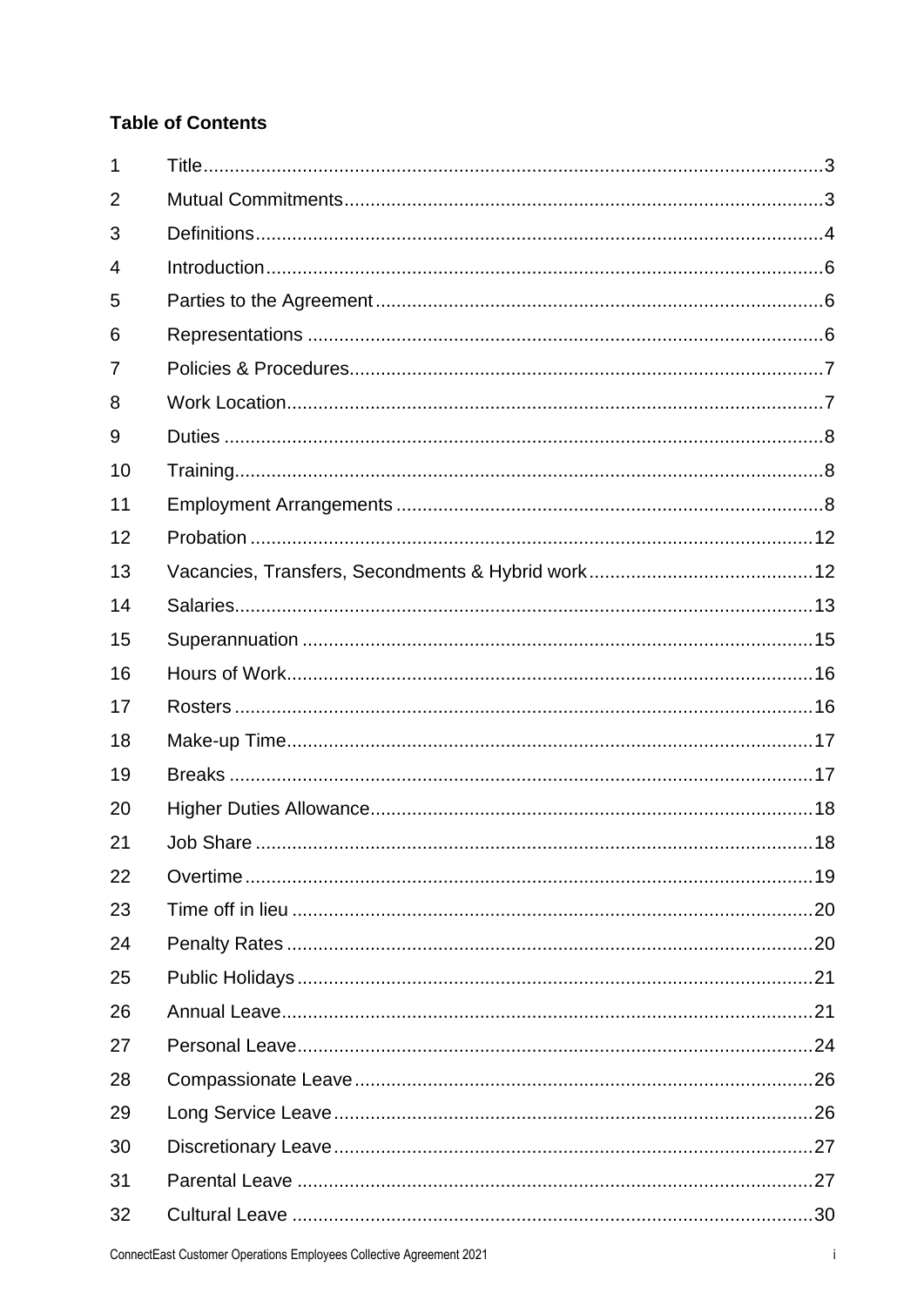| 33 |  |
|----|--|
| 34 |  |
| 35 |  |
| 36 |  |
| 37 |  |
| 38 |  |
| 39 |  |
| 40 |  |
| 41 |  |
| 42 |  |
| 43 |  |
| 44 |  |
| 45 |  |
| 46 |  |
| 47 |  |
| 48 |  |
| 49 |  |
| 50 |  |
| 51 |  |
| 52 |  |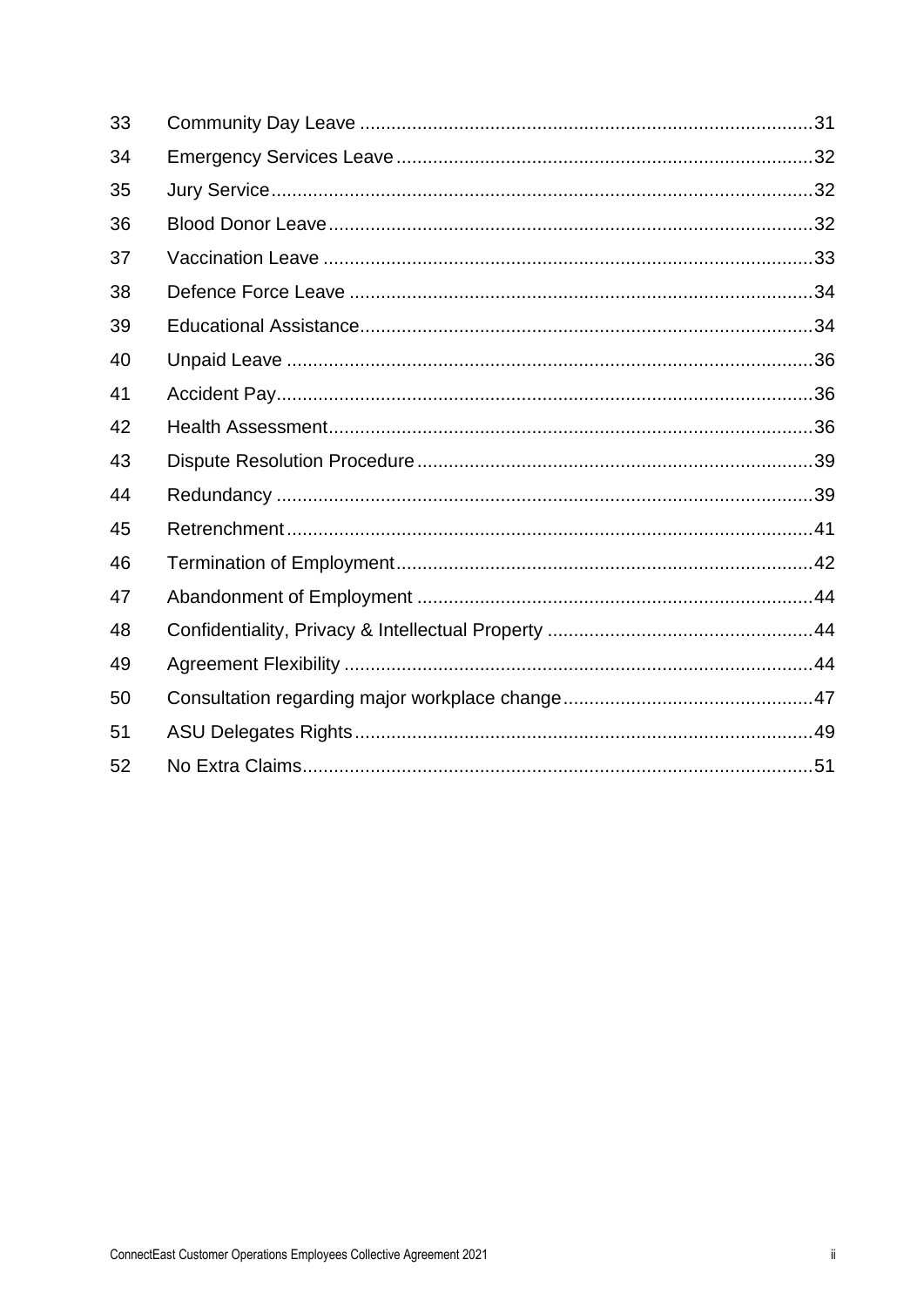## <span id="page-6-0"></span>**1 Title**

ConnectEast Customer Operations Employees Collective Agreement 2021 (**Agreement**).

## <span id="page-6-1"></span>**2 Mutual Commitments**

- 2.1 The Parties acknowledge that the aims of this Agreement are to:
	- 2.1.1 ensure performance of ConnectEast's obligations to investors, customers, employees, the general public and the State of Victoria;
	- 2.1.2 ensure that, as co-producers of our customers' service experience, we strive for operational excellence in all that we do including the delivery of our products and services;
	- 2.1.3 enhance ConnectEast's position and reputation in the employment market as a preferred employer; and
	- 2.1.4 work together to increase efficiency, productivity and flexibility through innovation, multi-skilling and improved workflow, so that all employees may be utilised to perform any functions within their skill level, competence and training.
- 2.2 The Parties are committed to:
	- 2.2.1 observing ConnectEast's values which are underpinned by the behaviour of all employees;
	- 2.2.2 treating everyone fairly and with respect and dignity;
	- 2.2.3 maintaining a positive employee relations environment based on mutual respect, co-operation and trust;
	- 2.2.4 ensuring we are fully informed in relation to all matters relevant to employment with ConnectEast;
	- 2.2.5 providing a safe and supportive work environment free from unlawful discrimination, bullying and harassment;
	- 2.2.6 the principles of merit based selection and diversity to ensure our workforce reflects our customers and markets;
	- 2.2.7 personal and professional development through relevant and effective training to ensure a skilled and motivated workforce is maintained; and
	- 2.2.8 ensuring that our customers' information is not disclosed unlawfully or to any unauthorised third party without the customer's prior consent.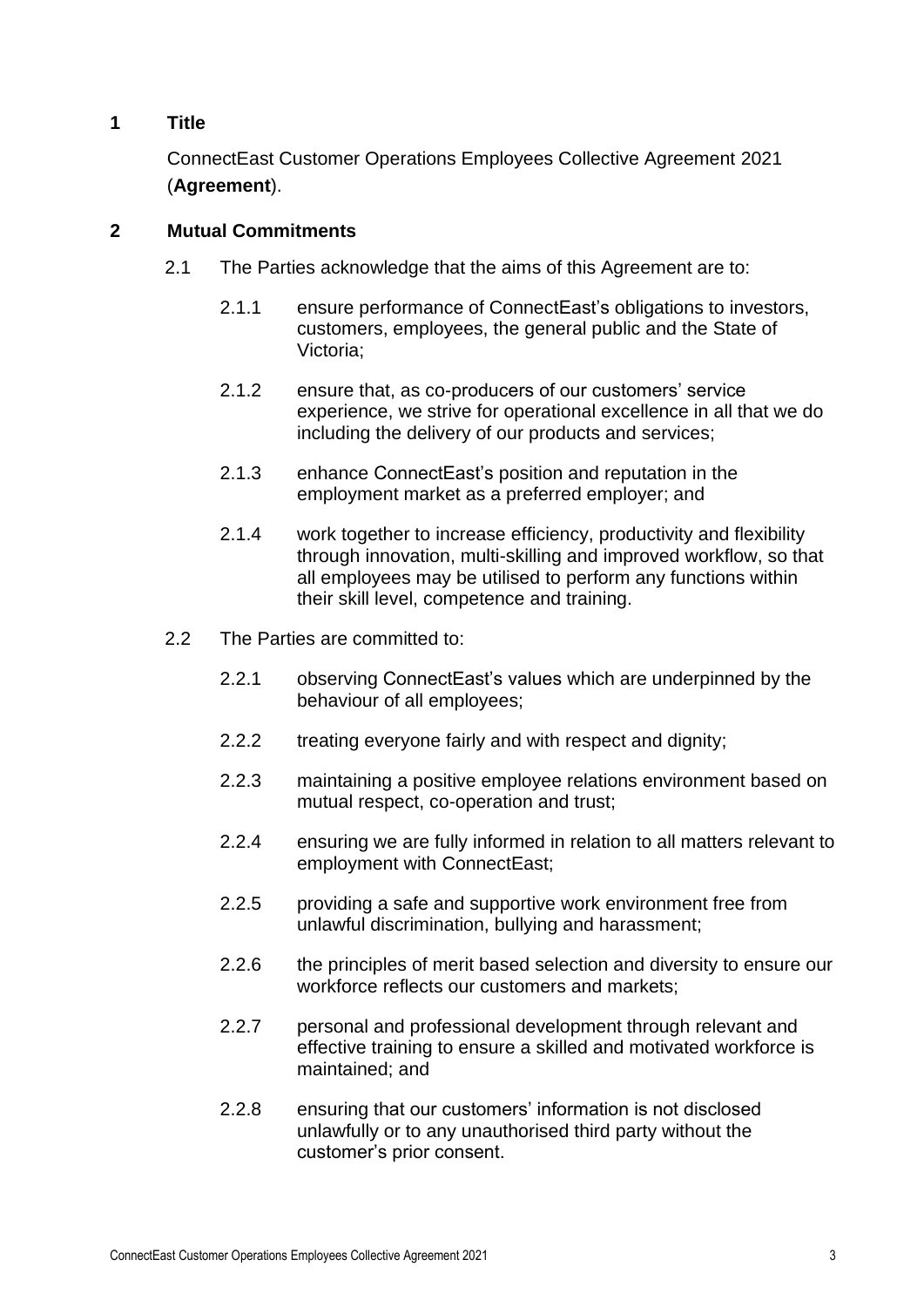## <span id="page-7-0"></span>**3 Definitions**

In this Agreement, the following definitions apply:

**Actual Hourly Rate** means the hourly rate you are actually entitled to be paid for that hour of work (including any overtime, shift and other allowances, loadings and penalties).

**Agreement** means this Agreement.

**ASU** means the Australian Municipal, Administrative, Clerical and Services Union.

**Award** means the *Clerks—Private Sector Award 2020*.

**Board** means the board of directors of ConnectEast.

**Commencement date** means 7 days after the Fair Work Commission approves this Agreement.

**ConnectEast** means ConnectEast Pty Ltd ACN 101 213 263 and all related entities and related bodies corporate as defined by the *Corporations Act 2001* (Cth).

**CPI** means the All Groups Consumer Price Index for the weighted average of eight capital cities based on the percentage change from the corresponding quarter of the previous year measured at the June quarter as provided by the Australian Bureau of Statistics.

**Customer Operations** means the operation of the customer services of EastLink toll road and any other project of a similar nature undertaken by ConnectEast.

**Directly Comparable Position** means a position that complies with the requirements specified in sub-clause [44.5.](#page-43-1)

**Emergency Services Organisation** means the State Emergency Service or the Country Fire Authority or any other organisation recognised as an emergency services organisation by statute.

**Employee** means an employee who is covered by this Agreement. For the purposes of this Agreement, the employees who are bound by it will be referred to collectively as 'employees' and individually as either 'employee' or 'you'.

**FWA** means the *Fair Work Act 2009* (Cth) as amended from time to time.

**Fair Work Commission** means the Fair Work Commission, the national workplace relations tribunal.

**Health Practitioner** means a health practitioner registered or licensed as a health practitioner (or as a health practitioner of a particular type) under a law of a State or Territory.

**Human Resources** means the Human Resources department of ConnectEast.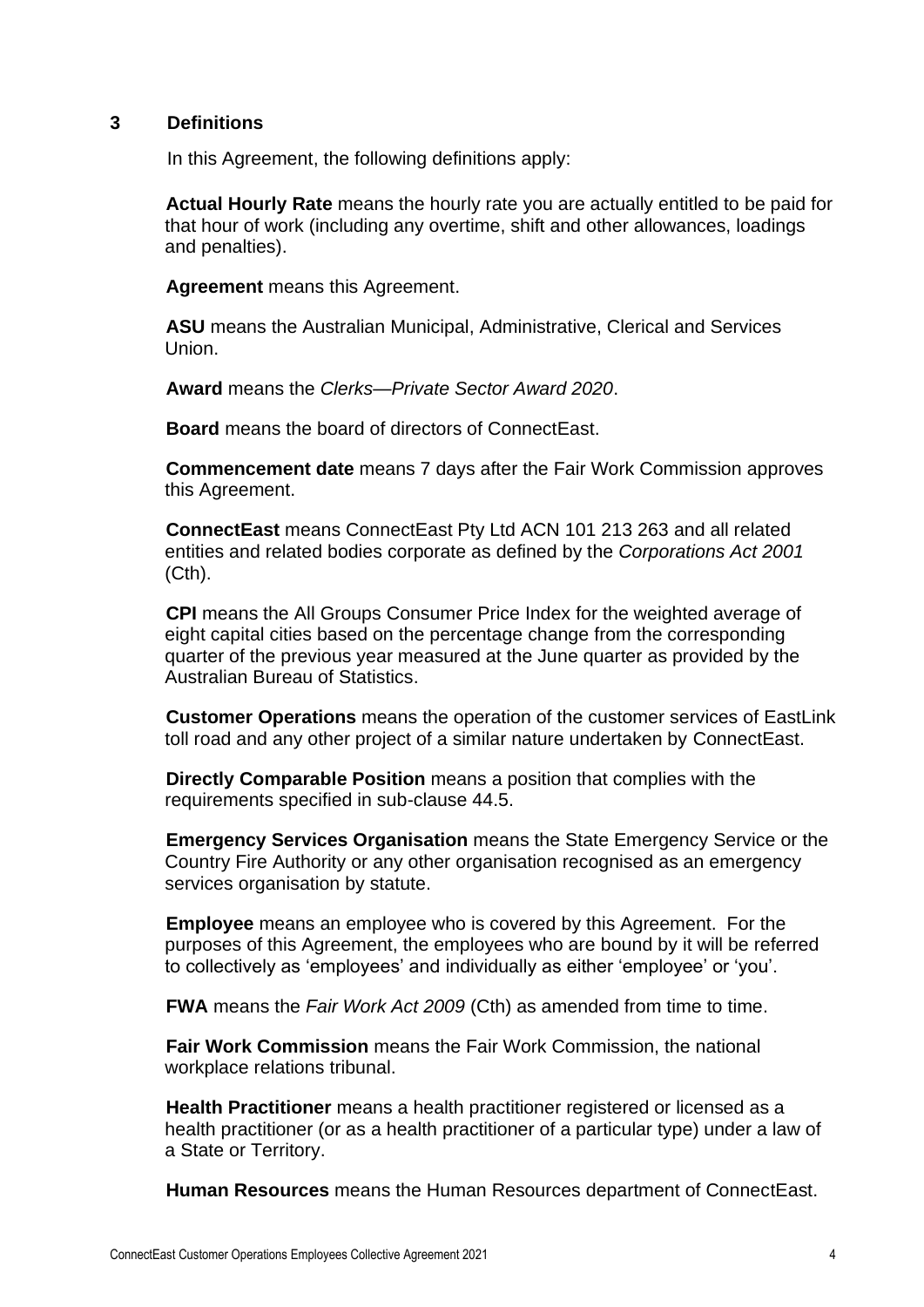#### **Immediate Family** means:

- your spouse; and
- you or your spouse's parent (including step-parent), sister, stepsister, brother, stepbrother, child (including stepchild), grandfather, grandmother and grandchild.

where "spouse" in this definition includes a former spouse, a de facto spouse or a bona fide partner of the same gender.

**Line Manager** means the person to whom you report in the majority of your employment or the Workforce Manager.

**Managing Director** means the Managing Director of ConnectEast.

**Medical Certificate** means a certificate signed by a Health Practitioner.

**Medical Practitioner** means a registered medical practitioner.

**Member of Household** means anyone living in your household at the relevant time.

**Ordinary Hourly Rate** means hourly rate of pay which is inclusive of leave loading and excludes penalty rates, higher duties allowances, other allowances, overtime payments, penalties, bonuses and payments pursuant to any incentive schemes.

**Ordinary Hours** means the hours an employee is contracted to work.

**Overtime** means hours worked in excess of 75 hours in a fortnightly pay period subject to the terms and conditions of Clause 22 of this Agreement.

**Parties** means the parties to this Agreement.

**Position Description** means the written position description applicable to a role.

**Privacy Laws** means the *Privacy Act 1988* (Cth) and any other applicable privacy legislation or laws.

**Secondment** means a temporary transfer from one position to another and where your employer is still ConnectEast.

**Security Requirements** means a satisfactory result following a Criminal History Check and/or National Police check.

**Superannuation Guarantee Scheme** means the scheme constituted by the *Superannuation Guarantee (Administration) Act 1992* (Cth) and *Superannuation Guarantee Charge Act 1992* (Cth).

**Transfer** means a permanent transfer from one position to another and where your employer is still ConnectEast.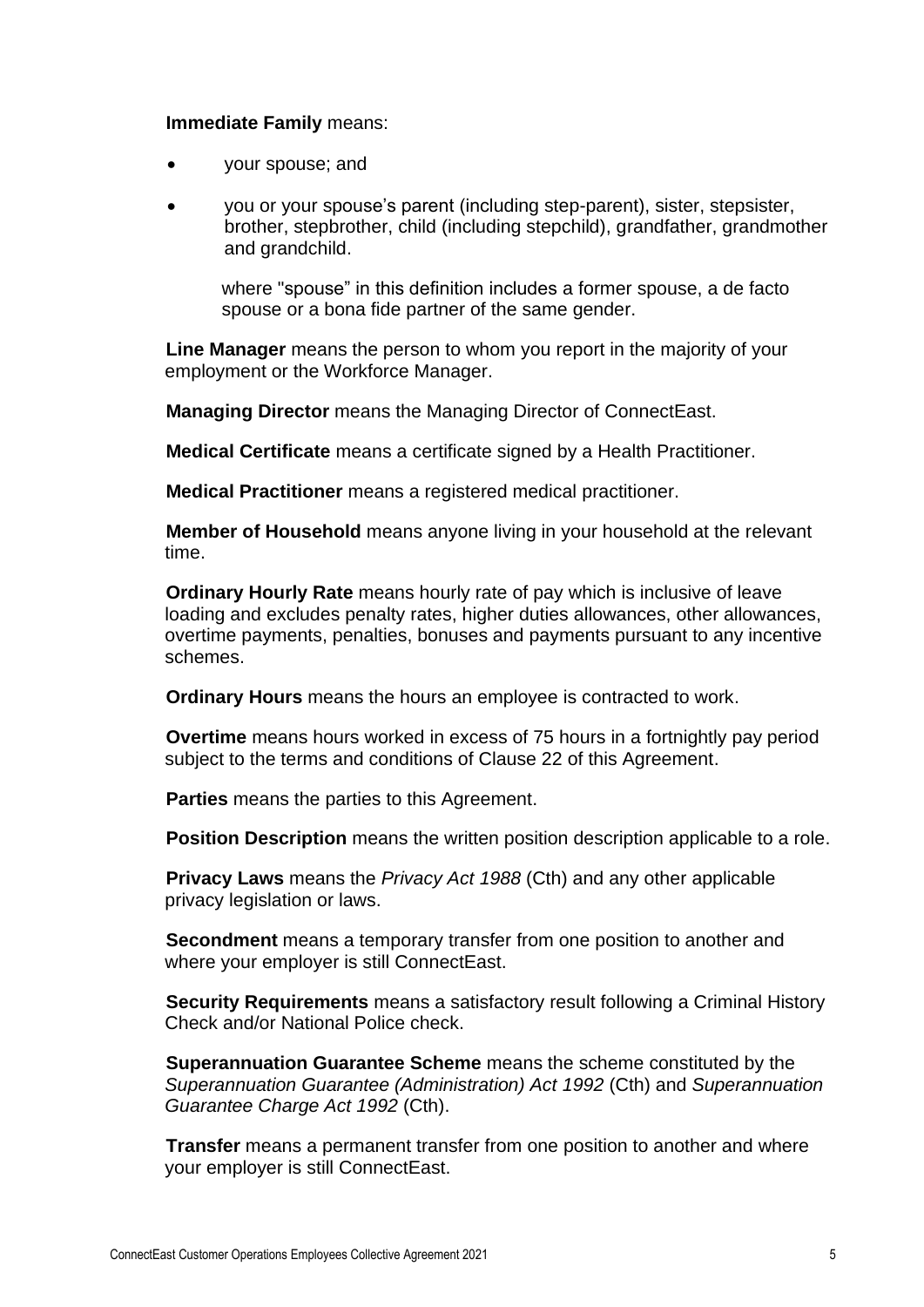## <span id="page-9-0"></span>**4 Introduction**

- 4.1 The nominal expiry date of this Agreement is 3 years from the date the Fair Work Commission approves this Agreement.
- 4.2 This Agreement is a comprehensive agreement which excludes operation of all awards and agreements which would otherwise apply to the Parties.
- 4.3 Where there is an inconsistency between this Agreement and the National Employment Standards and the National Employment Standards provides a greater benefit, the National Employment Standards provision will apply to the extent of the inconsistency
- 4.4 Following the nominal expiry date of this Agreement under sub-clause 4.1, this Agreement will continue to operate until varied by the Parties, replaced by another workplace agreement or terminated in accordance with the FWA.

## <span id="page-9-1"></span>**5 Parties to the Agreement**

- 5.1 This Agreement applies to and is binding on ConnectEast and the employees (subject to Clause [13](#page-15-1) Vacancies, Transfers, Secondments & Hybrid Work) who are:
	- 5.1.1 engaged in ConnectEast's Customer Operations; and
	- 5.1.2 paid fortnightly; and
	- 5.1.3 eligible for paid overtime.
- 5.2 The organisation representing union member employees as their bargaining agent for the negotiation of this Agreement was the ASU.

## <span id="page-9-2"></span>**6 Representations**

- 6.1 During the course of your recruitment you have provided to ConnectEast information including details concerning your qualifications, background and experience.
- 6.2 You acknowledge that ConnectEast has relied on this information in reaching its decision to offer you employment.
- 6.3 It is a term of your employment that all this information is true and accurate.
- <span id="page-9-3"></span>6.4 You must produce original or certified transcripts of any academic or other qualifications on request.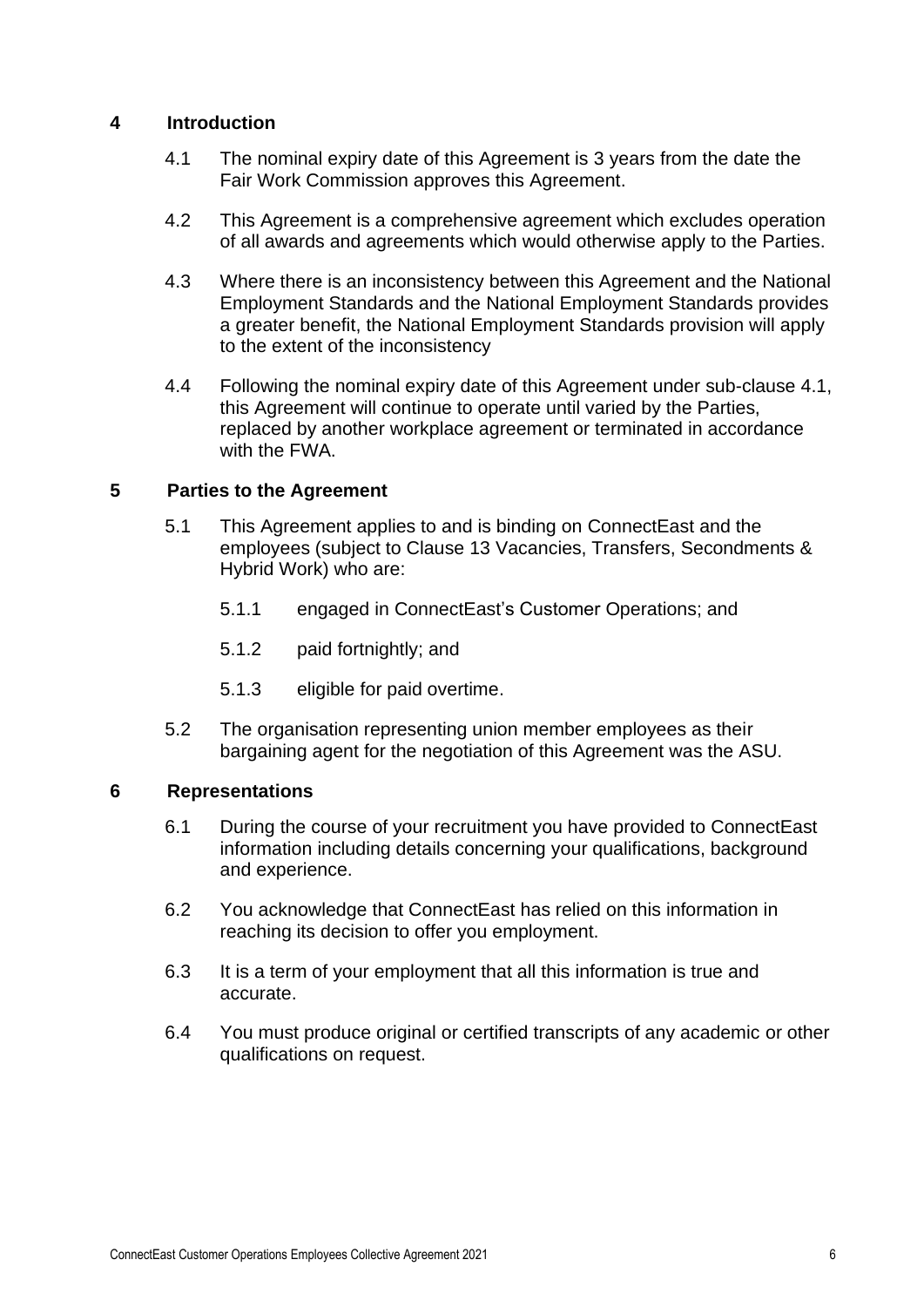## **7 Policies & Procedures**

- 7.1 ConnectEast maintains a number of policies and procedures which apply to your employment.
- 7.2 These policies and procedures may be added to, varied or cancelled by ConnectEast, at its discretion, from time to time.
- 7.3 You must familiarise yourself with ConnectEast's policies and procedures and act in accordance with them at all times. Failure to do so could result in disciplinary action, including termination of employment.
- 7.4 ConnectEast will take reasonable steps to alert you to any changes to policies and procedures, but it remains your responsibility to keep up to date with changes from time to time.
- 7.5 Policies and procedures do not form part of this Agreement or your employment contract.

## <span id="page-10-0"></span>**8 Work Location**

- 8.1 Workforce flexibility and mobility is essential to ensure workloads are effectively managed and customer expectations are satisfied.
- 8.2 You will be based at a specified location. However, you may be required to travel or transfer between locations to the extent needed to effectively carry out the responsibilities of your employment. Such a requirement will not be applied unreasonably and will have regard to your personal circumstances.
- 8.3 Reasonable additional travel expenses incurred by you will be reimbursed if you are required to attend a location that is not your normal work location.
- 8.4 The amount reimbursed for motor vehicle expenses will be based on Australian Taxation Office rules (as amended from time to time) and will be calculated on the distance you are required to travel over and above your normal travel between home and work.
- <span id="page-10-1"></span>8.5 Travel expenses will not be reimbursed to you if you have accepted a Transfer or Secondment to another location, or where you have voluntarily offered/requested to work additional hours or overtime shifts at another location.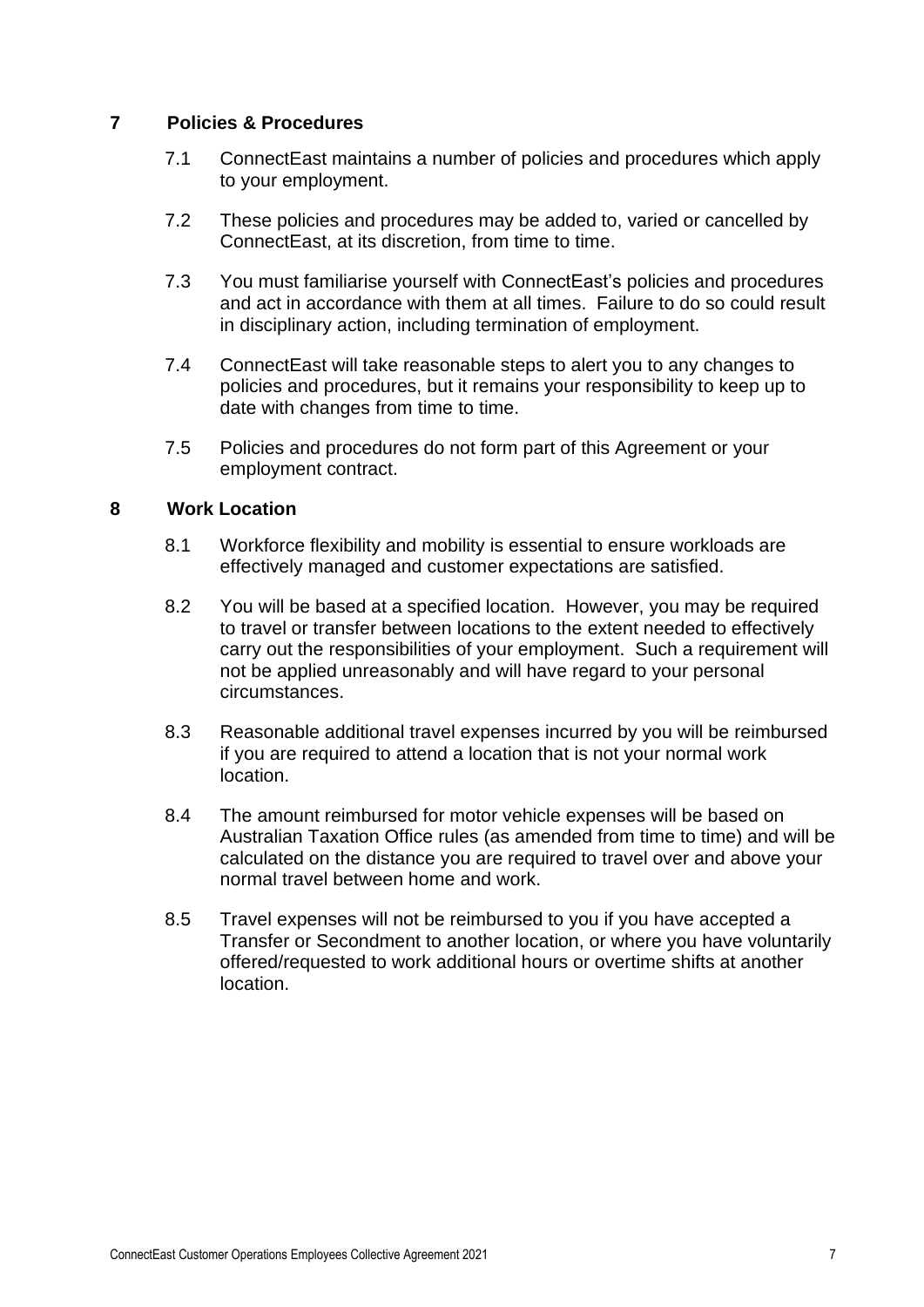## **9 Duties**

- 9.1 You acknowledge that workforce flexibility is essential to ensuring workloads are effectively managed and customer expectations are satisfied. You will, therefore, undertake the duties outlined in your Position Description together with any other duties which may be reasonably assigned to you by ConnectEast from time to time.
- 9.2 ConnectEast may, at its discretion, change the title of your position, your Position Description and your reporting line provided that:
	- 9.2.1 it first consults with you and provides the opportunity for you to provide feedback; and
	- 9.2.2 any changes it makes are reasonable and reasonably required by the operational needs of its business.
- 9.3 If ConnectEast transfers your employment to another entity within ConnectEast it will be on the basis of full recognition of prior service within ConnectEast for all purposes.

## <span id="page-11-0"></span>**10 Training**

- 10.1 ConnectEast may, from time to time, require you to attend, facilitate or deliver training sessions or courses which are relevant to the performance of your duties or career development. ConnectEast will take into account your personal circumstances (including any family responsibilities) when deciding whether to require you to attend, facilitate or deliver any particular training session or course.
- 10.2 ConnectEast will pay all fees associated with your attendance at these sessions or courses.
- 10.3 If you are required to attend, facilitate or deliver a training session or course, you will be paid the Actual Hourly Rate applicable to the time of the training session or course.

## <span id="page-11-1"></span>**11 Employment Arrangements**

- 11.1 This Agreement sets out employment conditions for employees who are:
	- 11.1.1 Permanent full time employees;
	- 11.1.2 Permanent part time employees;
	- 11.1.3 Casual employees; and
	- 11.1.4 Limited term employees.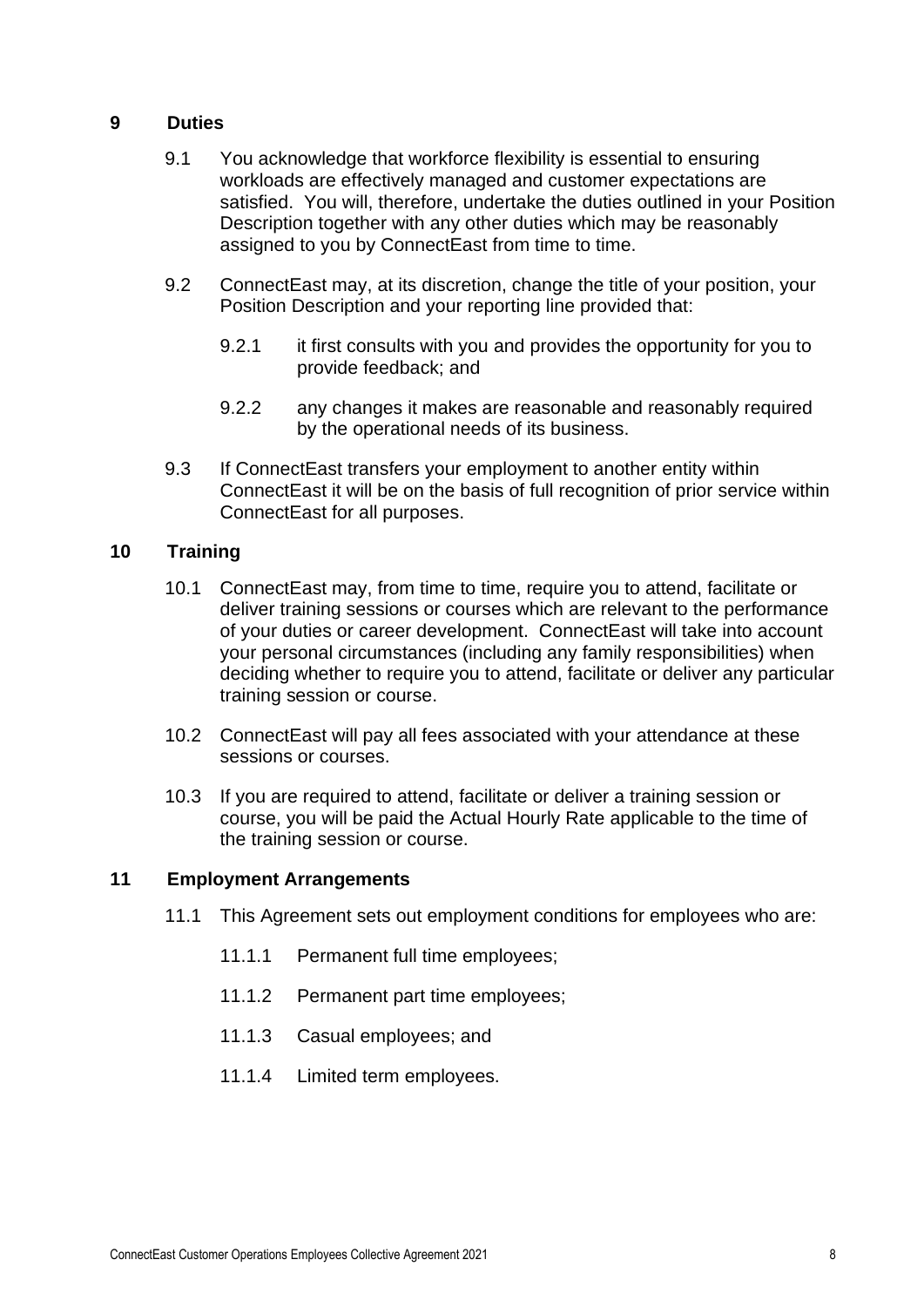- 11.2 Permanent Full Time Employee
	- 11.2.1 A permanent full time employee is an employee who is employed to work for 75 hours a fortnight.
	- 11.2.2 Shift lengths for permanent full time employees will be a minimum of 7.5 hours unless otherwise agreed with the employee.
- 11.3 Permanent Part Time Employee
	- 11.3.1 A permanent part time employee is an employee who is employed to work for a contracted number of hours less than 75 hours a fortnight.
	- 11.3.2 If you are a permanent part time employee you will receive equivalent pay and conditions, on a pro rata basis, to a permanent full time employee performing the same role.
	- 11.3.3 Shift lengths for permanent part time employees will be a minimum of 3 consecutive hours.
	- 11.3.4 Contracted hours may be changed by agreement in writing between the employer and employee.
	- 11.3.5 At the time of engagement, ConnectEast and a permanent part time employee who does not work in a position which performs rostered work will agree in writing on a regular pattern of work, specifying which days of the week the employee will work, the numbers of hours worked each day, and the starting and finishing times each day.
	- 11.3.6 At the time of engagement, ConnectEast will provide a permanent part time employee who works in a position which performs rostered work an initial roster which will provide details of which days of the week the employee will work, the number of hours worked each day, and the starting and finishing times each day until their first roster is available in accordance with Clause 17.
	- 11.3.7 Additional Hours
		- 11.3.7.1 ConnectEast may request part time employees work up to 75 hours per fortnight.
		- 11.3.7.2 Part time employees may refuse, at their absolute discretion, to work more than their ongoing contracted hours.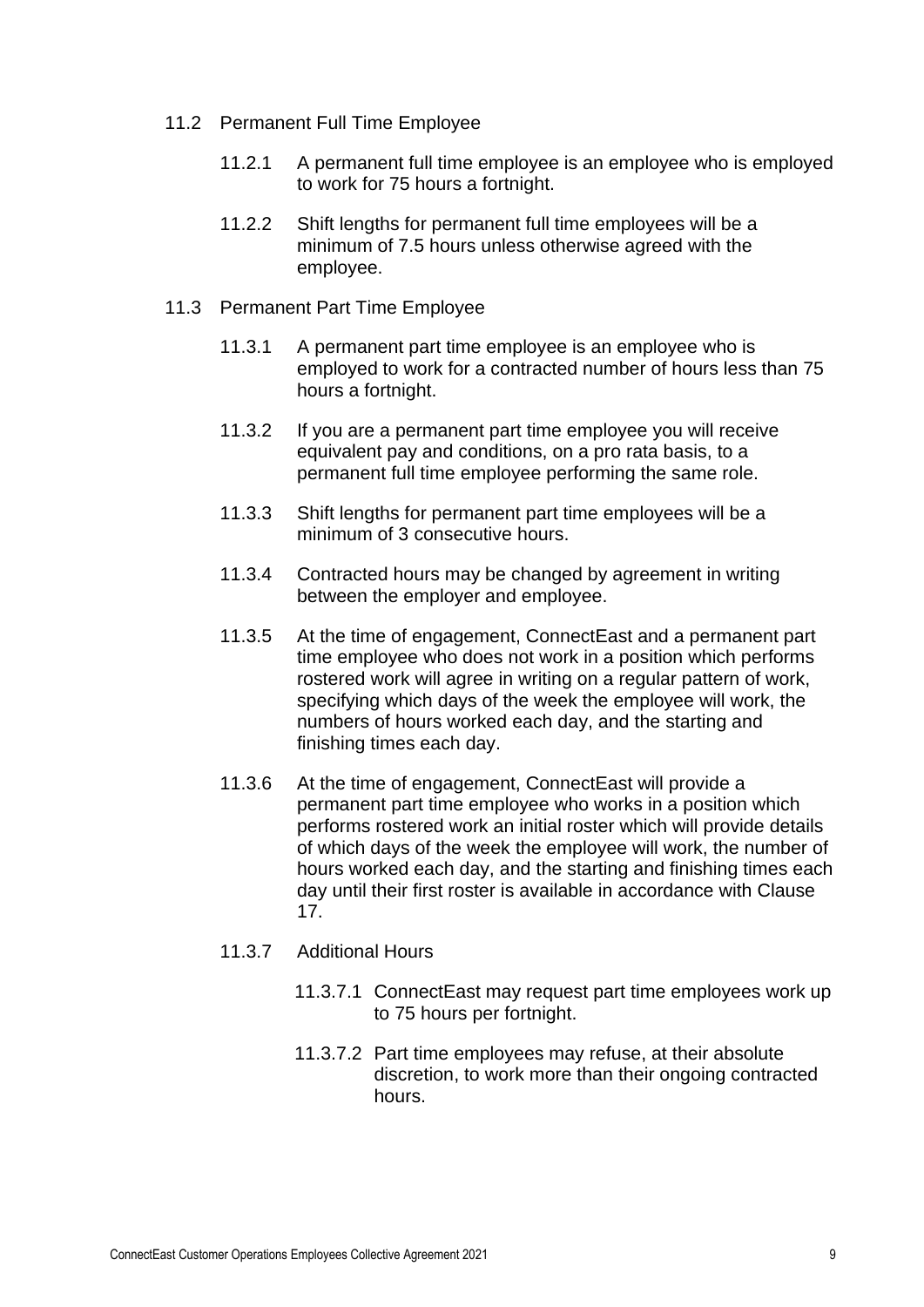- 11.3.7.3 When a part time employee accepts hours in addition to their contracted hours it constitutes an increase to their Ordinary Hours for that fortnight, and the employee will be paid at their ordinary hourly rate, applicable penalty rates and accrue leave.
- 11.3.7.4 Alternatively, subject to Clause 23 (Time off in lieu), you may elect to take time off in lieu of payment for additional hours.
- 11.4 Casual Employee
	- 11.4.1 Casual employees are engaged as such by the hour and on an as needs basis.
	- 11.4.2 As a casual employee you agree that you have no expectation of any further casual work beyond the completion of each casual shift worked by you.
	- 11.4.3 ConnectEast will notify you of the hours it has available for you to work on a casual basis, which will fluctuate depending on the operational requirements of ConnectEast.
	- 11.4.4 You agree that you may be required at short notice and that, if requested by ConnectEast and, it is reasonably practicable to do so, you will make yourself available for at least 1 shift per fortnight in order to maintain required competence levels.
	- 11.4.5 ConnectEast may cancel your engagement to work on any particular shift subject to giving you reasonable notice prior to commencement of the shift except in circumstances beyond ConnectEast's control. As far as practicable this notice will be provided:
		- 11.4.5.1 in the first instance, by 4:00 pm on the day prior to the applicable shift; or if this is not possible;
		- 11.4.5.2 a minimum of 3 hours before the shift is scheduled to commence.
	- 11.4.6 You will be paid at the Ordinary Hourly Rate applicable to a permanent employee performing the same role plus an additional 25% loading for the first 75 hours worked in a fortnight. The casual loading of 25% is in lieu of all entitlements to paid leave and other conditions applicable only to permanent employees, as outlined in this Agreement.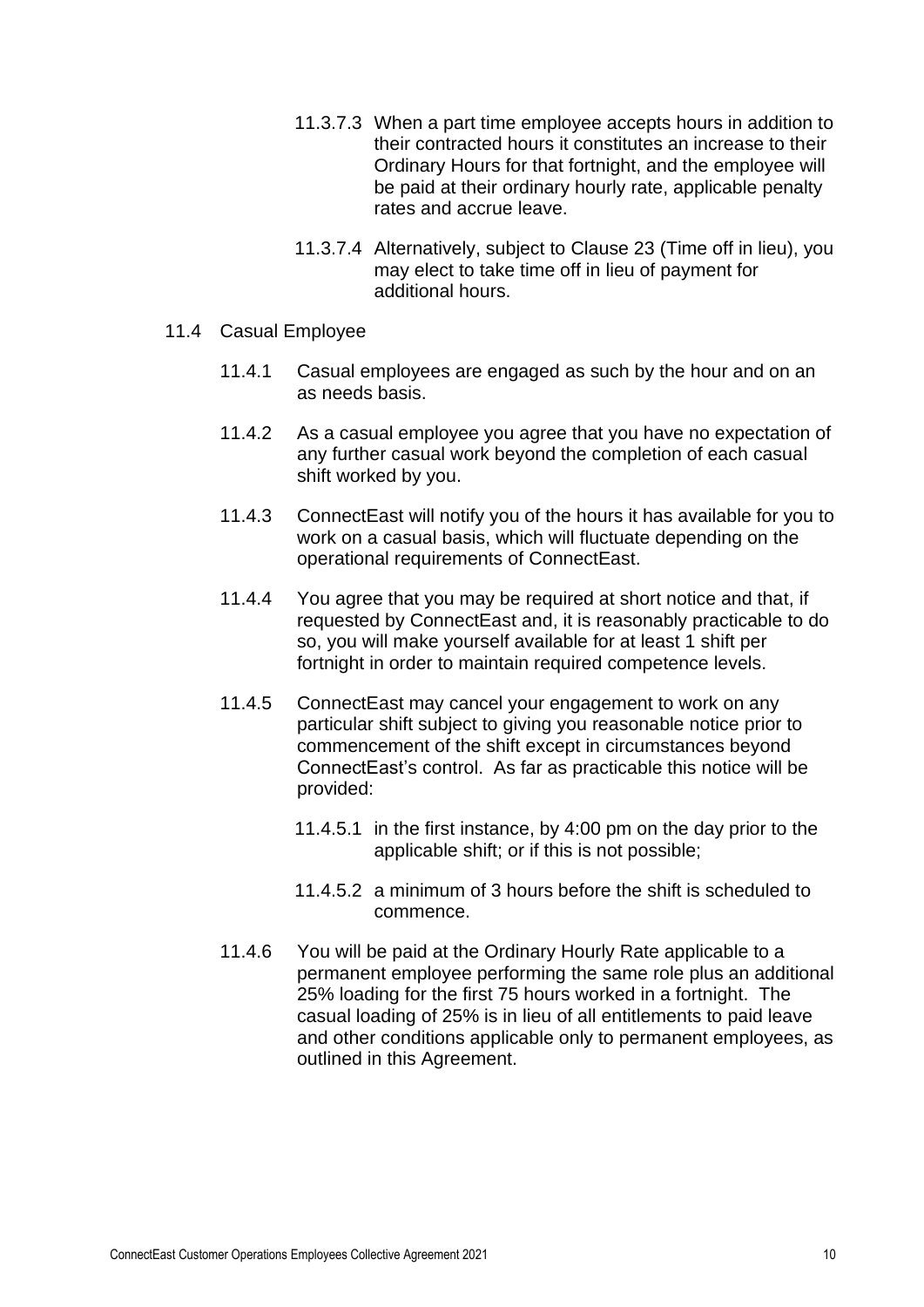11.4.7 Once a casual employee has worked 75 hours during a fortnightly pay period the following rates apply, calculated on a daily basis with reference to the day or shift during which the Overtime hours were actually worked:

| Hours of overtime<br>worked per day | Overtime rate<br>(inclusive of 25% casual loading)                                              |
|-------------------------------------|-------------------------------------------------------------------------------------------------|
| Monday to Saturday<br>First 2 hours | 175%<br>of the Ordinary Hourly rate<br>of the role applicable to a<br>permanent employee        |
| Monday to Saturday<br>After 2 hours | 225%<br>of the Ordinary Hourly rate<br>of the role applicable to a<br>permanent employee        |
| Sunday                              | <b>225%</b><br>of the Ordinary Hourly rate<br>of the role applicable to a<br>permanent employee |
| <b>Public Holiday</b>               | 275%<br>of the Ordinary Hourly rate<br>of the role applicable to a<br>permanent employee        |

- 11.4.8 Casual employees are entitled to a minimum payment of 3 hours at the appropriate rate per attendance for an approved casual shift.
- 11.4.9 In certain circumstances, casual employees have the right to be offered or request conversion to permanent employment under the National Employment Standards (**NES**) of the FWA. In addition, Clause 11.6 of the Award also currently contains a right to request casual conversion in certain circumstances and the parties agree that this Clause 11.6 alone is incorporated as if it were a provision of the Agreement for as long as Clause 11.6 remains a term of the Award providing a right to request casual conversion. For the avoidance of doubt, this means that if the right to request casual conversion clause is removed from the Award in the future by the Fair Work Commission or amended to mirror the NES casual conversion provisions, it will no longer be incorporated into the Agreement and will cease operating as a provision of the Agreement from the date it is removed from the Award or amended to mirror the NES casual conversion provisions. However, any future removal or amendment of the clause from the Award will not impact casual employees' rights under the NES casual conversion provisions of the FWA.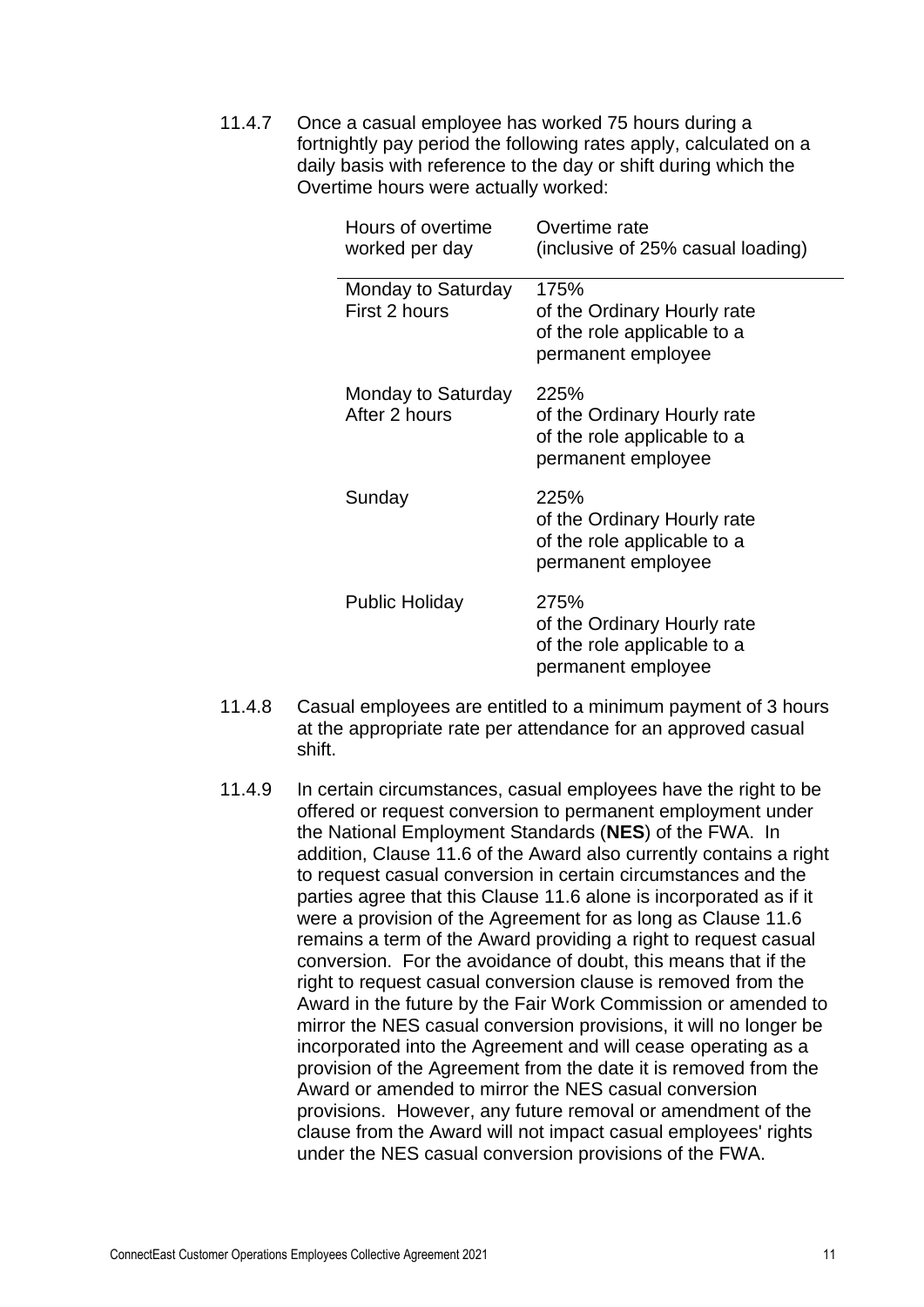- 11.5 Limited Term Employee
	- 11.5.1 A limited term employee is an employee who is employed to work on a full or part time basis for a maximum limited period or for a specified task.
	- 11.5.2 Limited term employees will receive the same benefits as equivalent permanent employees, except where otherwise provided in this Agreement.

#### <span id="page-15-0"></span>**12 Probation**

- 12.1 All new permanent and limited term employees will be subject to a probationary period of 3 months.
- <span id="page-15-2"></span>12.2 Continuing employment will be contingent on:
	- 12.2.1 satisfying Security Requirements;
	- 12.2.2 successful completion of any required entrance training;
	- 12.2.3 satisfactory work performance; and
	- 12.2.4 demonstrating the required values and behaviours.
- 12.3 Confirmation of continuing employment beyond the end of probation will be provided to you before expiry of the probationary period.
- 12.4 ConnectEast will endeavour to provide you with reasonable support and assistance to ensure you successfully meet the requirements of subclause [12.2](#page-15-2) for continuing employment.
- 12.5 During your probationary period, your employment can be terminated by either you or ConnectEast giving 1 week's notice, or by ConnectEast paying to you an equivalent amount (based on your Ordinary Hourly Rate) in lieu of notice. This notice period will not apply in cases warranting summary dismissal.

#### <span id="page-15-1"></span>**13 Vacancies, Transfers, Secondments & Hybrid work**

- 13.1 Vacancies and Transfers
	- 13.1.1 Vacant positions covered by this Agreement will be internally advertised within ConnectEast, except when a direct appointment is authorised by the Board or Managing Director of ConnectEast.
	- 13.1.2 You may apply for a transfer to a new position in accordance with ConnectEast's transfer policy.
	- 13.1.3 If you transfer to a position not covered by this Agreement, you will cease to be covered by this Agreement and your new terms of employment will be negotiated with you prior to your transfer.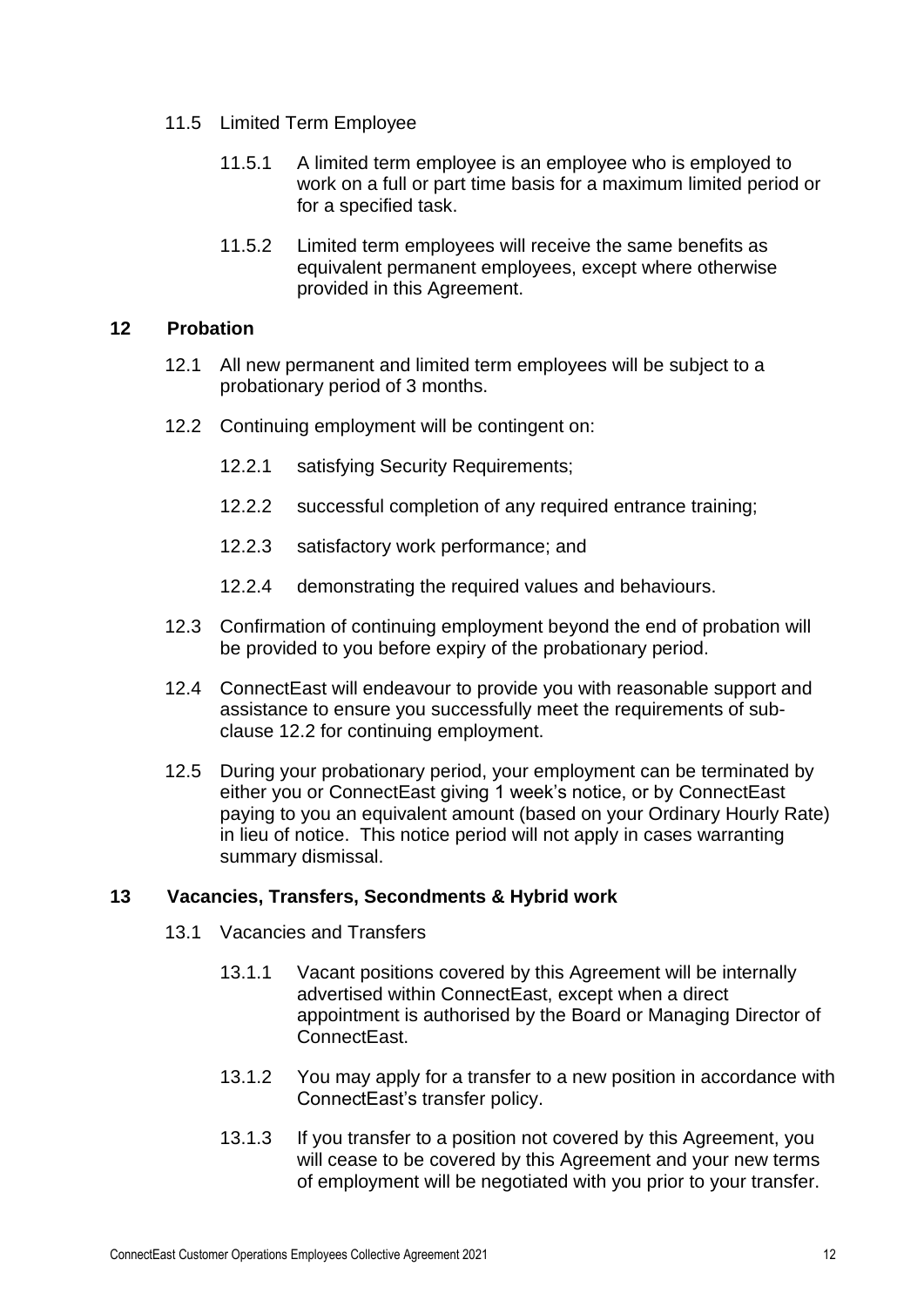#### 13.2 Secondments

- 13.2.1 ConnectEast may, at its discretion, second you to another position on a temporary basis. Secondments can be for an uncertain period of time or for a fixed term. You may refuse a secondment on reasonable grounds.
- 13.2.2 When considering you for a secondment, ConnectEast will have regard to your personal circumstances, including any family responsibilities.
- 13.2.3 You may also apply for a secondment in accordance with ConnectEast's secondment policy.
- 13.2.4 If you are seconded to a position not covered by this Agreement, you will cease to be covered by this Agreement while on secondment. Your terms of employment while on secondment will be negotiated with you prior to your secondment.

#### 13.3 Hybrid work

- 13.3.1 ConnectEast may offer a permanent employee a position in conjunction with / in addition to their current role up to 75 hours per fortnight.
- 13.3.2 Such an offer will be made in writing and you may decline it at your absolute discretion and without prejudice.
- 13.3.3 Where such an offer is accepted, the employee will be paid the rate applicable under this Agreement (or if the additional position is not covered by this agreement in accordance with the written offer) that applies to each position for agreed hours worked in each role.

## <span id="page-16-0"></span>**14 Salaries**

- 14.1 Minimum Ordinary Hourly Rates
	- 14.1.1 The following will be the minimum Ordinary Hourly Rates and indicative annualised salaries (based on a 75 hour fortnight) for a full time employee at the commencement of this Agreement.

| <b>Pay Group</b> | <b>Ordinary Hourly Rate</b> | <b>FTE salary</b> |
|------------------|-----------------------------|-------------------|
| <b>Blue</b>      | \$29.19003                  | \$56,920.56       |
| Red              | \$32.26266                  | \$62,912.19       |
| Yellow           | \$33.79894                  | \$65,907.93       |
| Green            | \$35.33529                  | \$68,903.82       |
| Orange           | \$38.40792                  | \$74,895.44       |
| Grey             | \$47.62581                  | \$92,870.33       |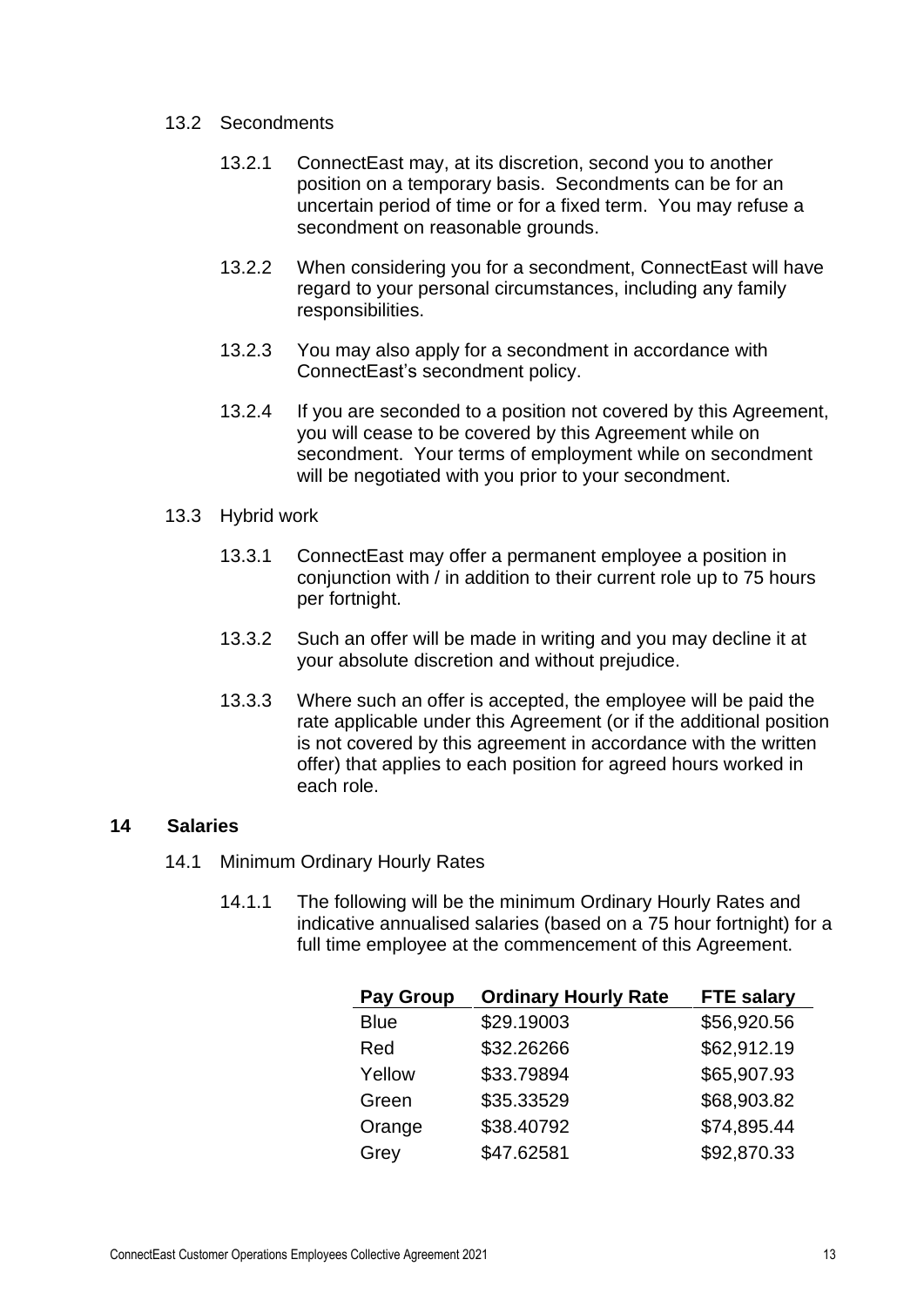| <b>Pay Group</b> | Title                                     |
|------------------|-------------------------------------------|
| Blue             | <b>Image Processing Operator</b>          |
|                  | <b>Logistics Operator</b>                 |
| Red              | <b>Customer Service Operator</b>          |
|                  | Customer Service Officer Retail           |
|                  | Receptionist                              |
| Yellow           | <b>Customer Administration Officer</b>    |
|                  | Quality Assurance Officer                 |
| Green            | <b>Billing Administrator</b>              |
|                  | <b>Credit Administrator</b>               |
|                  | <b>Enforcement Administrator</b>          |
|                  | <b>Customer Resolutions Administrator</b> |
| Orange           | <b>Team Specialist</b>                    |
|                  | <b>Workforce Administrator</b>            |
|                  | Team Coach                                |
| Grev             | Team Leader                               |

- 14.2 Payment of Salary
	- 14.2.1 ConnectEast will pay your salary, less authorised deductions, directly into your nominated financial institution account fortnightly.
- 14.3 Salary Reviews
	- 14.3.1 Subject to your continuing employment and sub-clause [14.3.3,](#page-17-0) the following percentage salary increases will be paid to you on your Ordinary Hourly Rate:

| First pay period commencing on or after: | Increase |
|------------------------------------------|----------|
| 1 September 2021                         | 1.75%    |
| 1 September 2022                         | $2.0\%$  |
| 1 September 2023                         | $2.0\%$  |

<span id="page-17-0"></span>14.3.2 ConnectEast may, at its discretion, increase salaries earlier than the nominated dates prescribed in sub-clause 14.3.1.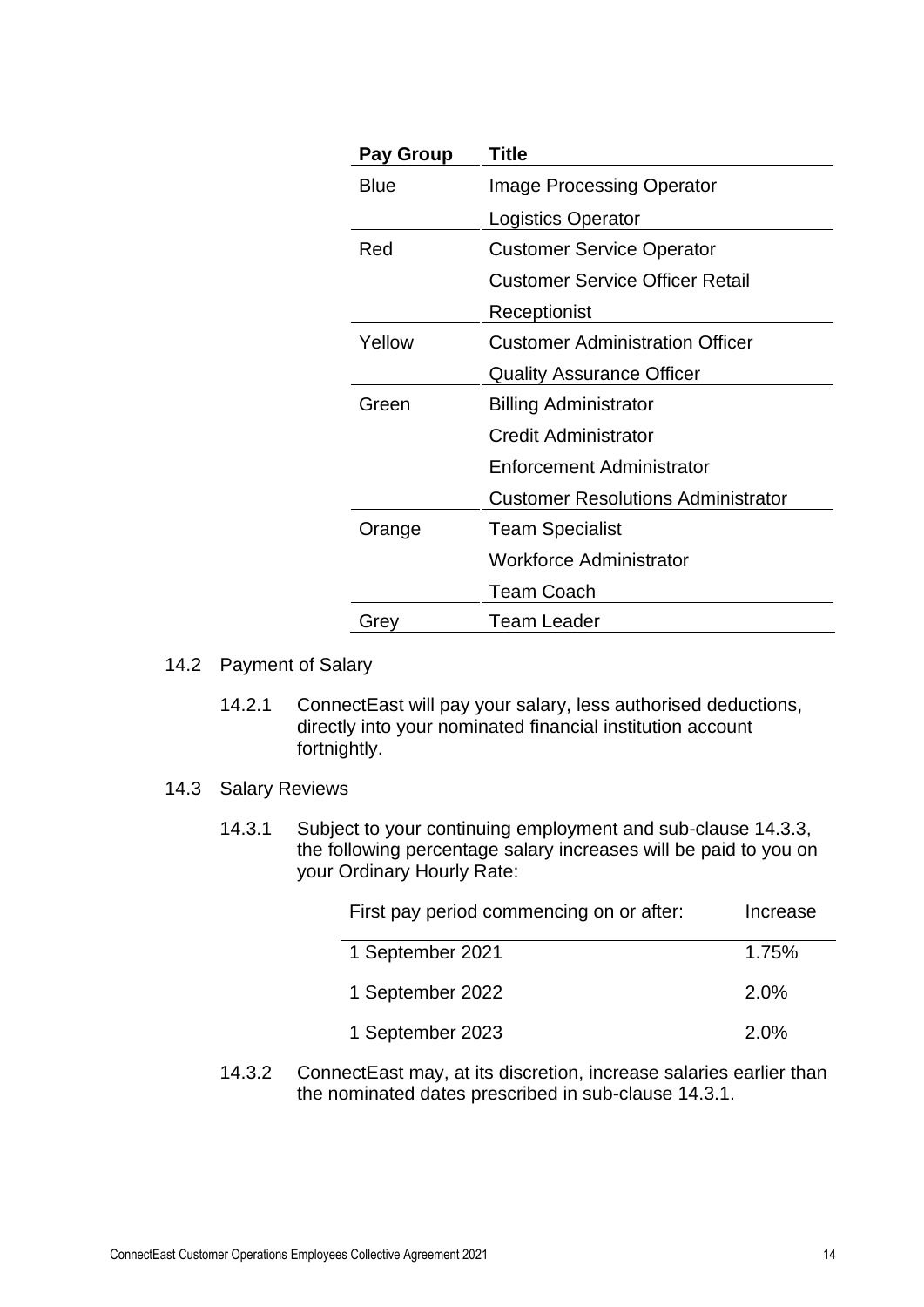- 14.3.3 To be eligible for a salary increase in any year you must have participated in ConnectEast's mid year and end of year performance review processes (subject to you being employed at the relevant times) and have achieved a performance rating of "meets expectations" (or equivalent) or better in your performance review(s).
- 14.3.4 If you fail to achieve a performance rating of "meets expectations" (or equivalent) or better, your salary increase will not be paid to you until you achieve "meets expectations" (or equivalent) or better for three consecutive months. ConnectEast agrees that in these circumstances it will review your performance on at least a monthly basis.
- 14.3.5 Sub-clause [14.3.3](#page-17-0) does not apply to employees on primary carer parental leave.
- 14.3.6 In the event that the CPI increases by a greater percentage than the percentage salary increase provided for in sub-clause 14.3.1, the increase provided by this Agreement will be matched to the CPI.

## <span id="page-18-0"></span>**15 Superannuation**

- 15.1 ConnectEast will make superannuation contributions in accordance with the Superannuation Guarantee Scheme in respect of each of its employees.
- 15.2 An employee may request that ConnectEast deduct from their salary additional amounts (pre or post tax) and contribute such additional amounts on the employee's behalf to a complying superannuation fund.
- <span id="page-18-1"></span>15.3 Transition to retirement
	- 15.3.1 If you are aged 55 years or more you may request reimbursement up to a maximum of \$500, for 50% of the charge of financial advice on transitioning to retirement strategies.
	- 15.3.2 Approval must be gained from Human Resources prior to seeking the financial advice for it to be eligible for reimbursement.
	- 15.3.3 The financial advice must be provided by a registered financial advisor who holds an Australian Financial Services (AFS) licence or is employed by or authorised to represent a business that holds an AFS license.
	- 15.3.4 The financial advice must be personal advice (i.e. takes into account your particular circumstances, such as your objectives, financial situation and needs) and therefore not general in nature.
	- 15.3.5 An employee may access this payment once during their employment.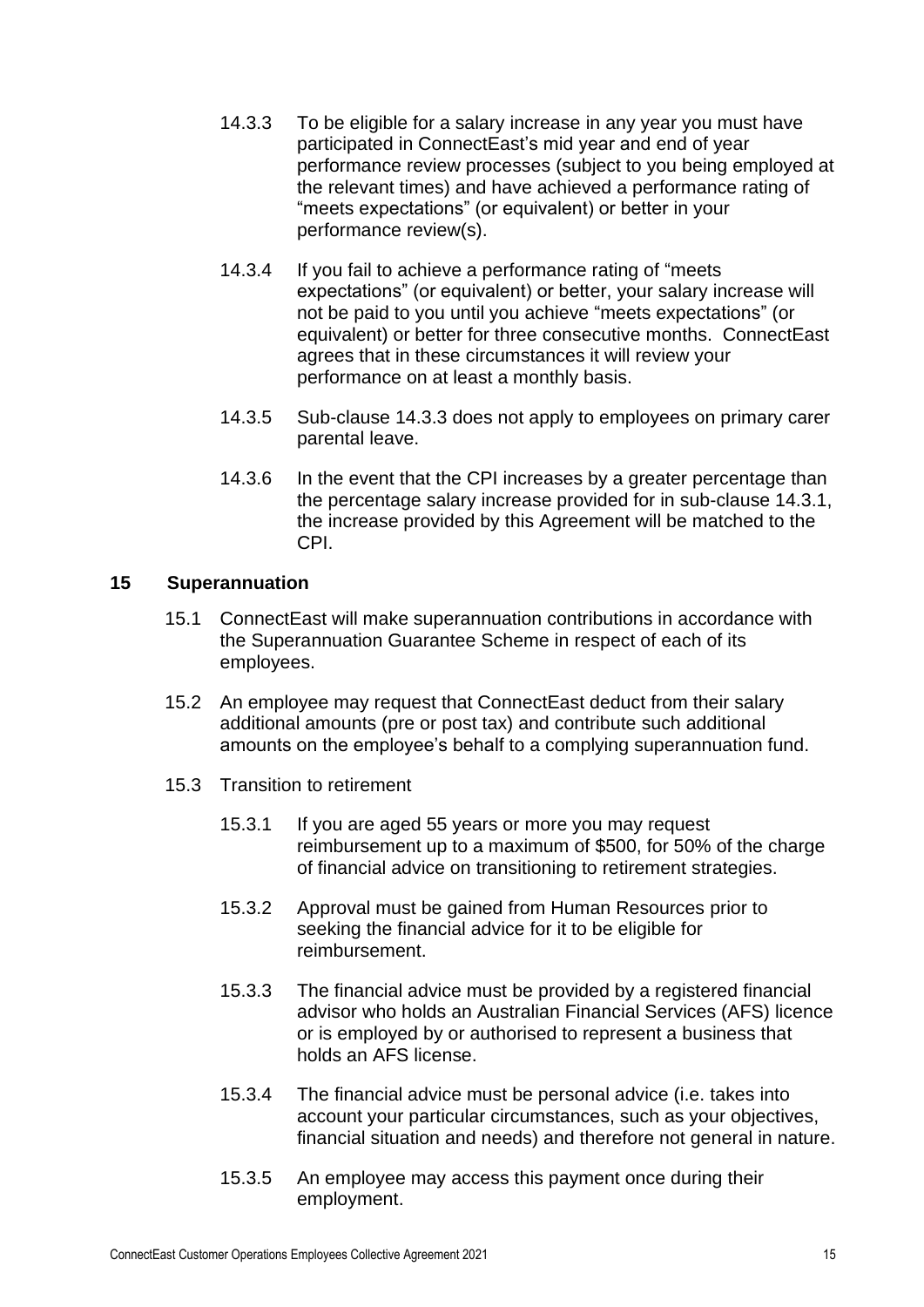## **16 Hours of Work**

- 16.1 The Ordinary Hourly Rate will apply between 6.00 am and 7.00 pm Monday to Friday unless the hours are Overtime.
- 16.2 You will not be required to work more than 10 paid hours in any 24 hour period.
- 16.3 The maximum Ordinary Hours of work for a full time employee will be an average of 75 hours per fortnight (inclusive of all categories of paid leave).
- 16.4 In order to be able to provide for ConnectEast's operational business needs, you will work your Ordinary Hours in the manner and according to the pattern determined by ConnectEast (including under a roster system in accordance with Clause [17\)](#page-19-0), taking into account your reasonable personal needs and preferences wherever possible.
- 16.5 Under usual business circumstances, your Ordinary Hours will be worked between 6.00 am and 7.00 pm Monday to Friday.
- 16.6 If you are working at a time when a change of hours occurs due to the commencement or cessation of daylight savings, you will be paid for hours actually worked.
- 16.7 Breaks between shifts will be no less than 10 hours.
- 16.8 Should an employee be required to work on a Saturday, Sunday or Public Holiday ConnectEast will pay them in accordance with this Agreement. .

#### <span id="page-19-0"></span>**17 Rosters**

- 17.1 Rosters are intended to ensure the operational needs of ConnectEast are met while taking into consideration, where possible, your personal needs.
- 17.2 If the position in which you are employed performs rostered work, you will be provided with a roster that will be prepared at least 4 weeks in advance of the roster start dates.
- 17.3 ConnectEast reserves the right to make temporary roster changes up to 2 weeks before a shift falls due in order to meet the operational needs of the business. If this is required, ConnectEast will do the following:
	- 17.3.1 in the first instance, ConnectEast will consult with the individual employee(s) affected and seek a voluntary change by mutual agreement;
	- 17.3.2 if no volunteer(s) or mutual agreement can be reached, ConnectEast in its absolute discretion may make a change to the roster.
- 17.4 Where you request a roster change, your Line Manager will consider all the reasonably available options in an attempt to accommodate your personal needs.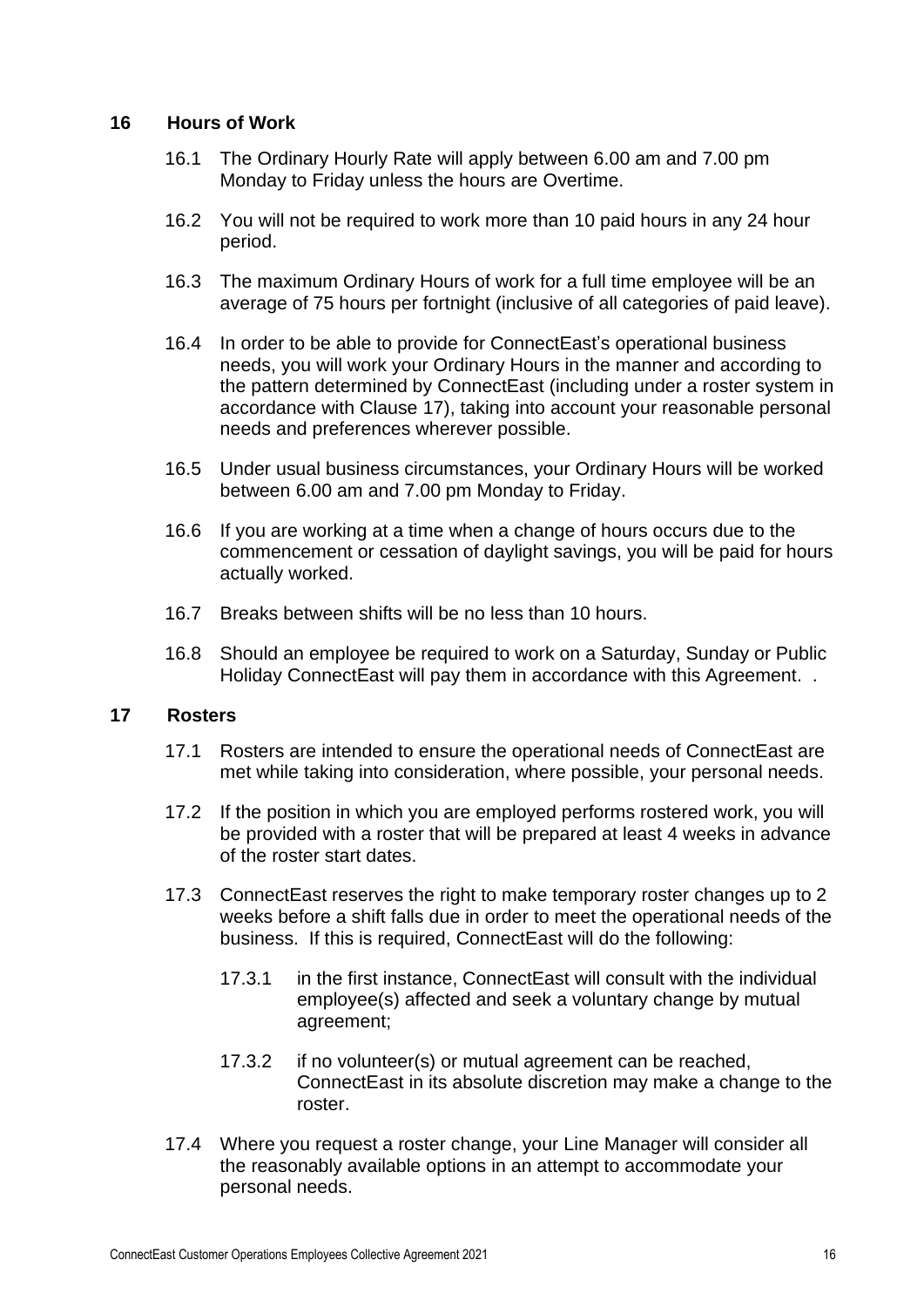- 17.5 ConnectEast will determine the total rostered hours required. Your Line Manager will determine individual rosters taking into account your preferences, prior arrangements, and any other relevant factors.
- 17.6 You may, by mutual agreement, swap shifts on a roster with team members if:
	- 17.6.1 the team member has the same classification, training and skills;
	- 17.6.2 the affected Line Managers are notified and approve of the shift swap; and
	- 17.6.3 the shift swap does not result in any additional costs to ConnectEast (for example, does not attract any overtime which would otherwise be payable in accordance with Clause [22\)](#page-21-1).
- 17.7 If you swap your shift you will be paid in accordance with the payment rules for the shift you have swapped into.
- 17.8 If you are required to attend work during your days / shifts off to participate in a meeting, you will be paid for the actual hours of attendance at work. This sub-clause does not apply to ConnectEast sponsored events where work is not performed.

#### <span id="page-20-0"></span>**18 Make-up Time**

- 18.1 With the consent of your Line Manager you may make-up time to be taken off at an agreed time within the same fortnightly pay period provided there is no additional cost to ConnectEast.
- 18.2 You will not receive any payment with respect to any time taken off in accordance with an approved make-up arrangement.

#### <span id="page-20-1"></span>**19 Breaks**

- 19.1 If you work equal to or greater than 2.5 consecutive hours in a shift, you will be provided with a single 15 minute paid rest break.
- 19.2 In addition, if you work more than 5 consecutive hours (inclusive of paid breaks) in a shift you will be provided with a single 30 minute unpaid meal break. This unpaid meal break will commence no later than 5 hours into the shift. An employee may request a single 1 hour unpaid meal break under the same conditions as the aforementioned 30 minute unpaid meal break.
- 19.3 In addition, if you work more than 6 consecutive hours (inclusive of paid and unpaid breaks) you will be provided with a further 15 minute paid rest break.
- <span id="page-20-2"></span>19.4 ConnectEast may schedule breaks to meet operational requirements.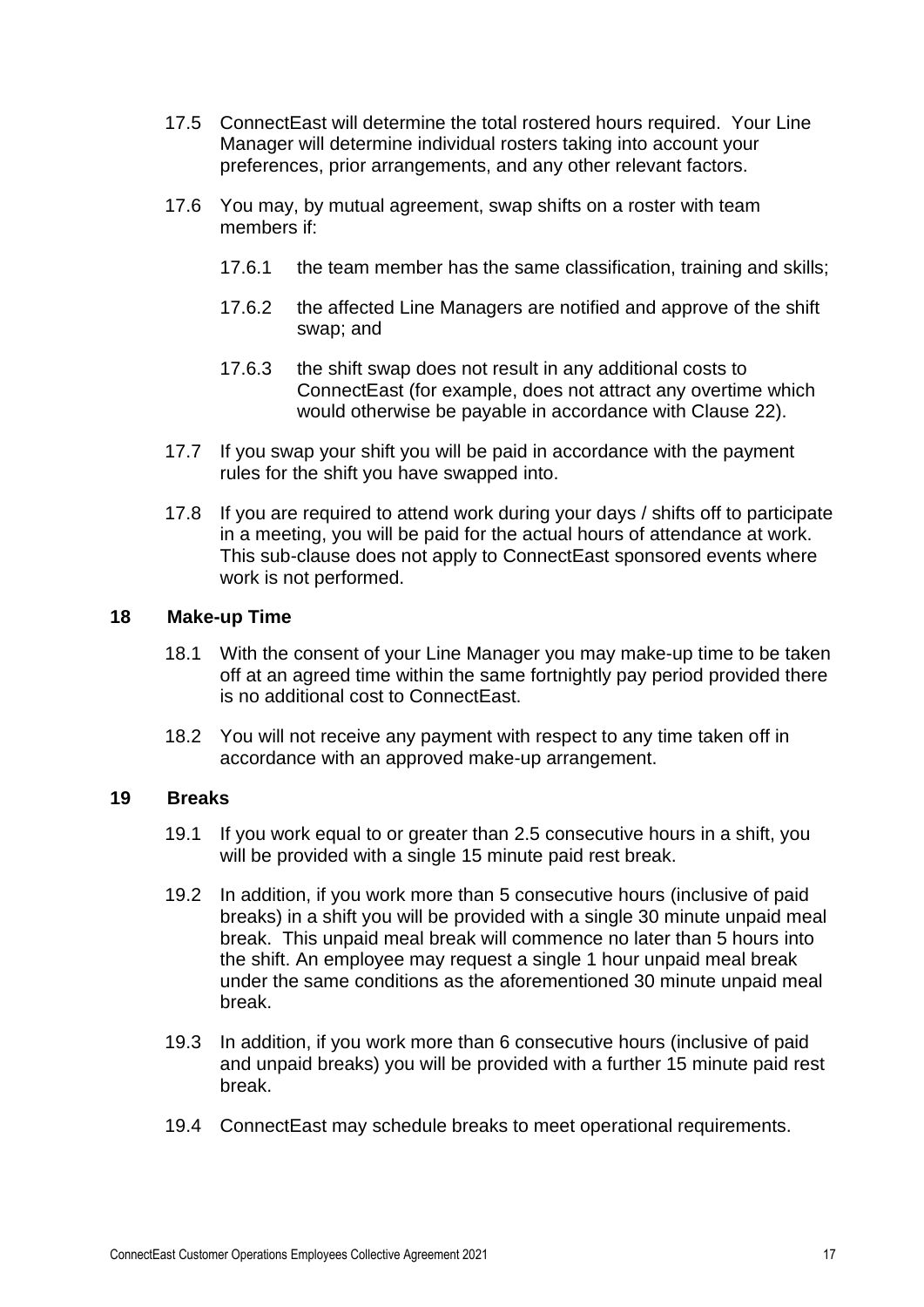#### **20 Higher Duties Allowance**

- 20.1 Where you are requested by ConnectEast to perform higher duties other than those for which you have been employed, you are entitled to be paid a higher duties allowance provided the higher duties are performed for at least 2 consecutive hours.
- 20.2 The higher duties allowance will be an amount equal to 75% of the difference between your Ordinary Hourly Rate and the Ordinary Hourly Rate applicable to the higher role for each hour worked in the higher role.
- 20.3 If, while on higher duties, you work a shift that attracts penalty rates or overtime payments, ConnectEast will calculate the higher duties allowance on your Ordinary Hourly Rate of pay.

#### <span id="page-21-0"></span>**21 Job Share**

- 21.1 You may enter into job sharing arrangements with another employee who has the same employment status, classification, training and skills if you, and the other employee, have the approval of your Line Manager.
- 21.2 For the purposes of this Clause "job sharing" is an arrangement that allows 2 employees to share all of the duties and responsibilities of a permanent full time position.
- 21.3 You and your job share partner will receive equivalent pay and conditions, on a pro rata basis, to a permanent full time employee performing the same role.
- 21.4 A job share arrangement you enter will cease in the event:
	- 21.4.1 you or your job share partner are dismissed, made redundant or resign;
	- 21.4.2 a request by you or your job share partner to alter working arrangements is approved; or
	- 21.4.3 either you or your job share partner are unable to perform your duties due to disciplinary action, promotion, secondment or transfer.
- 21.5 In the event your job share arrangement has ceased and you want to continue in a job share arrangement ConnectEast will make reasonable attempts to assist you with finding a replacement.
- <span id="page-21-1"></span>21.6 Unless otherwise agreed with your Line Manager, if another job share arrangement cannot be found within a reasonable amount of time, you will be required to return to your previous employment status.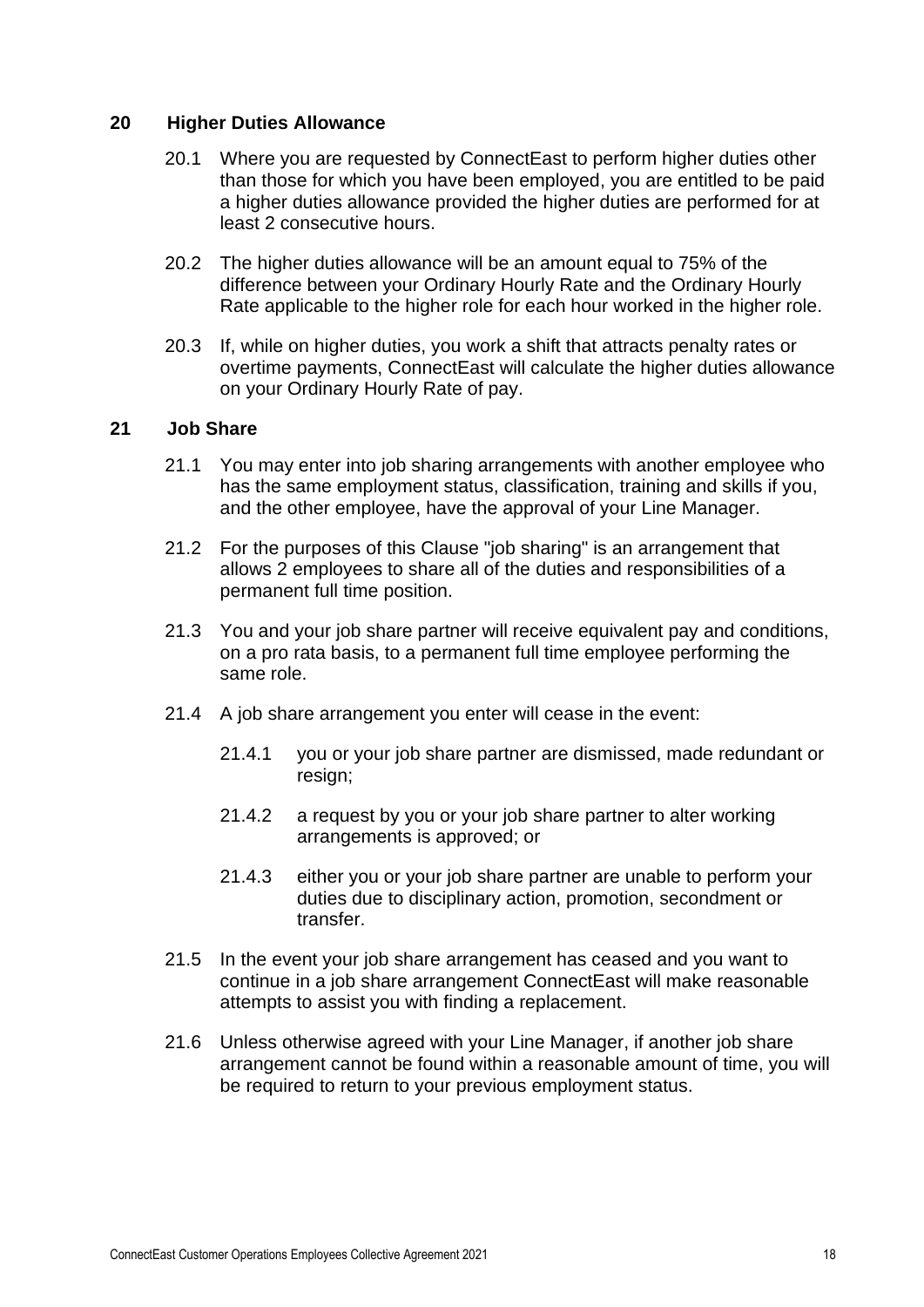#### **22 Overtime**

- 22.1 ConnectEast may request full time, part time or limited term employees to work a reasonable amount of Overtime to fulfil operational requirements of the workplace.
- 22.2 An employee may refuse to work Overtime in circumstances where the working of such Overtime would result in working hours which are unreasonable having regard to the:
	- 22.2.1 Personal circumstances (including any family responsibilities) of the employee;
	- 22.2.2 Risk to the health and safety of the employee; and
	- 22.2.3 Notice (if any) given by ConnectEast of the requested Overtime.
- 22.3 ConnectEast will only pay for Overtime that has been authorised by a Line Manager before it is worked.
- 22.4 Overtime applies if an employee works more than their Ordinary Hours during a fortnightly pay period (inclusive of all paid leave and public holidays, but exclusive of unpaid leave), for each additional half hour completed.
- 22.5 Once a permanent or limited term employee has worked 75 hours during a fortnightly pay period the following rates apply, calculated on a daily basis with reference to the day or shift during which the Overtime hours were actually worked:

| Hours of overtime<br>worked per day | Overtime rate                                                                            |
|-------------------------------------|------------------------------------------------------------------------------------------|
| Monday to Saturday<br>First 2 hours | 150%<br>of the Ordinary Hourly rate<br>of the role applicable to a<br>permanent employee |
| Monday to Saturday<br>After 2 hours | 200%<br>of the Ordinary Hourly rate<br>of the role applicable to a<br>permanent employee |
| Sunday                              | 200%<br>of the Ordinary Hourly rate<br>of the role applicable to a<br>permanent employee |
| <b>Public Holiday</b>               | 250%<br>of the Ordinary Hourly rate<br>of the role applicable to a<br>permanent employee |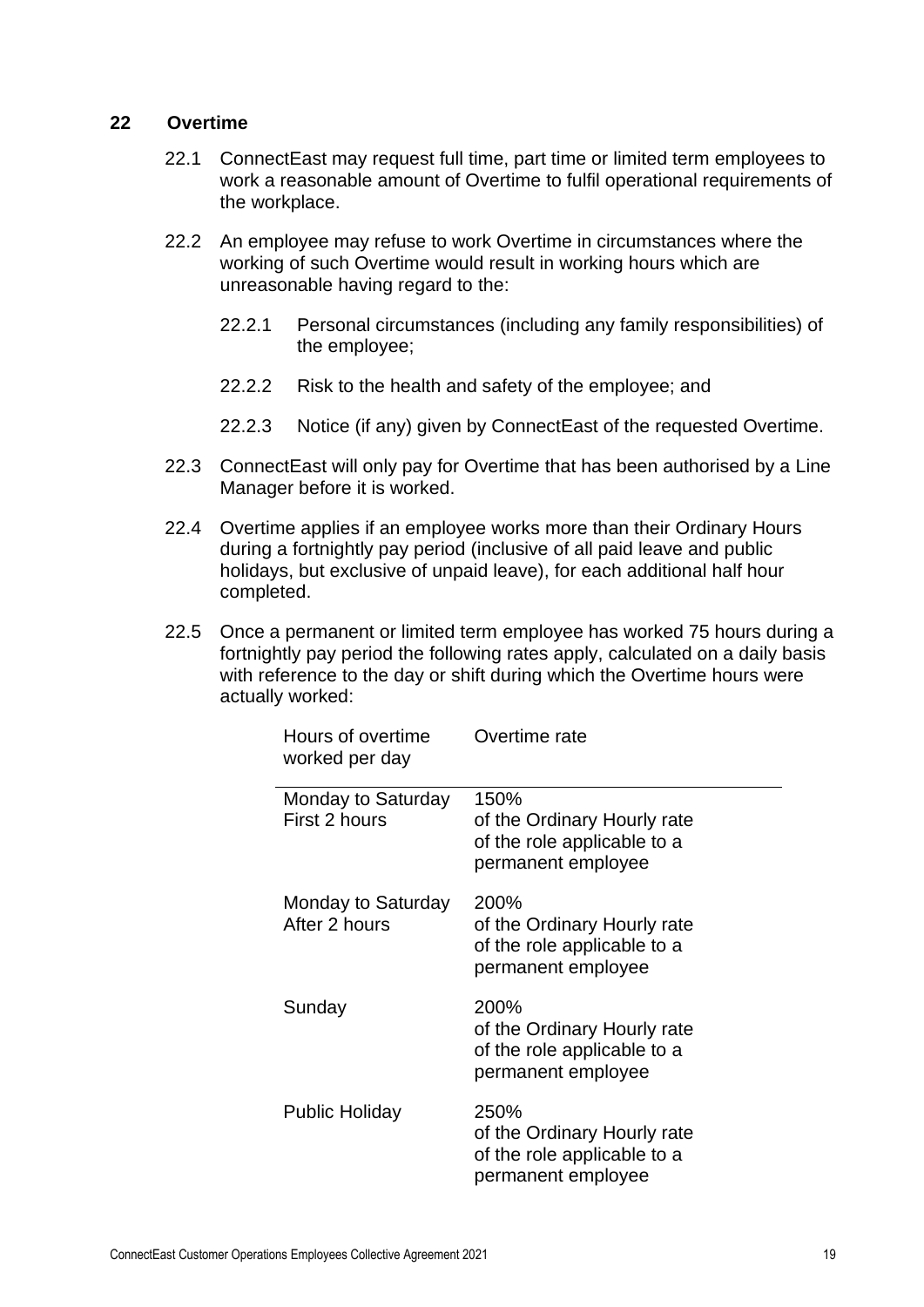- 22.6 Subject to Clause [23](#page-23-0) (Time off in lieu), an employee may elect to take time off in lieu of payment for Overtime.
- 22.7 ConnectEast will not require an employee to attend work until they have had a minimum 10 consecutive hours off duty after performing Overtime.

#### <span id="page-23-0"></span>**23 Time off in lieu**

- 23.1 If you become eligible for time off in lieu of any other entitlement under this Agreement, the following sub-clauses will apply.
- 23.2 The time off granted will be calculated on an hour for hour basis with regard to the time actually worked and will be paid at your Ordinary Hourly Rate of pay.
- 23.3 Time off in lieu can only be taken at a time (or times) agreed between you and your Line Manager and will have regard to the operational requirements of ConnectEast and your personal circumstances.
- 23.4 The time off in lieu must be taken or booked within 3 months of accrual, failing which it will be paid to you at your Ordinary Hourly Rate of pay.
- 23.5 On termination of employment ConnectEast will pay any accrued but untaken time off in lieu at your Ordinary Hourly Rate of pay.

#### <span id="page-23-1"></span>**24 Penalty Rates**

- 24.1 Under usual business circumstances, ConnectEast's Customer Operations does not operate during periods that would attract penalty rates.
- 24.2 Penalty rates will be paid in recognition of Ordinary Hours rostered during unsociable hours.
- 24.3 If you work during the period specified below, you will be paid the following additional penalties on an hourly basis:

| Day                   | <b>Period</b>          | <b>Penalty Rate</b> |
|-----------------------|------------------------|---------------------|
| Monday to Friday      | Midnight $-6.00$ am    | 50%                 |
|                       | $7.00$ pm $-$ midnight | 50%                 |
| Saturday              | Any time               | 50%                 |
| Sunday                | Any time               | 100%                |
| <b>Public Holiday</b> | Any time               | 150%                |

- 24.4 ConnectEast will calculate all penalty rates on your Ordinary Hourly Rate of pay.
- 24.5 You will not be paid penalty rates while you are on leave.
- 24.6 You will not be paid penalty rates for any Overtime you work.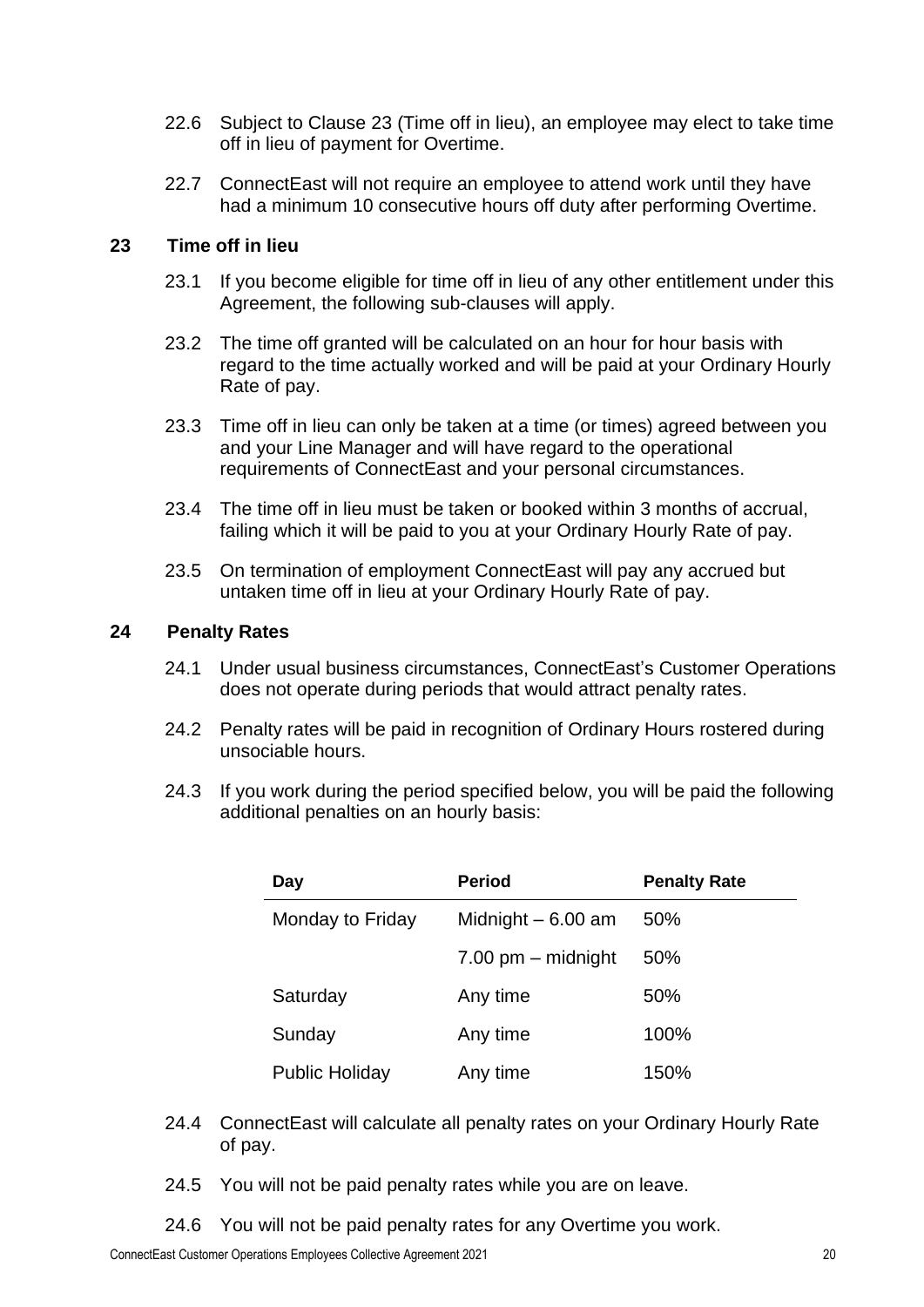## <span id="page-24-0"></span>**25 Public Holidays**

- 25.1 Employees, other than casuals, will be entitled to the following public holidays:
	- 1 January for New Year's Day
	- 26 January for Australia Day
	- Good Friday
	- Easter Monday
	- 25 April for Anzac Day

- the Queen's birthday holiday (on the day on which it is celebrated in a State or Territory or a region of a State or Territory)

- 25 December for Christmas Day
- 26 December for Boxing Day and

- any other day, or part-day, declared or prescribed by or under a law of a State or Territory, as a public holiday, other than a day or part-day, or a kind of day or part-day, that is excluded by the regulations from counting as a public holiday.

- 25.2 If, under (or in accordance with a procedure under) a law of a State or Territory, a day or part-day is substituted for a day or part-day that would otherwise be a public holiday, then the substituted day or part-day is the public holiday.
- 25.3 Another day may be substituted for those listed above by agreement in writing between an employee and ConnectEast.

## <span id="page-24-1"></span>**26 Annual Leave**

- 26.1 Rate of Accrual and Crediting
	- 26.1.1 For full time employees (permanent and limited term) annual leave will accrue at the rate of 150 hours per annum (which equates to 4 weeks annual leave for a full time employee).
	- 26.1.2 For part time employees (permanent and limited term), annual leave will accrue at a proportionate rate to that which applies to full time employees based on your Ordinary Hours.
	- 26.1.3 Your annual leave will accrue pro rata to your period of service with ConnectEast and will be credited fortnightly.
- 26.2 Taking of Leave
	- 26.2.1 You can take accrued annual leave at any time agreed between you and ConnectEast.
	- 26.2.2 In considering your request for annual leave, ConnectEast will have regard to the operational requirements of the workplace and your personal circumstances.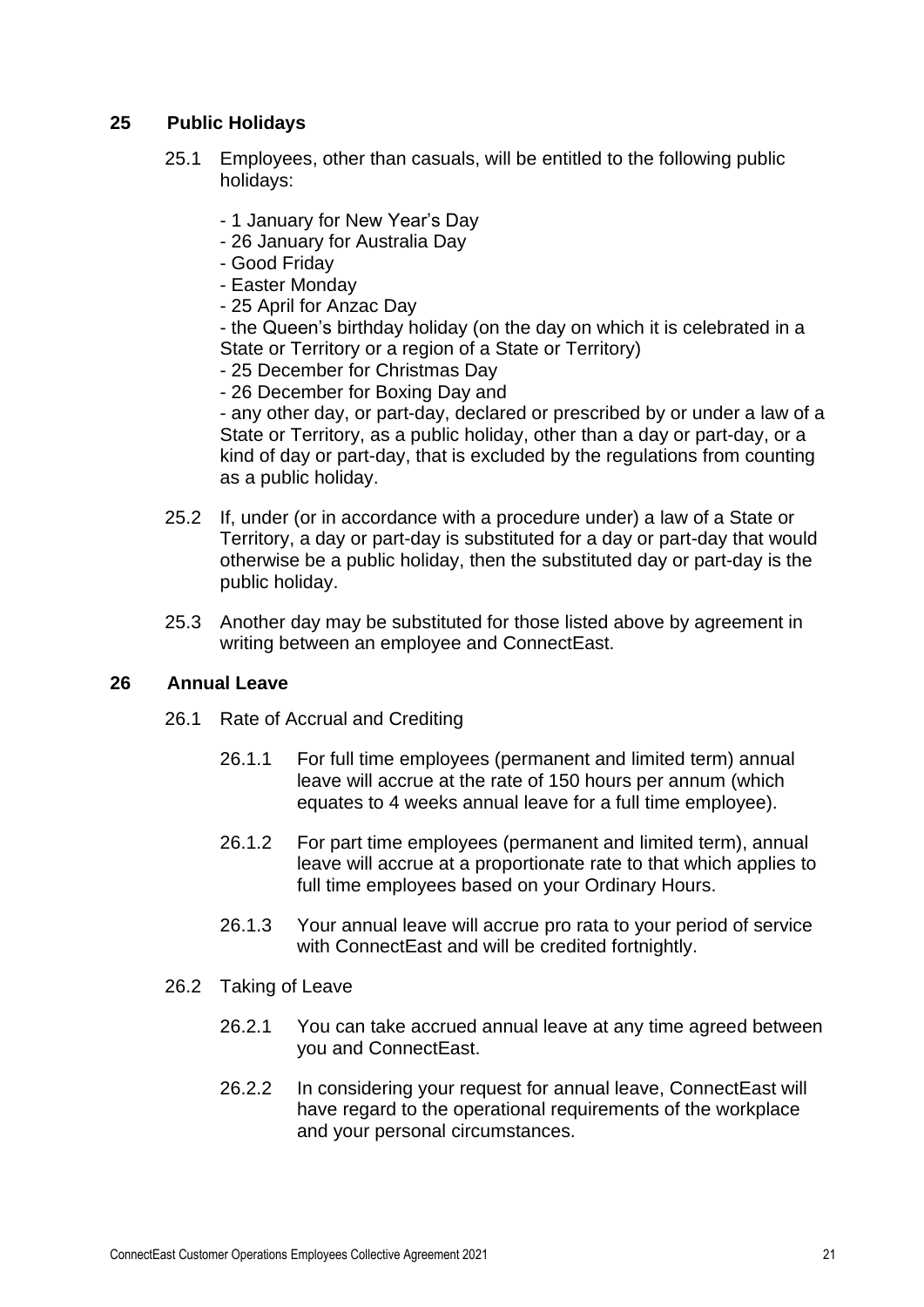#### 26.3 Leave in Advance

- 26.3.1 In pressing personal circumstances, you can take annual leave in advance of it being accrued if ConnectEast agrees.
- 26.3.2 If your employment subsequently ends before you have worked sufficient time to accrue any leave taken in advance, you must pay ConnectEast a sum equal to the balance of this leave taken in advance.

#### 26.4 Shut Down

- 26.4.1 If ConnectEast shuts down its business (or any part of its business) for a limited period of time, you may be directed to take annual leave during that period of time.
- 26.4.2 If ConnectEast shuts down its business (or any part of its business) for reasons related to emergency situations, which may include terrorist activity or disaster recovery, you may be directed to take annual leave during that period of time.
- 26.4.3 ConnectEast will provide you with at least 4 weeks' notice of any shut down and direction to take annual leave (other than for subclause 26.4.2 or for matters outside ConnectEast's control).
- 26.4.4 If you do not have sufficient accumulated annual leave to cover the period of any shut down, you will be required to take leave without pay for any part of the period of the shut down during which you are not on annual leave.

#### 26.5 Public Holidays

26.5.1 If a public holiday prescribed in Clause [25](#page-24-0) of this Agreement occurs on a day when you would normally be at work if you were not on leave, then you will be paid for that day and it will not be deducted from your annual leave balance.

#### 26.6 Payment

- 26.6.1 When you take annual leave, you will be paid your Ordinary Hourly Rate of pay for all leave hours.
- 26.6.2 On termination of your employment, ConnectEast will pay you your accrued but untaken annual leave.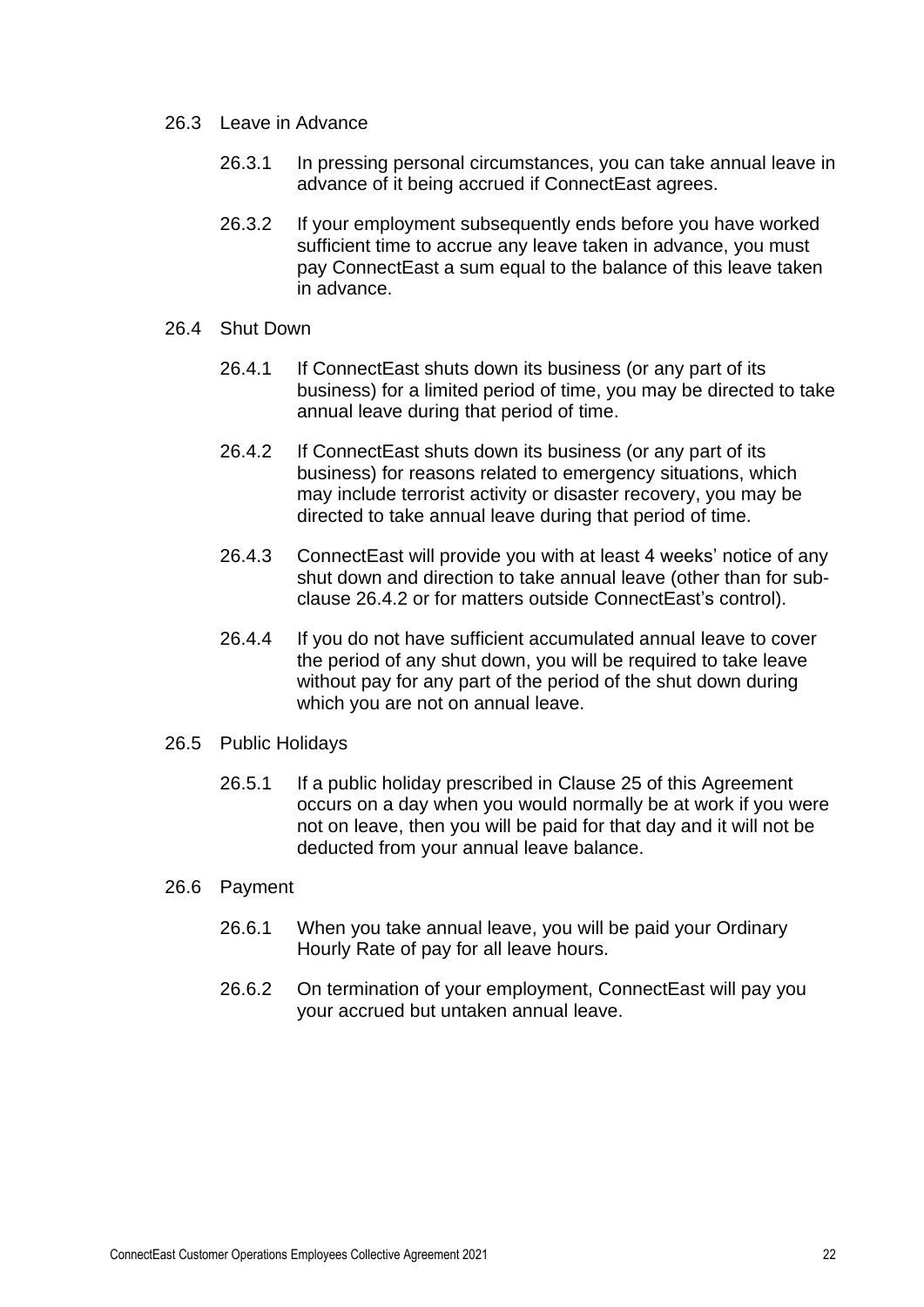#### 26.7 Directed Leave

- 26.7.1 ConnectEast is committed to assisting you manage the work, family and personal responsibilities you have. Annual leave provides periods of recreation and rest and can assist with balancing these responsibilities.
- 26.7.2 If, over any 2 year period, your annual leave accrual exceeds 8 weeks, you may be directed by ConnectEast to take up to 75 hours of your accrued leave with at least 4 weeks' notice.
- 26.8 Cashing Out Leave
	- 26.8.1 An employee may request to cash out up to 2 weeks of annual leave in a 12 month period, provided that such a request will not reduce their annual leave balance below 4 weeks. Any such request must be made in writing to the employee's Line Manager.
	- 26.8.2 The Line Manager will liaise with Human Resources to consider the request giving due consideration to ConnectEast's operational requirements, the need to ensure adequate periods of recreation and rest from work, and the employee's circumstances.
	- 26.8.3 If the Line Manager and Human Resources agree to the request to cash out annual leave, the employee will be supplied an agreement stating the amount of leave to be cashed out; the payment to be made to the employee for it; and the date on which the payment will be made. The agreement must be signed by both the employee and ConnectEast to proceed, and payment in lieu of the leave forgone will be made at the Ordinary Hourly Rate of pay that applies at the time payment for the leave is made.
- 26.9 Purchase Leave
	- 26.9.1 Full time and part time permanent employees and full time limited term employees who have at least 12 months remaining before expiry of their contracts may purchase leave under a 48/52, 49/52, 50/52 or 51/52 arrangement. Purchase leave is not available for casual employees
	- 26.9.2 Purchase leave enables an employee to take up to four weeks leave in addition to the normal four weeks annual leave in any 12 month period.
	- 26.9.3 Purchase leave arrangements will only apply for a 12 month period and further approval is required for any subsequent 12 month period.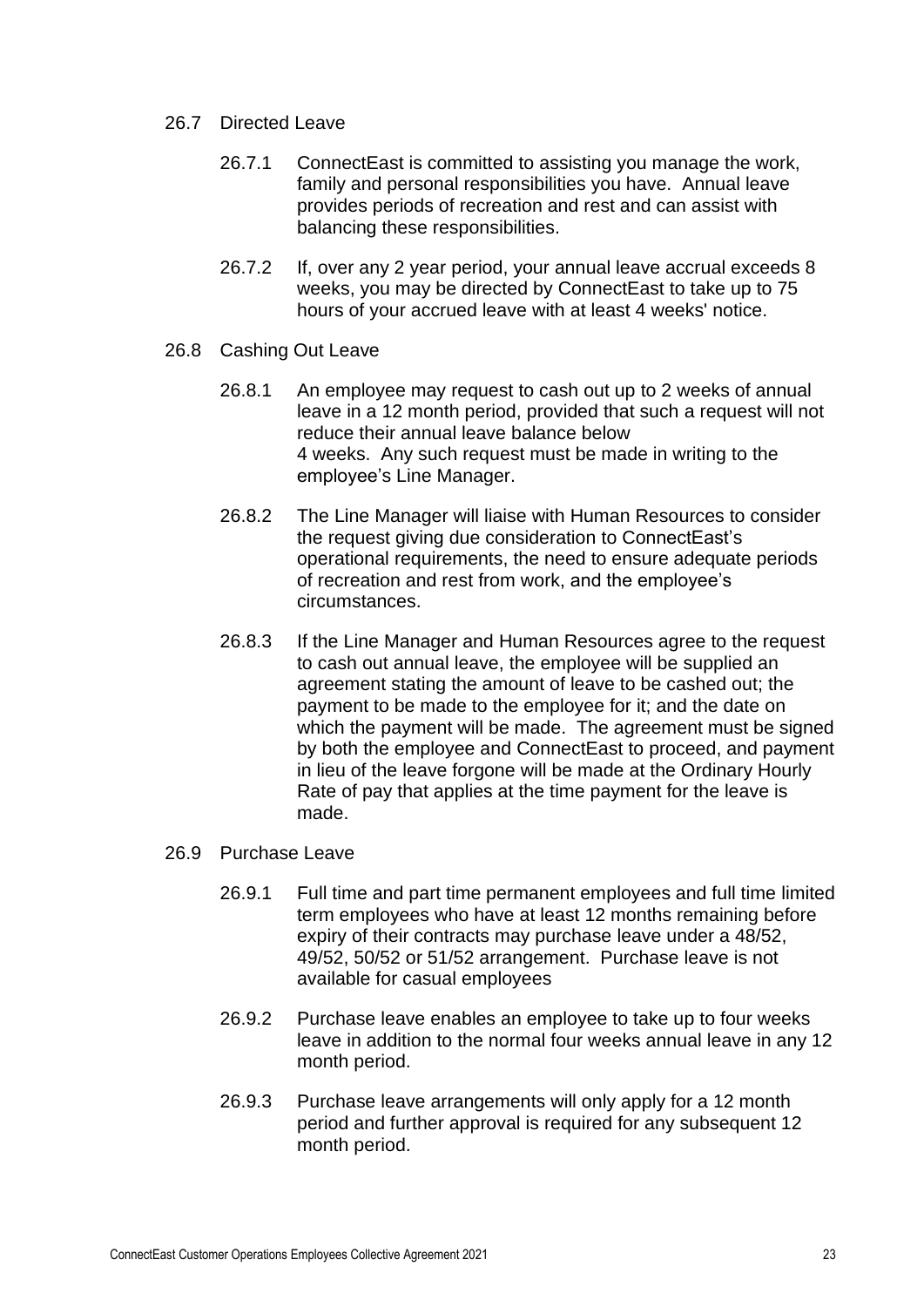- 26.9.4 Purchased leave is subject to approval by the employee's Line Manager. Prior to commencement of the relevant 12 month purchased leave period, the employee and Line Manager must agree in writing on the times when purchased leave is to be taken.
- 26.9.5 A proportionate adjustment is then made to the employee's annual salary based on the number of additional weeks leave purchased. This will result in the employee receiving a proportionally reduced salary each fortnight over the 52 weeks covered by the purchased leave arrangement. The annual salary calculation is based on the normal fortnightly wages annualised without any adjustments made for penalty rates.
- 26.9.6 Entry into a purchased leave arrangement will not convert a full time employee into a part time employee. An employee participating in the scheme will continue to accrue leave benefits on a full time basis.
- 26.9.7 During the purchase leave period all authorised overtime and penalty payments will be paid at the pre-adjusted rate.
- 26.9.8 During the purchase leave period superannuation contributions will be calculated at the adjusted rate.

## <span id="page-27-0"></span>**27 Personal Leave**

- 27.1 Subject to the requirements of this Clause, you may be eligible to take leave in the event of personal ill health (sick leave) or to care for Immediate Family members or a Member of your Household (carer's leave).
- 27.2 If you are a full time employee (permanent or limited term) you will be eligible for up to 75 hours personal leave each year of employment (which equates to 10 days personal leave for a full time employee).
- 27.3 If you are a part time employee (permanent or limited term) you will be eligible for a proportionate rate of the eligibility for full time employees based on your Ordinary Hours.
- 27.4 All employees (including casual employees) are eligible for 2 days unpaid carer's leave for each occasion on which a member of the employee's Immediate Family or Household requires their care or support, provided that permanent and limited term employees must have first exhausted any entitlement to paid personal leave.
- 27.5 Your eligibility for personal leave accrues pro rata to your period of service with ConnectEast and will be credited fortnightly.
- 27.6 A Medical Certificate may be requested by your Line Manager, Workforce Manager or their Manager; or any member of the Human Resources department.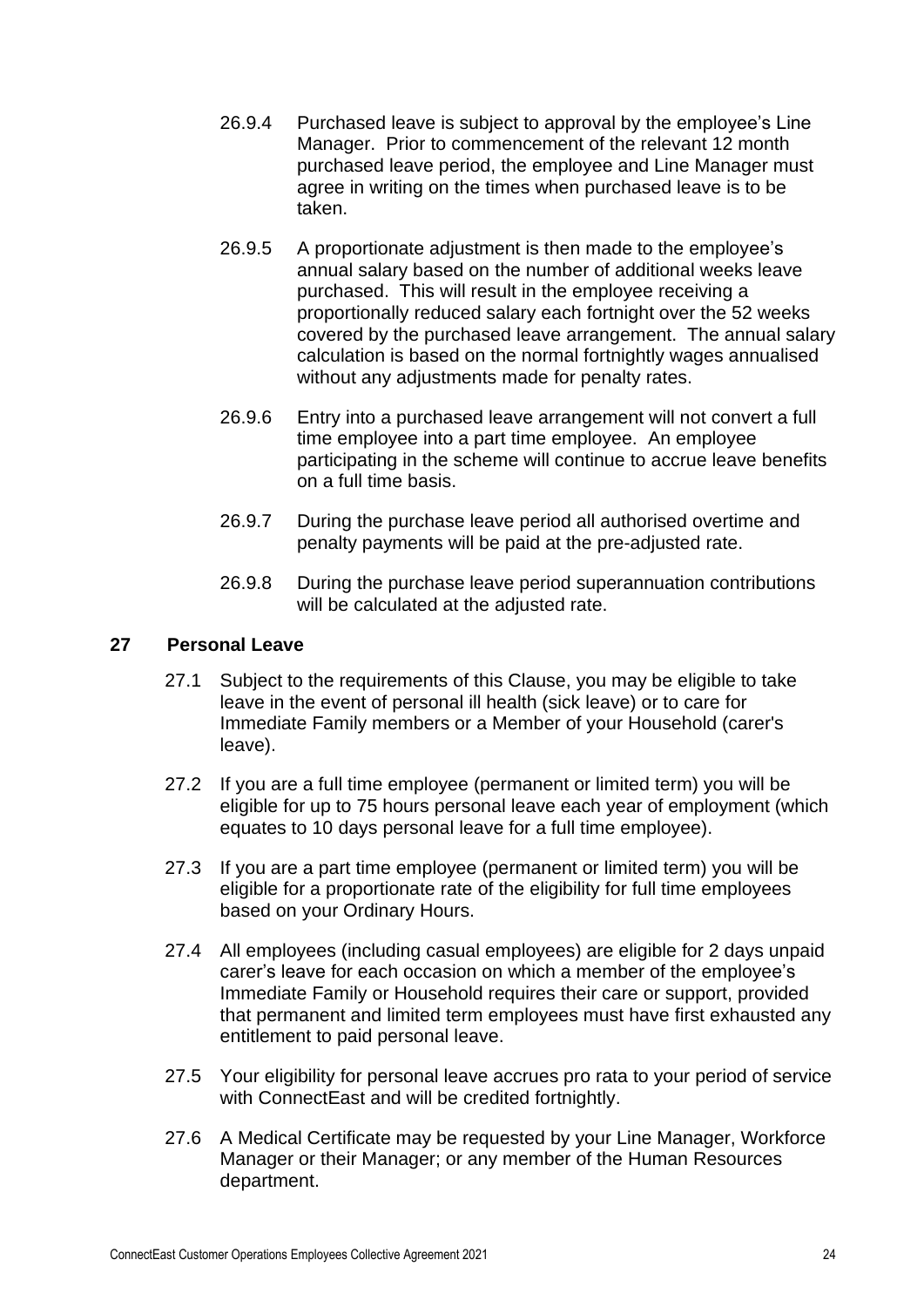- 27.7 You may be required to present a Medical Certificate from a Health Practitioner in the following circumstances:
	- 27.7.1 for periods of absence equal to, or greater than, 2 consecutive work days/shifts;
	- 27.7.2 for a period immediately prior to, or following, a day on which you were not required to work;
	- 27.7.3 during your probationary period of employment;
	- 27.7.4 when all personal leave has been exhausted; or
	- 27.7.5 at ConnectEast's request.
- 27.8 In addition, ConnectEast may, at its discretion, require you to provide a Medical Certificate as evidence of your illness or that of a member of your Immediate Family or Household if you are absent from work in any circumstances.
- 27.9 If you fail to provide to ConnectEast a Medical Certificate when you are required to do so, ConnectEast may not pay you for the period of your absence from work.
- 27.10 A Medical Certificate should be provided within 48 hours of request, or ConnectEast may refuse to pay for the absence and the period may be considered unauthorised leave.
- 27.11 If, in any of the circumstances referred to in this Clause, it is not reasonably practicable for you to obtain a Medical Certificate, you may present to ConnectEast a statutory declaration to the effect that you were unfit for work due to personal illness or injury or were required to care for a member of your Immediate Family or Household during the specified period.
- 27.12 If you use up all your accumulated personal leave, ConnectEast may, at its discretion, give you extra paid or unpaid personal leave after considering your circumstances, including your leave history, length of continuous service and work performance.
- 27.13 When you take paid personal leave, you will be paid your Ordinary Hourly Rate of pay for all leave hours.
- 27.14 Your unused personal leave accumulates annually.
- 27.15 Unused personal leave will not be paid out when you leave your employment.
- 27.16 Where practicable, you must notify your Line Manager as soon as possible that you are unable to work because you or a member of your Immediate Family or Household is sick.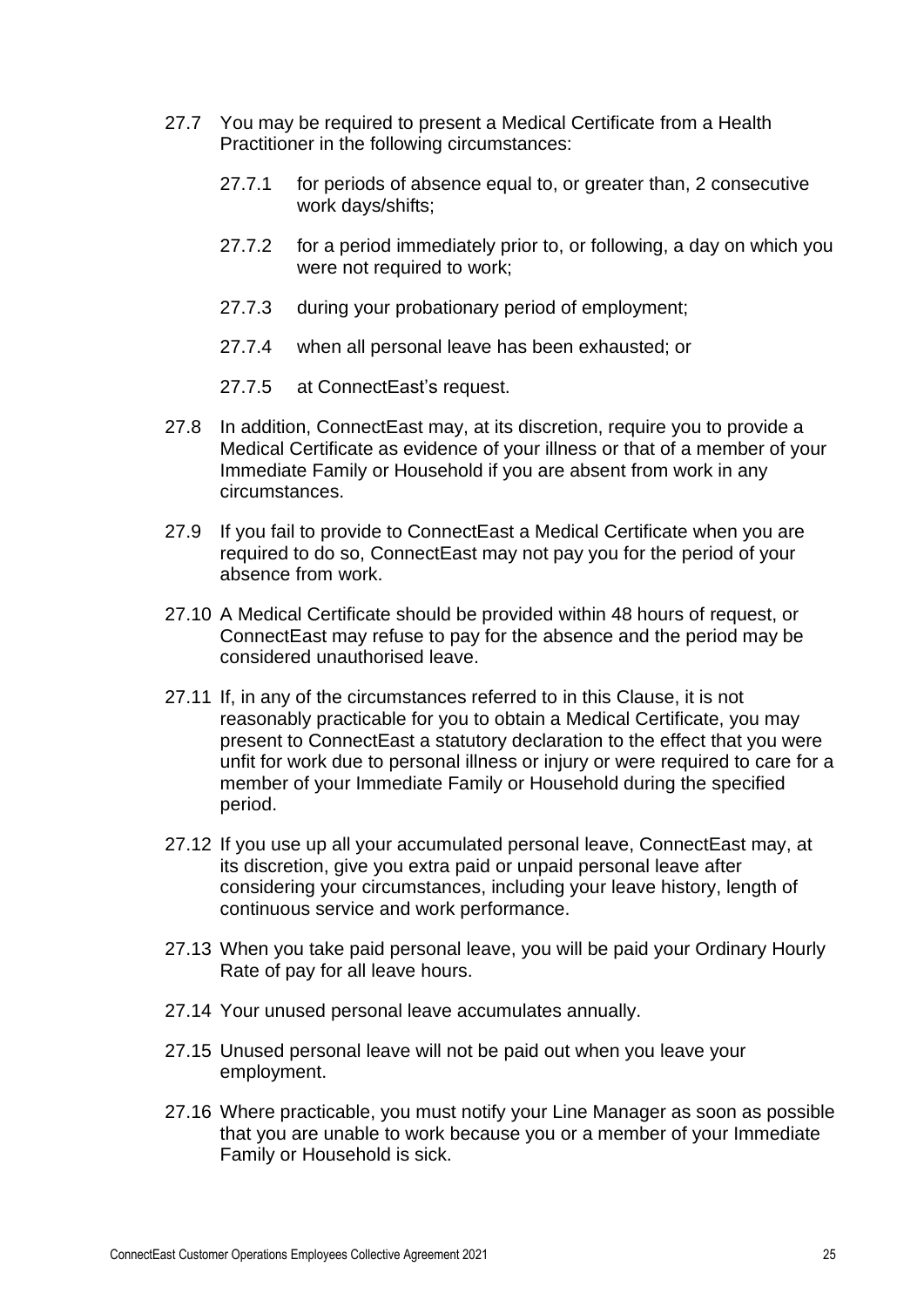27.17 Subject to production of a Medical Certificate, if you are ill while on annual leave you will have the period you are ill treated as personal leave (if you have accrued an eligibility for that leave).

#### <span id="page-29-0"></span>**28 Compassionate Leave**

- 28.1 All employees are eligible for up to 2 days leave per occasion when a member of the employee's Immediate Family or Household:
	- 28.1.1 contracts or develops a personal illness that poses a serious threat to their life; or
	- 28.1.2 sustains a serious injury that poses a serious threat to their life; or
	- 28.1.3 dies.
- 28.2 Such leave will be provided on a paid basis for permanent and limited term employees and on an unpaid basis for casual employees.
- 28.3 Such leave need not be taken consecutively.
- 28.4 All payments of compassionate leave will be paid at your Ordinary Hourly Rate of pay.
- 28.5 Leave without pay may also be granted, in addition, in special circumstances.
- 28.6 ConnectEast may, at its discretion, require you to provide a medical or death certificate or published death notice as evidence of that member of your Immediate Family or your Household's illness or death if you are absent from work in any circumstances.
- 28.7 Compassionate leave is non-accumulative.
- 28.8 Unused compassionate leave will not be paid out when you leave your employment.

## <span id="page-29-1"></span>**29 Long Service Leave**

- 29.1 You are eligible for long service leave in accordance with the *Long Service Leave Act 2018* (Vic), as amended from time to time.
- 29.2 Employees who become eligible for long service leave, may take their accrued pro-rata portion of this leave, subject to mutual agreement with ConnectEast, after 7 years of continuous service.
- <span id="page-29-2"></span>29.3 Prior to applying for long service leave, employees are encouraged to discuss the long service leave entitlement and their individual status with ConnectEast's Payroll Manager.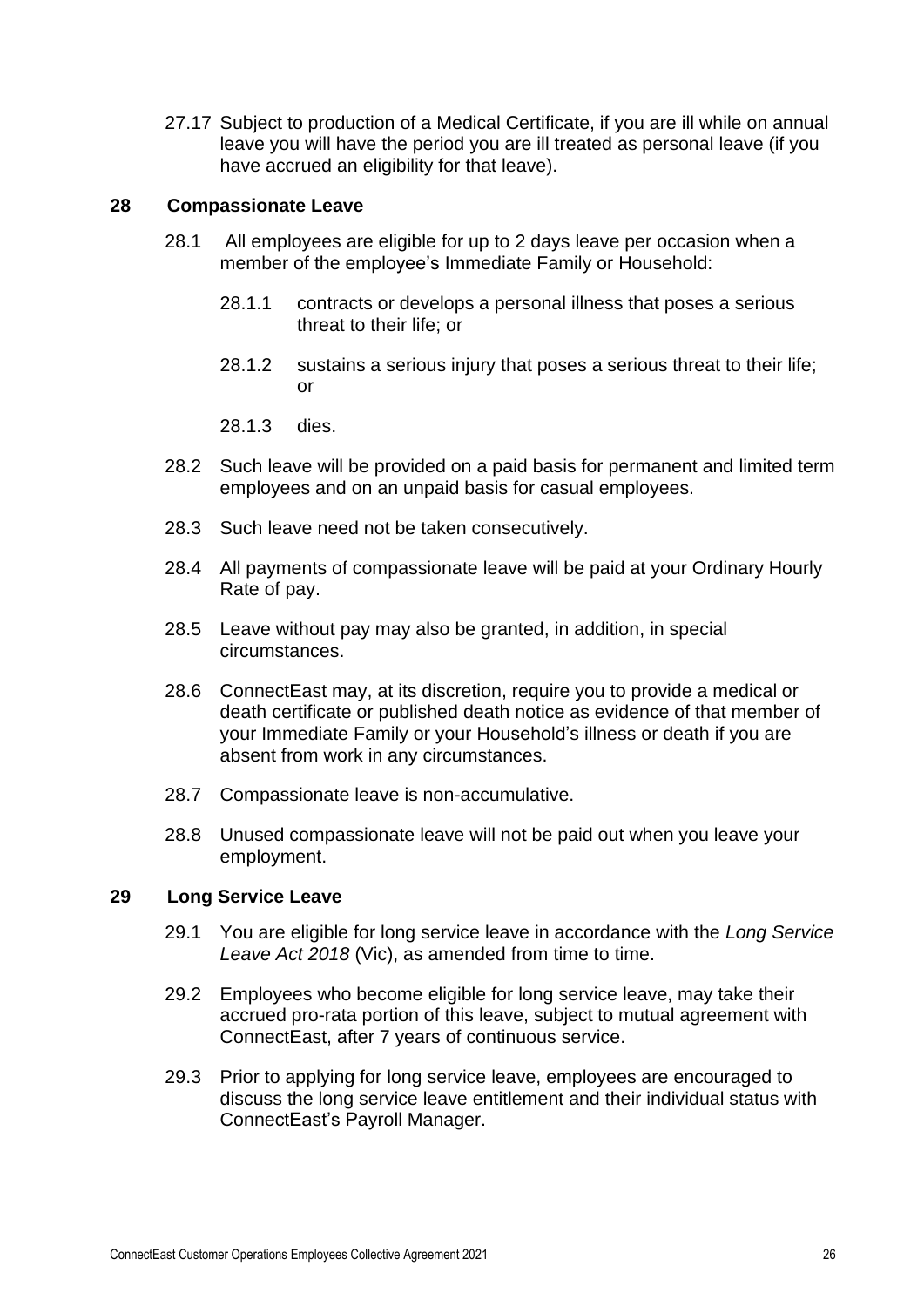## **30 Discretionary Leave**

- 30.1 ConnectEast supports its employees and recognises that significant personal matters can have an impact on an employee's ability to perform their work tasks. Full time and part time employee with over 12 months service may apply for a period of up to 2 weeks (75 hours for full time, prorata for part time) of paid discretionary leave per calendar year.
- 30.2 Employees may apply directly to the Human Resources Manager for discretionary leave, or may speak with a Line Manager who will then inform the Human Resources Manager.
- 30.3 Discretionary leave will be assessed on a case by case basis with consideration given to other leave types available to the employee.
- 30.4 Discretionary leave will be considered in the strictest confidence by the Human Resources Manager with final approval granted at the absolute discretion of the Managing Director.
- 30.5 Discretionary leave will only be considered in extremely critical personal circumstances which may include, but is not limited to; serious illness, life threatening situations or domestic violence.
- 30.6 Prior to granting discretionary leave, ConnectEast reserves the right to respectfully and confidentially make all enquiries necessary to support the granting of the leave application.

#### <span id="page-30-0"></span>**31 Parental Leave**

- 31.1 Parental Leave Entitlement
	- 31.1.1 Parental leave encompasses birth related and adoption leave, and is available to all full and part time employees who have been employed for 12 months or more immediately preceding the commencement of the leave.
	- 31.1.2 Parental leave is also available to eligible casual employees. An eligible casual employee is a casual employee who has been employed on a regular and systematic basis for the 12 months preceding the commencement of the leave and who, but for the pregnancy or decision to adopt, would have a reasonable expectation of ongoing employment.
	- 31.1.3 Parental leave is unpaid (including public holidays), except as detailed in sub-clause 31.2, and is available on the conditions specified in the FWA.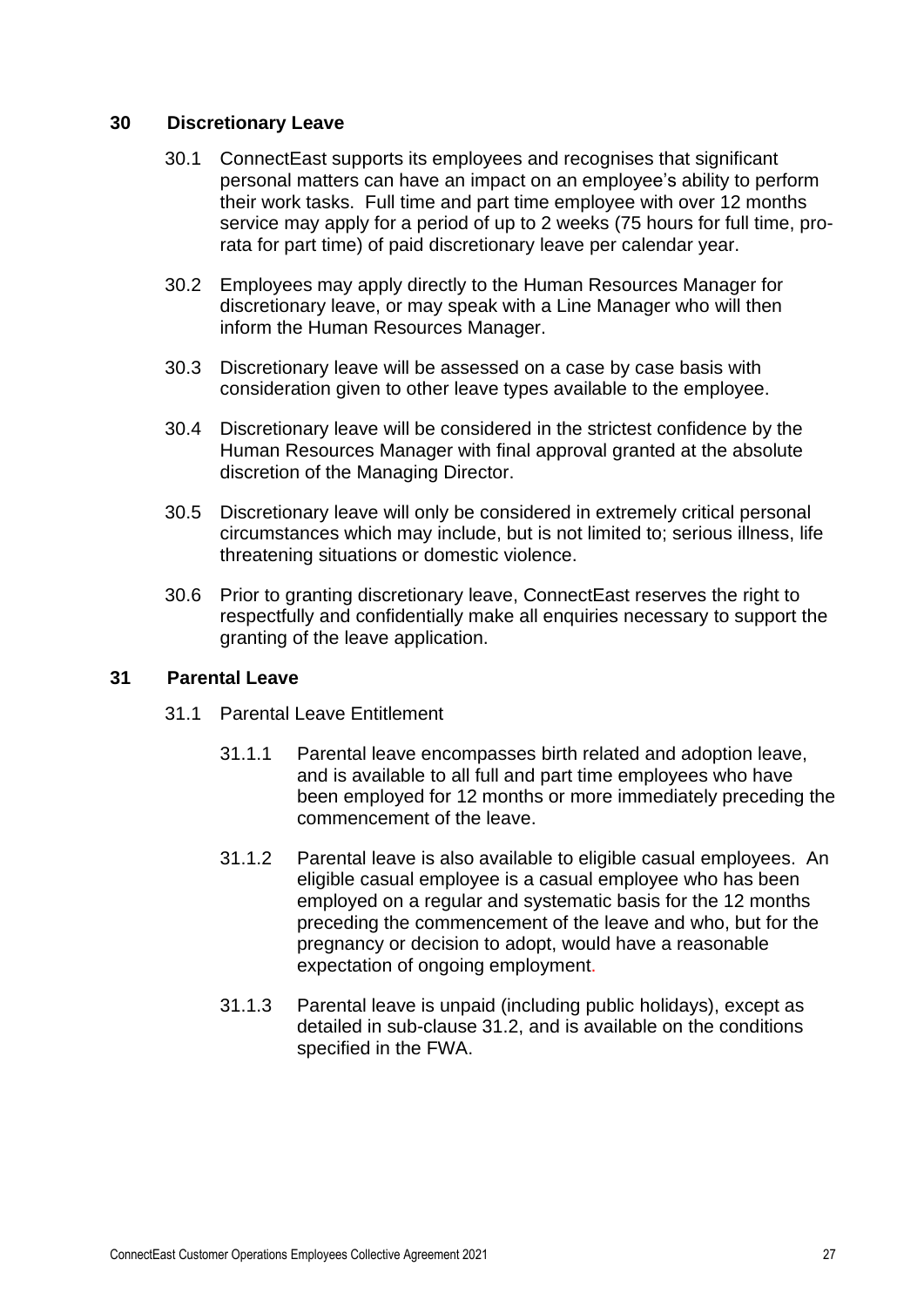- 31.2 ConnectEast Parental Leave Entitlement
	- 31.2.1 If you are a full time or part time employee (permanent or limited term) and you have completed between 1 and 2 years' continuous service, you will be paid:
		- 31.2.1.1 secondary carer (partner) parental leave of 1 week; or
		- 31.2.1.2 primary carer parental leave of 3 weeks on full pay or 6 weeks on half pay (pro rata for part time employees); and

for primary carers, a further lump sum equivalent to 3 weeks' pay (pro rata for part time employees) will be paid to you 3 months after you return to work in either a permanent full time or part time capacity (of at least 15 hours per week), provided employment is continuous for that period.

- 31.2.2 If you are a full time or part time employee (permanent or limited term) and you have completed more than 2 years' continuous service you will be paid:
	- 31.2.2.1 secondary carer (partner) parental leave of 1 week; or
	- 31.2.2.2 primary carer parental leave of 6 weeks on full pay or 12 weeks on half pay (pro rata for part time employees); and

further lump sum equivalent to 6 weeks' pay (pro rata for part time employees) will be paid to you 3 months after you return to work in either a permanent full time or part time capacity (of at least 15 hours per week), provided employment is continuous for that period.

- 31.2.3 All payments of parental leave will be paid at your Ordinary Hourly Rate of pay and consistently with your employment status at the time of commencement of your leave.
- 31.2.4 If an employee is or becomes the primary care giver of a child under the age of 1 year, they will be entitled to paid primary carer parental leave entitlement less employer sponsored paid parental leave provided in relation to the child (for example, leave required at time of birth). This entitlement will be in lieu of any other paid parental leave entitlement.
- 31.2.5 If an employee adopts a child under the age of 5 years as at the date on which the employee first takes custody (or proposes to take custody) of the child, provided the child has not previously lived with the employee, they will be entitled to paid primary carer parental leave entitlement.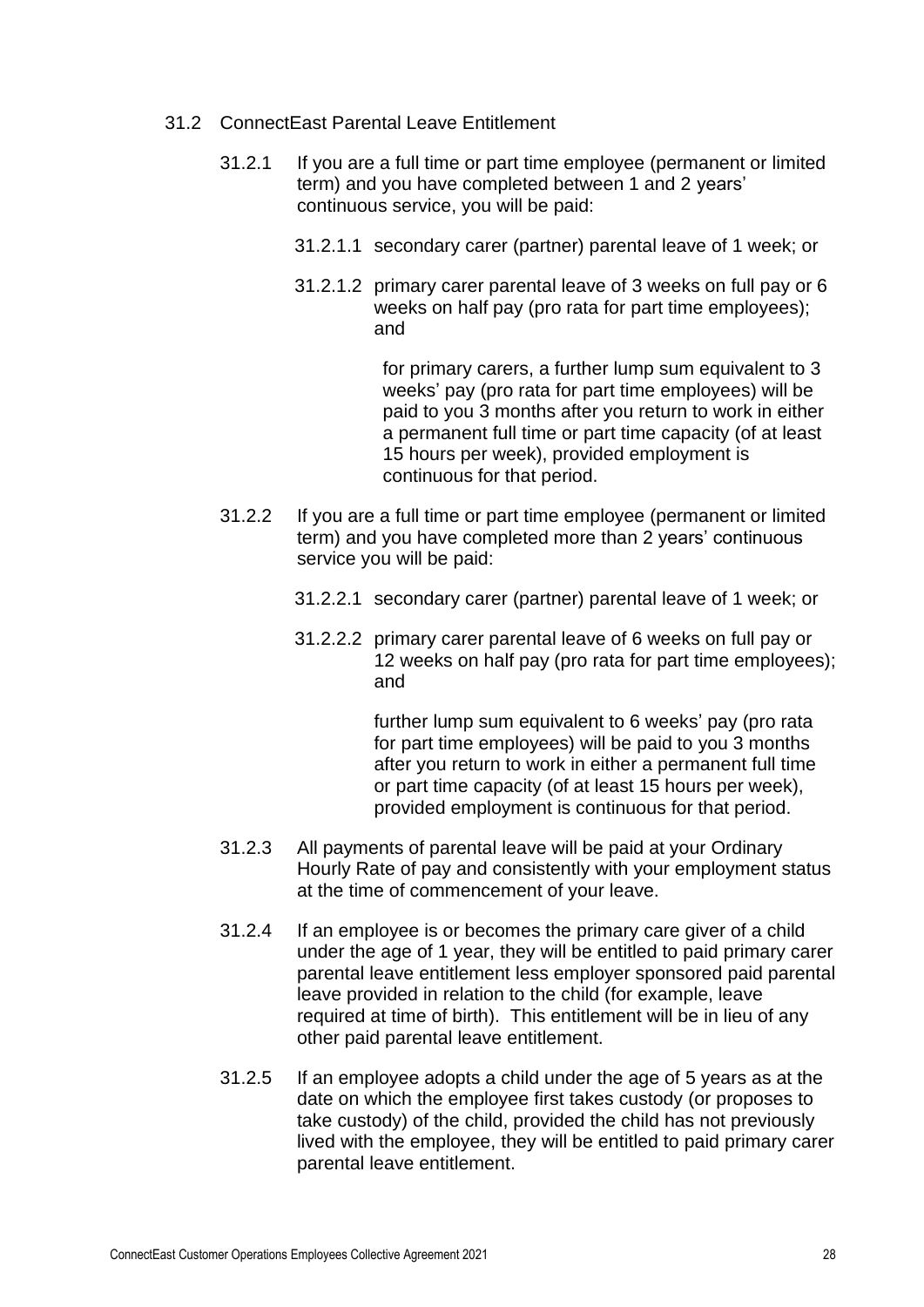- 31.2.6 You will not accrue annual or personal leave during a period of unpaid parental leave.
- 31.2.7 You may take any other forms of paid leave to which you are entitled, such as annual or long service leave, in substitution for some or all of your unpaid parental leave entitlement. You may take any such leave at half pay and leave will accrue on a prorata basis.
- 31.2.8 You will be entitled to the same position, and the same salary that you occupied immediately prior to going on leave. However, if such a position no longer exists, you will be offered any other available position that is as nearly as possible comparable in status and salary to that of your former position.
- 31.3 Extending your period of parental leave
	- 31.3.1 You may request ConnectEast to:
		- 31.3.1.1 extend the period of your unpaid parental leave by a further continuous period of leave not exceeding 52 weeks; and/or
		- 31.3.1.2 allow you to return from a period of parental leave on a part time basis until the child reaches school age.
- <span id="page-32-0"></span>31.4 ConnectEast will consider any such requests having regard to:
	- 31.4.1 your personal circumstances including the nature of your responsibilities as a parent or carer; and
	- 31.4.2 the nature of your role; and
	- 31.4.3 the nature of the arrangements required to accommodate those responsibilities; and
	- 31.4.4 the effect on the workplace and ConnectEast in accommodating those responsibilities including the financial impact, the number of persons who would benefit or be disadvantaged, the impact on efficiency, productivity and customer service; and
	- 31.4.5 the consequences for ConnectEast of making such accommodation; and
	- 31.4.6 the consequences to you of not making such accommodation.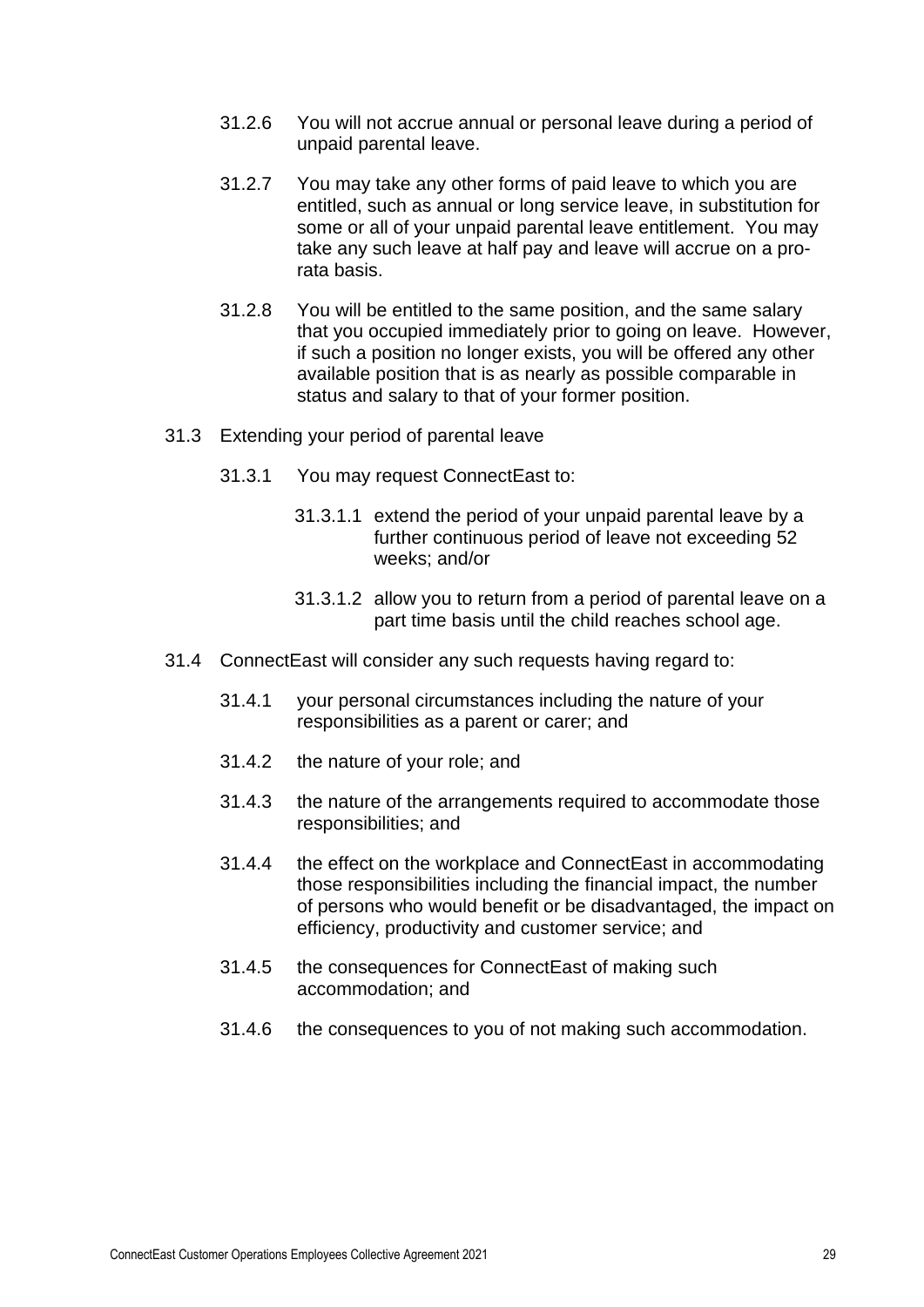#### **32 Cultural Leave**

- 32.1 ConnectEast values the cultural diversity of its workforce and that some employees may celebrate cultural or recognised religious days of observance.
- 32.2 If you are a full time employee (permanent or limited term) and an active participant (not just an observer) in a cultural or religious activity as recognised by the State Government of Victoria, Federal Government of Australia or subsidiary of either during your normal hours of work, you will be eligible for up to 7.5 hours paid leave per annum.
- 32.3 If you are a part time employee (permanent or limited term) and an active participant (not just an observer) in a cultural or religious activity as recognised by the State Government of Victoria, Federal Government of Australia or subsidiary of either during your normal hours of work, you will be eligible for a pro rated equivalent period of paid leave.
- 32.4 ConnectEast will consider each request for cultural leave on its merit and in conjunction with any supporting information provided.
- 32.5 For reference only, the Federal Government Department of Social Services publish a guide of nationally and internationally recognised cultural and religious days of significance.
- 32.6 You must advise ConnectEast in writing as soon as possible of your need to take cultural leave.
- 32.7 ConnectEast may, at its discretion, require evidence of your actual participation to be provided.
- 32.8 ConnectEast will only pay you for cultural leave that has been authorised by a Line Manager before you have taken it.
- 32.9 ConnectEast may, at its discretion, require you to provide evidence of your requirement to attend, attendance and/or participation in cultural and recognised religious days of observance if you are absent from work in any circumstances.
- 32.10 All payments of cultural leave will be paid at your Ordinary Hourly Rate of pay.
- 32.11 Cultural leave is non-accumulative.
- 32.12 Unused cultural leave will not be paid out when you leave your employment.
- <span id="page-33-0"></span>32.13 Should ConnectEast decline an employee's application for cultural leave, an employee may request this leave type to be taken as annual leave or leave without pay. Priority consideration will be given to this leave request, subject to leave availability and in line with the operating needs of the business.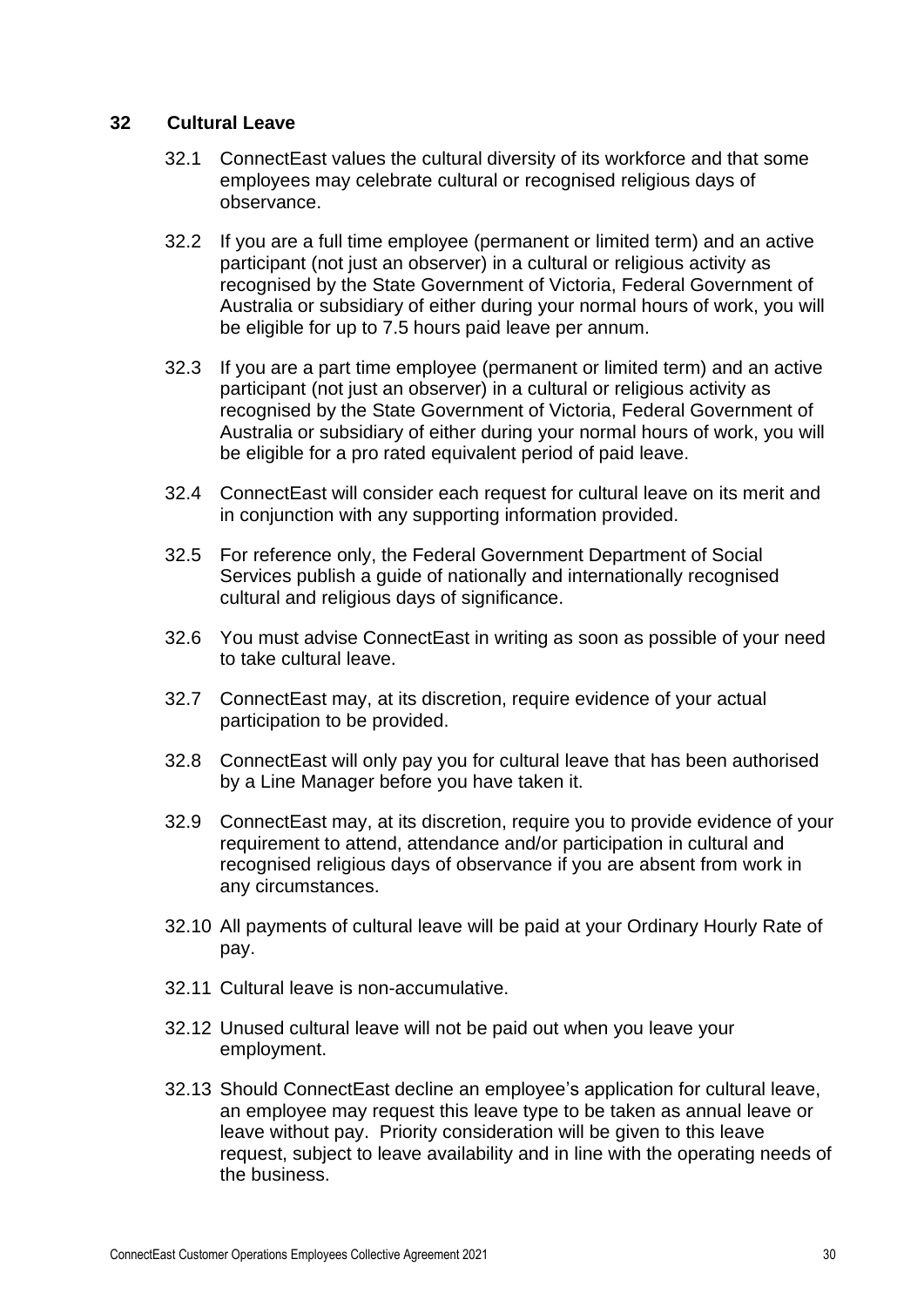#### **33 Community Day Leave**

- 33.1 ConnectEast is committed to taking action that makes a positive difference to local communities. Through our community involvement activities, ConnectEast aims to enhance our corporate reputation and increase employee engagement within the community.
- 33.2 If you are a full time employee (permanent or limited term) you will be eligible for up to 7.5 hours paid leave per annum to participate in a designated community activity approved by ConnectEast.
- 33.3 If you are a permanent part time employee you will be eligible for a pro rated equivalent period of paid leave to participate in a designated community activity approved by ConnectEast.
- 33.4 You may nominate for ConnectEast's consideration a charity or community group for inclusion as a designated community activity.
- 33.5 If you wish to participate as a volunteer in an activity approved by ConnectEast, you must give your written request to your Line Manager who will consider your request.
- 33.6 All such requests to participate as a volunteer should be at times that do not:
	- 33.6.1 conflict with peak work schedules or your work related responsibilities;
	- 33.6.2 create a need for overtime; or
	- 33.6.3 cause conflicts with other employees' rosters.
- 33.7 ConnectEast will only pay you for leave that has been authorised by a Line Manager before you have taken it.
- 33.8 ConnectEast may, at its discretion, require you to provide evidence of your attendance and participation in a designated community activity.
- 33.9 All payments of community day leave will be paid at your Ordinary Hourly Rate of pay.
- 33.10 Community day leave is non-accumulative.
- <span id="page-34-0"></span>33.11 Unused community day leave will not be paid out when you leave your employment.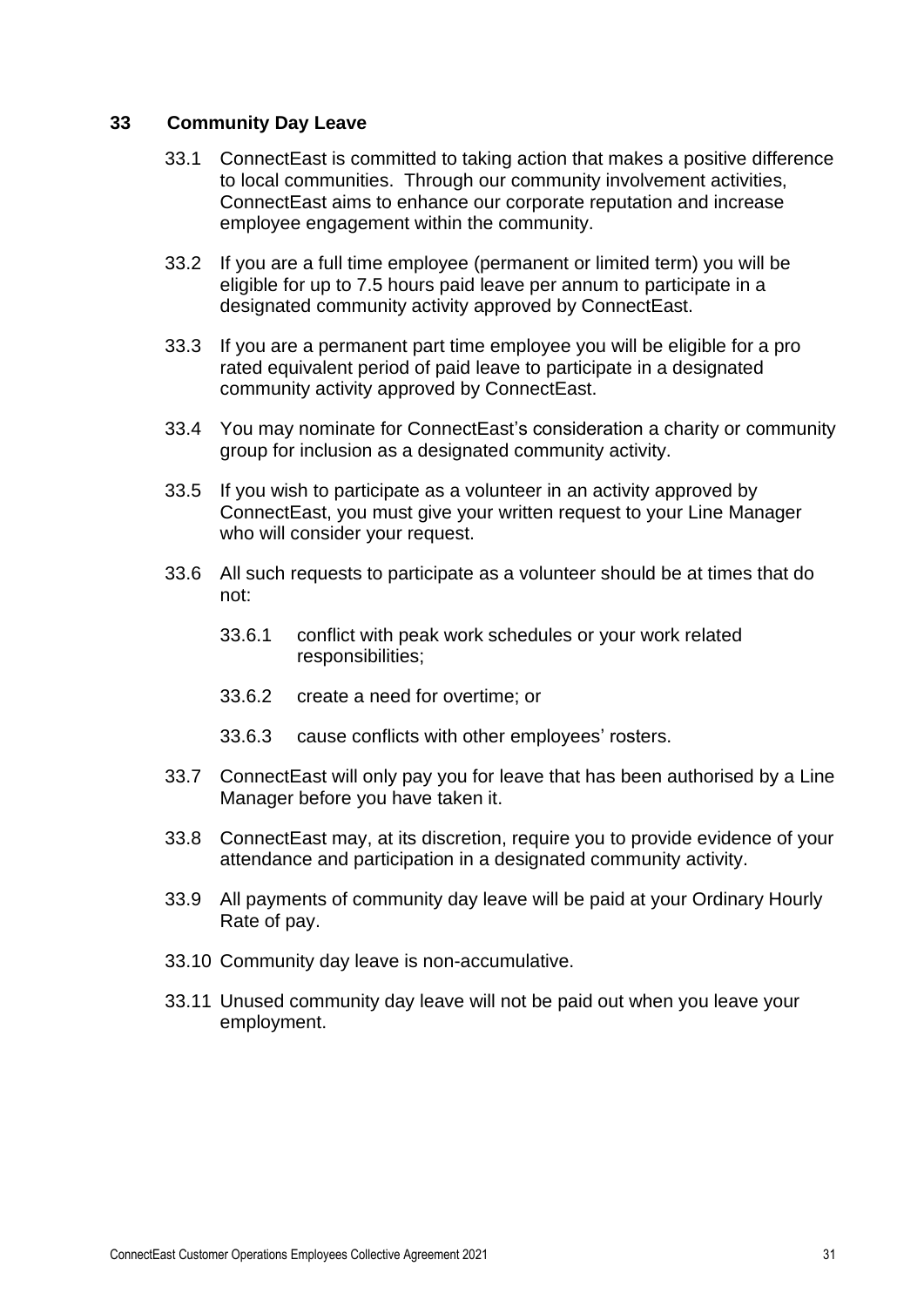#### **34 Emergency Services Leave**

- 34.1 ConnectEast is supportive of local communities and acknowledges that some employees may serve as registered volunteers with an Emergency Services Organisation within their local community.
- 34.2 If you are a full or part time employee (permanent or limited term) and a registered volunteer member of an Emergency Services Organisation you may be eligible for reasonable unpaid leave to perform emergency services duties as a volunteer.
- 34.3 If you are required for voluntary emergency services duty during normal work time, you and ConnectEast can agree at any time, to a change in your roster. This can be done at the request of either yourself or your Line Manager.
- 34.4 ConnectEast may, at its discretion, require you to provide evidence of your attendance and participation in emergency services duty as a volunteer.

## <span id="page-35-0"></span>**35 Jury Service**

- 35.1 If you are a full or part time employee (permanent or limited term) required to attend jury service, you will be reimbursed by ConnectEast an amount equal to the difference between the amount paid in respect of the jury service and the Ordinary Hourly Rate of pay you would have received in respect of the Ordinary Hours you would have worked.
- 35.2 You must notify ConnectEast as soon as possible of the date(s) on which you are required to attend for jury service to ensure changes to rostering arrangements, if any, can be made in advance.
- 35.3 Following your attendance at jury service you will be required to present to ConnectEast proof of attendance, the duration of such attendance and the amount received.
- 35.4 Casual employees are entitled to unpaid Jury Service leave.

#### <span id="page-35-1"></span>**36 Blood Donor Leave**

- 36.1 If you are a full time or part time employee (permanent or limited term) you will be eligible for leave for the purpose of donating blood and plasma.
- 36.2 ConnectEast expects employees who donate blood to make every reasonable attempt to donate during non-working hours. However, where this is not possible, you will be eligible for up to 7.5 hours paid leave per annum for the purpose of donating blood (pro-rata for part time employees).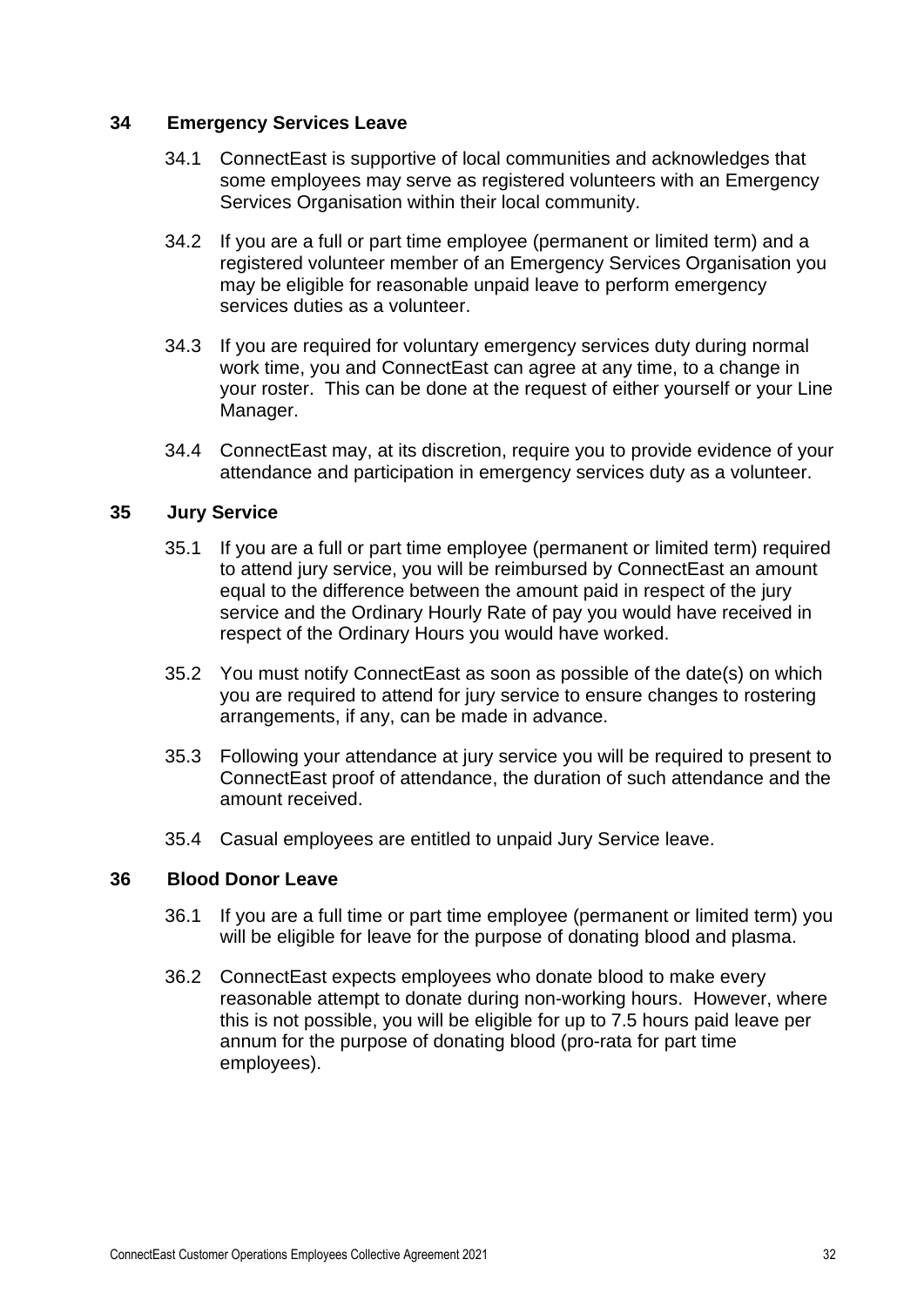- 36.3 You may be eligible to take blood donor leave a maximum of 4 times in every 12 months of employment, at times agreed between ConnectEast and you.
- 36.4 ConnectEast may, at its discretion, require you to produce proof of your attendance to donate blood.
- 36.5 ConnectEast will only pay you for leave that has been authorised by a Line Manager before you have taken it.
- 36.6 All payments of blood donor leave will be paid at your Ordinary Hourly Rate of pay.
- 36.7 Blood donor leave is non-accumulative.
- 36.8 Unused blood donor leave will not be paid out when you leave your employment.

#### <span id="page-36-0"></span>**37 Vaccination Leave**

- 37.1 If you are a full time or part time employee (permanent or limited term) you will be eligible for leave for the purpose of vaccination for the COVID-19 virus.
- 37.2 ConnectEast expects employees to make every reasonable attempt to book their vaccination during non-working hours. However, where this is not possible, you will be eligible for up to 3.75 hours paid leave per occasion for the purpose of vaccination for COVID-19 (pro-rata for part time employees).
- 37.3 You may take up to 7.5 hours of this leave each calendar year, at times agreed between ConnectEast and you.
- 37.4 ConnectEast may, at its discretion, require you to produce proof of your attendance for the purpose of COVID-19 vaccination.
- 37.5 ConnectEast will only pay you for leave that has been authorised by a Line Manager before you have taken it.
- 37.6 All payments of vaccination leave will be paid at your Ordinary Hourly Rate of pay.
- 37.7 Vaccination leave is non-accumulative.
- <span id="page-36-1"></span>37.8 Unused vaccination leave will not be paid out when you leave your employment.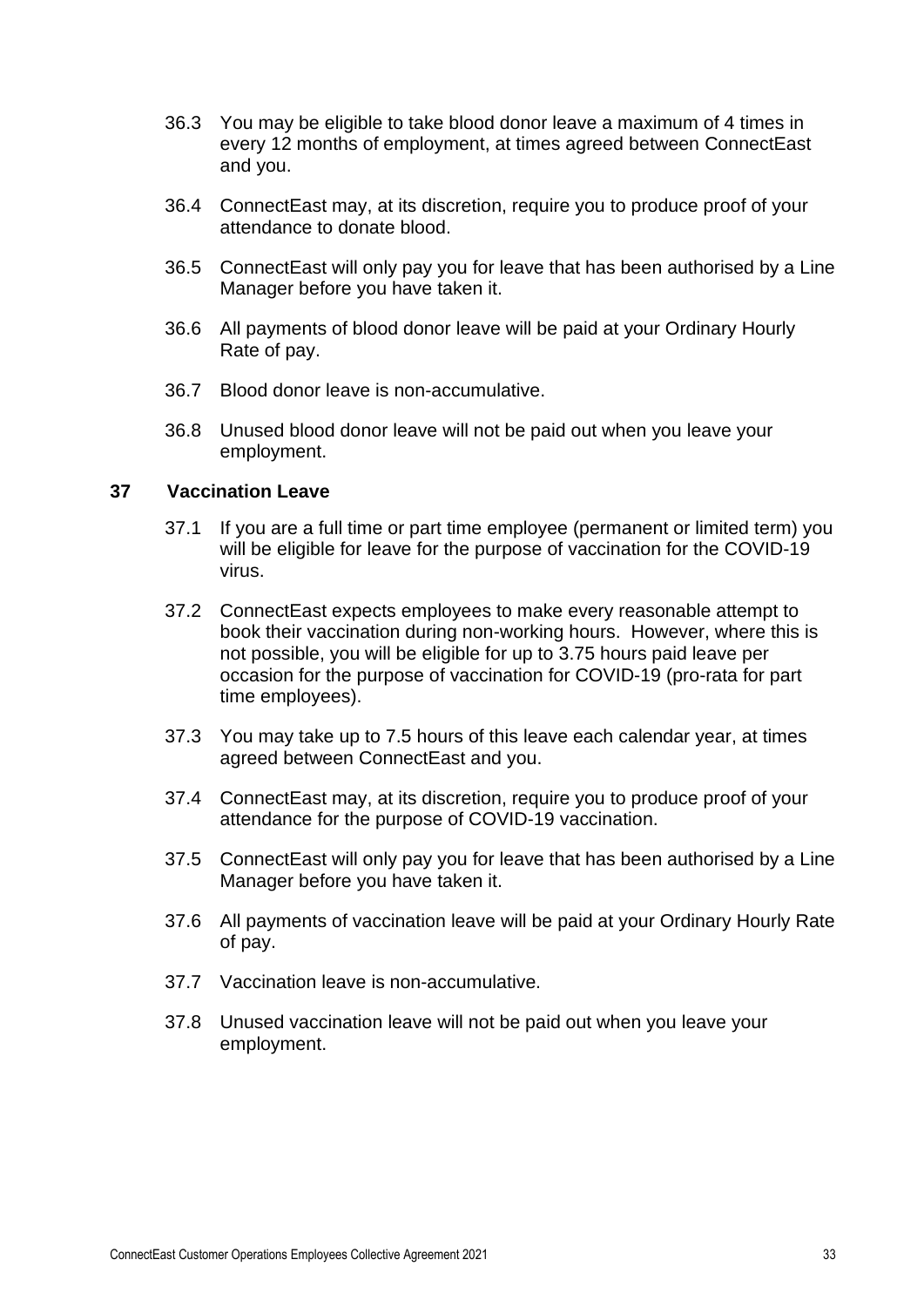#### **38 Defence Force Leave**

- 38.1 If you are a full or part time employee (permanent or limited term) and a member of a volunteer defence force reserve, ConnectEast may, subject to operational requirements, release you to participate in training activities for a period of up to 75 hours per annum.
- 38.2 You must notify ConnectEast as soon as possible of the date(s) on which you require leave to ensure changes to rostering arrangements, if any, can be made in advance.
- 38.3 During such absences ConnectEast will reimburse you an amount equal to the difference between the amount paid in respect of the defence force service and the Ordinary Hourly Rate of pay you would have received in respect of the hours you would have worked.
- 38.4 Following your defence force service you will be required to present to ConnectEast proof of attendance, the duration of such attendance and the amount received.
- 38.5 Defence force leave is non-accumulative.
- 38.6 Unused defence force leave will not be paid out when you leave your employment.

#### <span id="page-37-0"></span>**39 Educational Assistance**

- 39.1 ConnectEast is committed to supporting you in your career and professional development. In addition, ConnectEast will provide you with all the training and skills enhancement required in order to enable you to perform your role.
- 39.2 If you are a full time or part time employee (permanent or limited term) educational assistance may be available to you through the:
	- 39.2.1 granting of study leave of up to 7.5 hours per annum for study, examination or graduation ceremony purposes; and
	- 39.2.2 reimbursement of up to 50% of course fees and non-fee related costs (see sub-clause [39.10\)](#page-38-0).
- 39.3 To qualify for educational assistance, you must:
	- 39.3.1 submit a written application to Human Resources who will, in consultation with your Department Manager, have discretion to approve courses of study for the purposes of allowing access to educational assistance;
	- 39.3.2 be undertaking an approved course of study; and
	- 39.3.3 have a current performance rating of "meets expectations" (or equivalent) or better.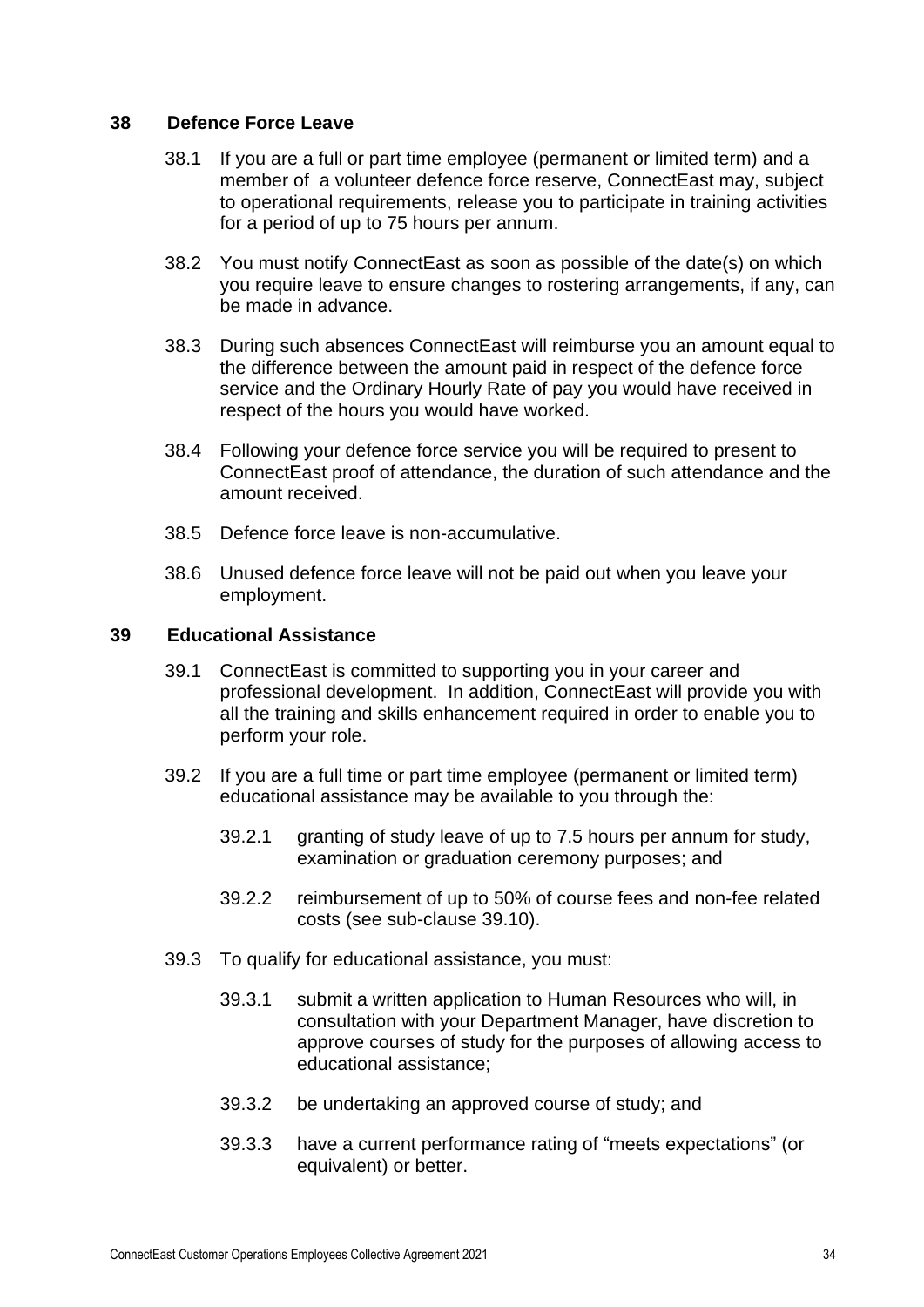- 39.4 Courses which may qualify as an approved course of study are those which may be undertaken at, or through:
	- 39.4.1 accredited colleges, universities or other tertiary institutions;
	- 39.4.2 adult education programs; and
	- 39.4.3 industry or employer associations.
- 39.5 The decision to endorse your application for approval of a particular course will include consideration of:
	- 39.5.1 your current qualifications and work experience;
	- 39.5.2 the relevance of the course to your current duties or career development;
	- 39.5.3 the outcome of the your bi-annual performance reviews; and
	- 39.5.4 the potential benefit to ConnectEast of the study being undertaken.
- 39.6 To remain eligible for ongoing educational assistance you must achieve a pass grade or higher in all subjects studied. For non-graded courses (for example, those graded only satisfactory/unsatisfactory), you must achieve a satisfactory assessment. Acceptable evidence of course results must be submitted at the end of each semester.
- 39.7 ConnectEast will only pay you for study leave that has been authorised by a Line Manager before you have taken it.
- 39.8 You must notify ConnectEast as soon as possible of the date(s) on which you require study leave to ensure changes to rostering arrangements, if any, can be made in advance.
- 39.9 Following your attendance at an examination or graduation ceremony you may be required to present to ConnectEast proof of attendance.
- <span id="page-38-0"></span>39.10 If you are undertaking an approved course of study you may apply for reimbursement of up to 50% of course fees and non-fee related course costs such as text books, equipment and other materials essential for completion of the course. The conditions for cost reimbursement are that you must have:
	- 39.10.1 had the course approved previously for educational assistance purposes;
	- 39.10.2 successfully completed the subjects(s) for which reimbursement of costs is sought; and
	- 39.10.3 produced original receipts for non-fee related course costs.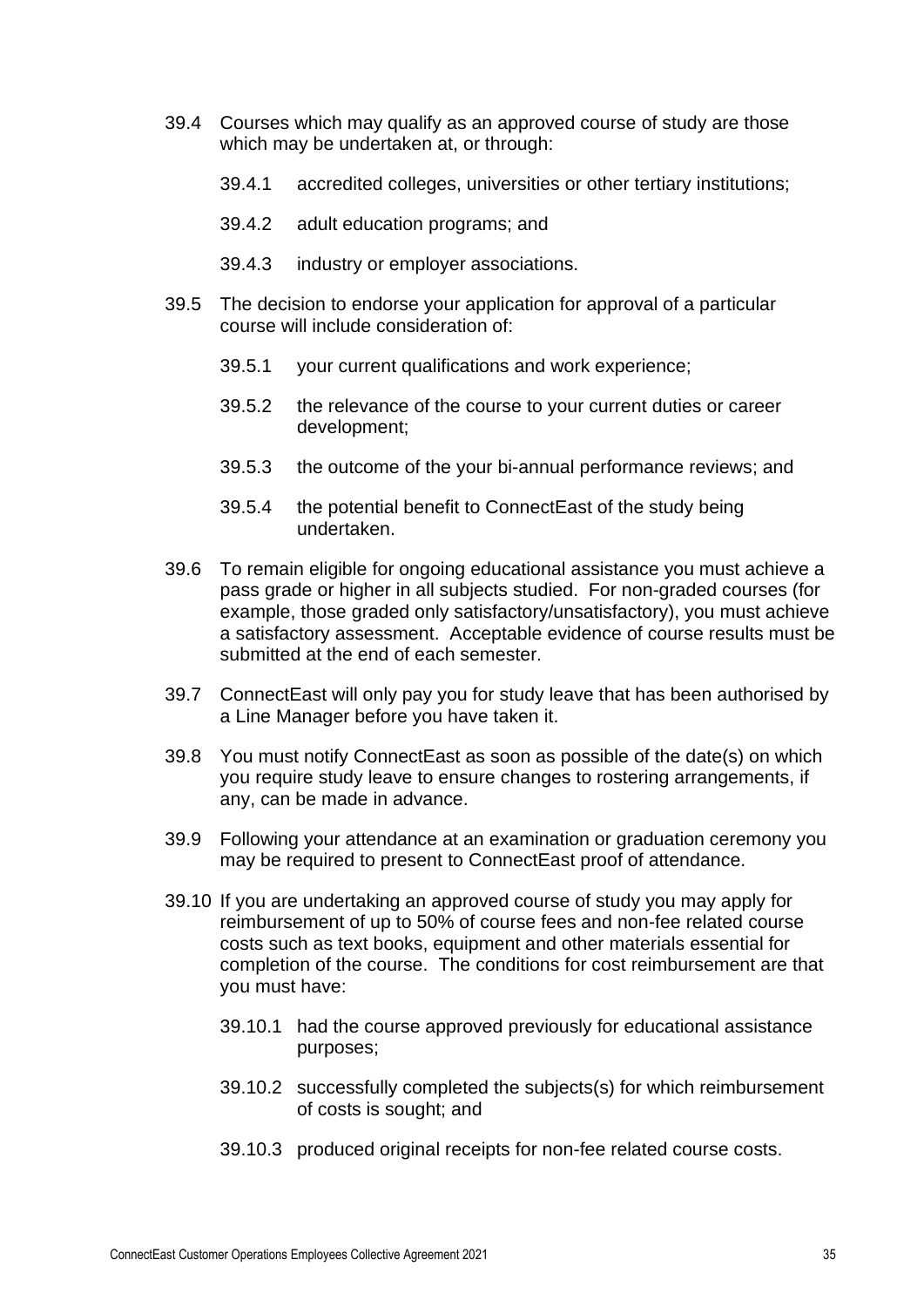- 39.11 Study leave is non-accumulative.
- 39.12 Unused study leave will not be paid out when you leave your employment.

#### <span id="page-39-0"></span>**40 Unpaid Leave**

- 40.1 Subject to applicable legislation, any period of absence by you on unpaid leave will not count as service for any purpose under this Agreement or relevant legislation, but will not break continuity of employment.
- 40.2 Subject to applicable legislation, you will not accrue personal, annual or long service leave during any period of unpaid leave.

#### <span id="page-39-1"></span>**41 Accident Pay**

- 41.1 If you are injured and compensation is paid to you under the Victorian accident compensation scheme, ConnectEast may pay you accident pay.
- 41.2 Accident pay is the difference between your actual compensation payment and your Ordinary Hourly Rate of pay as at the date of injury.
- 41.3 The maximum period of payment of accident pay is 26 weeks.
- 41.4 If you have more than one period of incapacity arising from the same injury, the maximum aggregate payment of accident pay for those periods is 26 weeks.
- 41.5 Accident pay will not apply where a Health Practitioner provides information to ConnectEast of your fitness for work or specifies work for which you have a capacity and such work is made available by ConnectEast but not undertaken by you.
- 41.6 If you are injured and undertake alternate suitable employment (which may include duties of a higher classification than your own), you will be paid your Ordinary Hourly Rate of pay as at the date of injury.

#### <span id="page-39-2"></span>**42 Health Assessment**

- 42.1 Disclosure
	- 42.1.1 ConnectEast is committed to protecting the health, safety and well-being of all its employees. To achieve this aim, ConnectEast strives to ensure that employees are not required or permitted to undertake work for which they are not suited and to take appropriate measures to allow work to be done in a manner which will not put any employee at risk to their health and safety.
	- 42.1.2 You are required to disclose any conditions, illnesses or injuries (regardless of how or when caused) which could result in a deterioration, recurrence or aggravation by you undertaking your duties.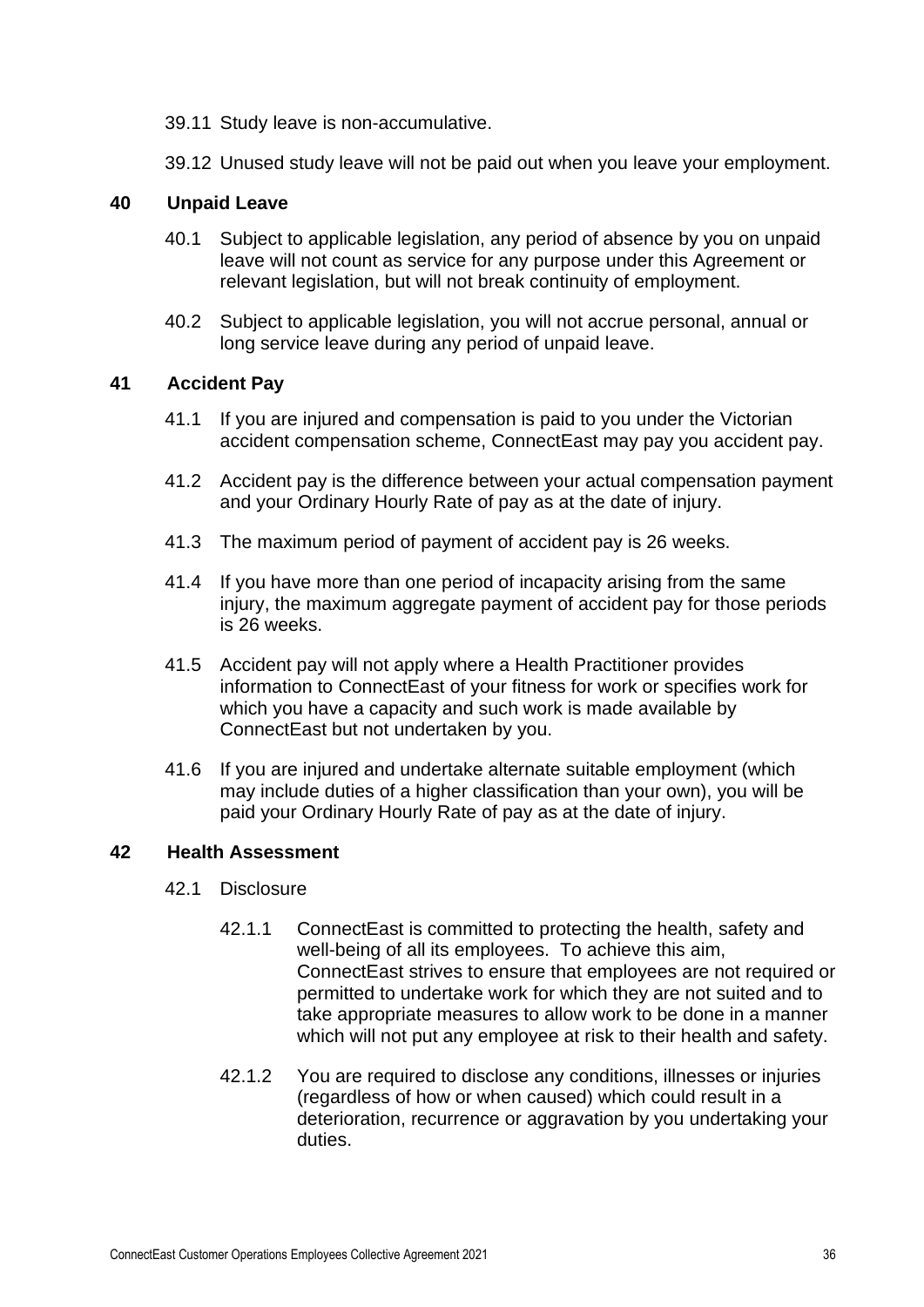- 42.2 Injury, Illness or Disability
	- 42.2.1 Where your capacity to perform the role in which you are employed is in doubt or where you require special workplace modifications to accommodate any disability or impairment (whether temporary or permanent), ConnectEast may request you to attend a Health or Medical Practitioner (or Practitioners) nominated by ConnectEast.
	- 42.2.2 In this event, you will attend any examinations scheduled by ConnectEast at mutually agreeable times. You also consent to this practitioner (or practitioners) providing written reports to ConnectEast.
	- 42.2.3 These examinations and reports will be at ConnectEast's expense.
- 42.3 Visual and Hearing Assessments
	- 42.3.1 ConnectEast may, at any time, require you to undergo a vision assessment by an Optometrist or a hearing assessment by an Audiologist.
	- 42.3.2 These assessments will be at ConnectEast's expense.
- <span id="page-40-1"></span><span id="page-40-0"></span>42.4 Alcohol and Drug Consumption
	- 42.4.1 ConnectEast has a zero tolerance towards the consumption of alcohol and illicit substances during working hours and to employees presenting for work under the influence of alcohol or illicit substances.
	- 42.4.2 The following are strictly prohibited and may warrant summary dismissal:
		- 42.4.2.1 presenting for work when affected by alcohol or illicit substances;
		- 42.4.2.2 attempting to enter any ConnectEast premises when affected by alcohol or illicit substances;
		- 42.4.2.3 consuming alcohol or illicit substances during working hours on ConnectEast premises;
		- 42.4.2.4 consuming alcohol or illicit substances during scheduled work breaks, whether on or off ConnectEast premises; and
		- 42.4.2.5 possessing, promoting the use of, or selling illicit substances in the workplace.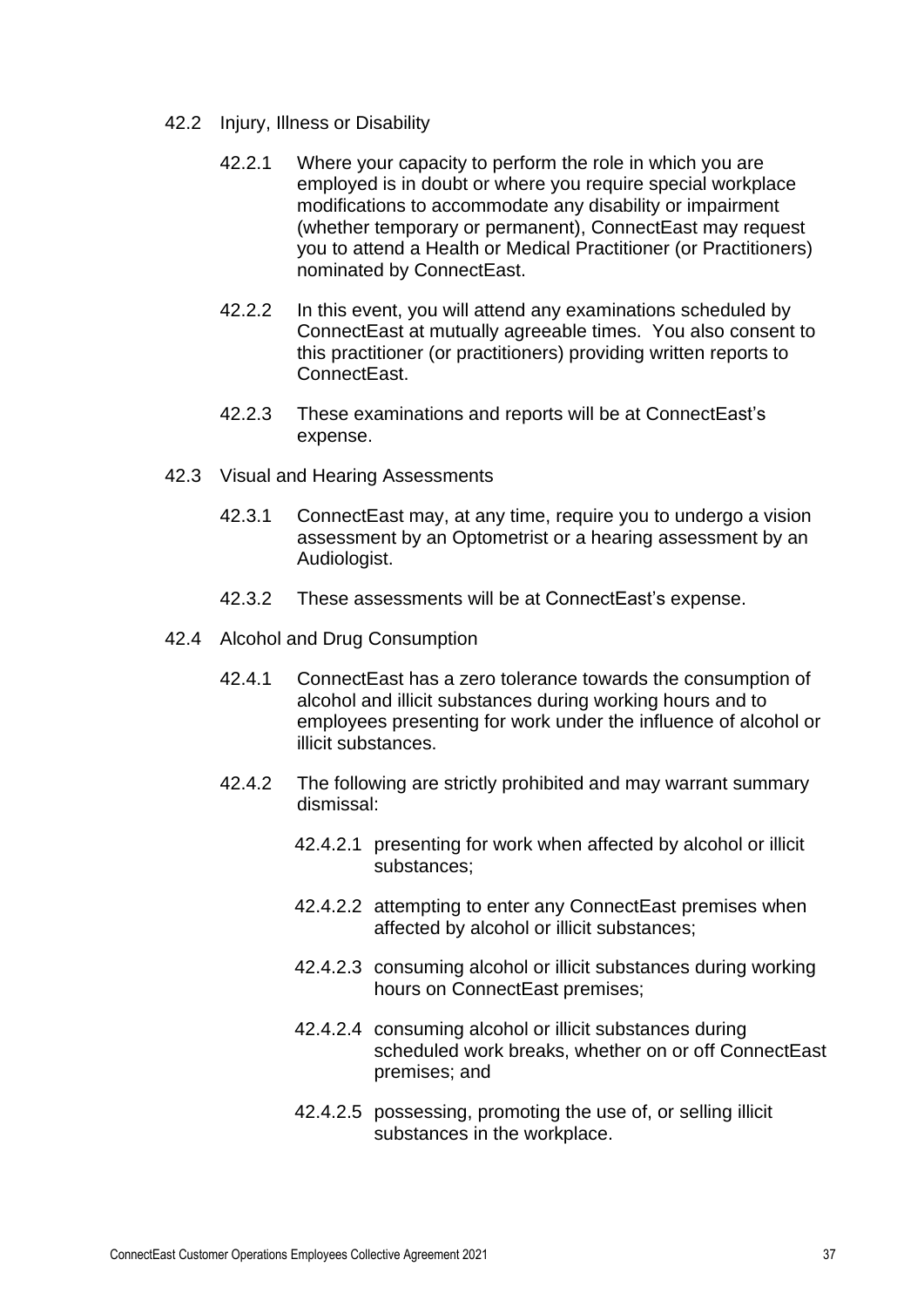- 42.4.3 Sub-clauses [42.4.1](#page-40-0) and [42.4.2.3](#page-40-1) do not apply to the consumption of alcohol at ConnectEast approved business and social functions unless by doing so you impair your ability to perform your duties.
- <span id="page-41-1"></span>42.4.4 If ConnectEast suspects on reasonable grounds that you are under the influence of alcohol at an unauthorised time, it may:
	- 42.4.4.1 if breath testing equipment is not available, immediately direct you to cease working for that day or shift and leave ConnectEast's premises (without pay for any time not worked); or
	- 42.4.4.2 if breath testing equipment is available, require you to undertake a ConnectEast administered breath test; and
	- 42.4.4.3 if this breath test confirms the presence of alcohol, immediately direct you to cease work for that day or shift and leave ConnectEast' premises (without pay for any time not worked).
- 42.4.5 In the event you are issued with a direction pursuant to subclause [42.4.4,](#page-41-1) ConnectEast will investigate the incident and, on conclusion of that investigation, determine whether disciplinary action should be taken.
- <span id="page-41-2"></span>42.4.6 If ConnectEast suspects on reasonable grounds that you are under the influence of any illicit substance, it may suspend you without pay effective immediately.
- 42.4.7 If ConnectEast suspects on reasonable grounds that your ability to perform the inherent requirements of your role is impaired as a result of prescribed medication, it may suspend you without pay effective immediately.

## 42.5 Testing

- 42.5.1 If you have been suspended in accordance with sub-clause [42.4.6,](#page-41-2) you may be requested to submit to a drug test conducted by ConnectEast's nominated testing agency or Medical Practitioner at a time and place specified by ConnectEast.
- <span id="page-41-0"></span>42.5.2 In this event you must co-operate fully with this testing procedure and consent to the provision of the results of the test by the agency or Medical Practitioner to ConnectEast.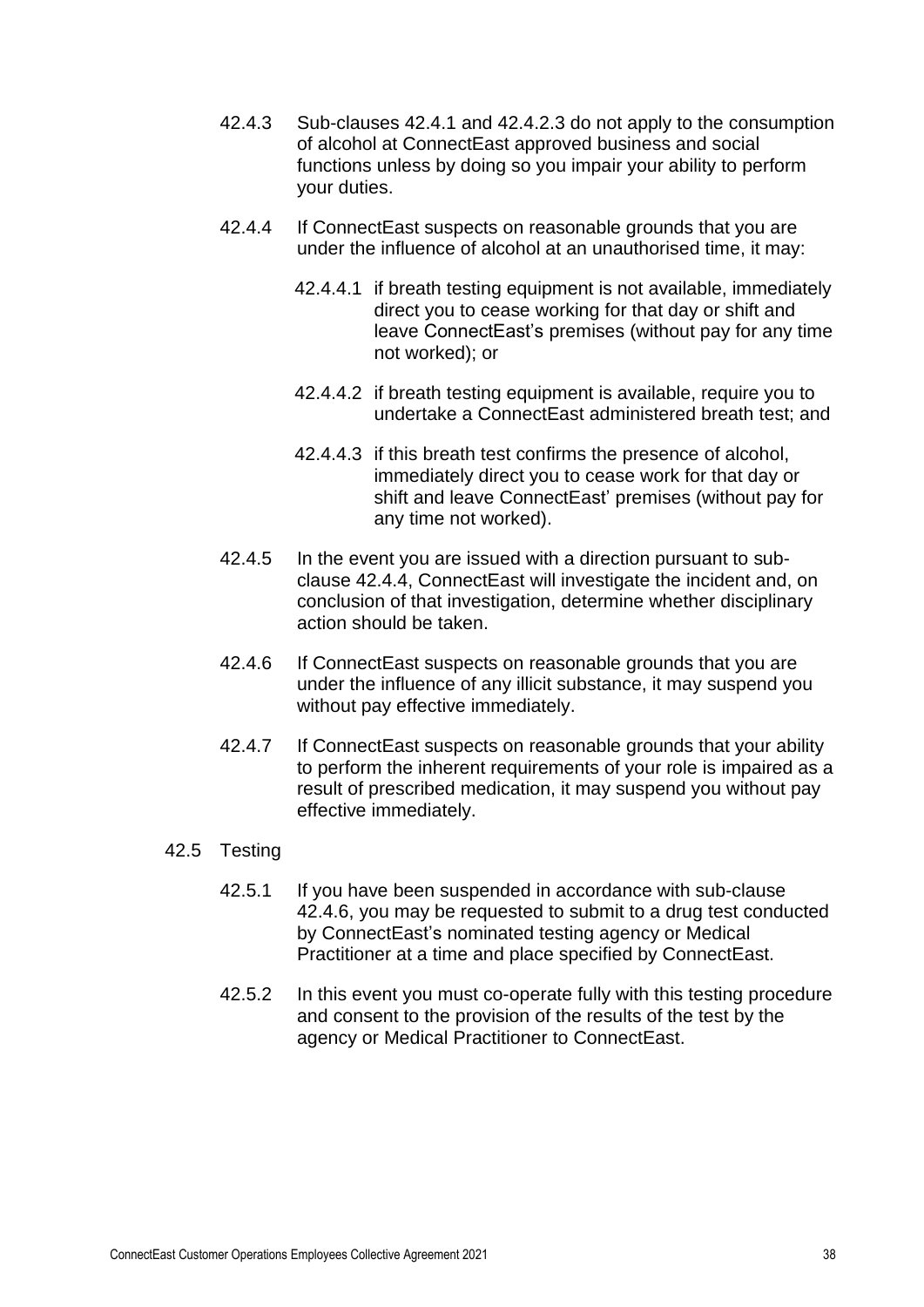## **43 Dispute Resolution Procedure**

- 43.1 In the event of a dispute about a matter under this Agreement, or a dispute in relation to the National Employment Standards, in the first instance the parties must attempt to resolve the matter at the workplace by discussions between the employee or employees concerned and the relevant supervisor. If such discussions do not resolve the dispute, the parties will endeavour to resolve the dispute in a timely manner by discussions between the employee or employees concerned and more senior levels of management as appropriate.
- 43.2 If a dispute about a matter arising under this Agreement or a dispute in relation to the National Employment Standards is unable to be resolved at the workplace, and all steps under this Clause have been taken, a party to the dispute may refer the dispute to the Fair Work Commission.
- 43.3 The parties may agree on the process to be utilised by the Fair Work Commission including mediation, conciliation and consent arbitration.
- 43.4 Where the matter in dispute remains unresolved and a process to be utilised has not been agreed in accordance with sub-clause 43.3, the Fair Work Commission may exercise any method of dispute resolution permitted by the FWA that it considers appropriate to ensure the settlement of the dispute.
- 43.5 An employer or employee may appoint another person, organisation or association to accompany and/or represent them for the purposes of this Clause.
- 43.6 While the dispute resolution procedure is being conducted, work must continue in accordance with this Agreement and the FWA. Subject to applicable occupational health and safety legislation, an employee must not unreasonably fail to comply with a direction by ConnectEast to perform work, whether at the same or another workplace, that is safe and appropriate for the employee to perform.

## <span id="page-42-0"></span>**44 Redundancy**

- 44.1 This Clause applies only to permanent full time and permanent part time employees, as well as eligible limited term employees.
- 44.2 'Redundancy' is a situation where the work of a position (or the major portion of the work of a position) is not required to be done as a result of re-organisation, changed business practice, technological change or downturn in business.
- 44.3 If you are affected by redundancy, ConnectEast will make all reasonable efforts to redeploy you to a suitable alternative position.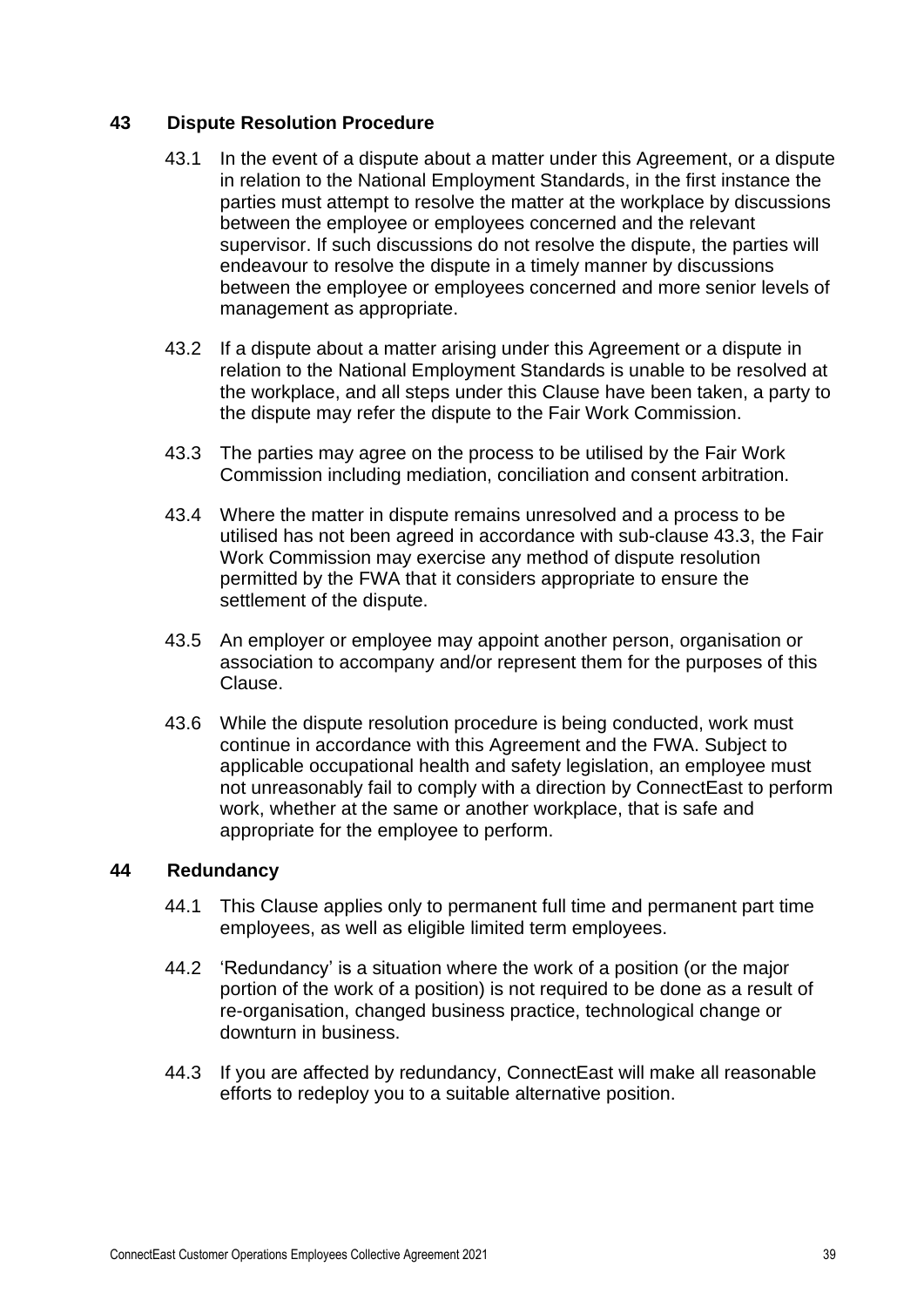- 44.4 If your position is made redundant and:
	- 44.4.1 ConnectEast finds a Directly Comparable Position for you and there is a transfer of your employment for the purposes of section 122 of the FWA; or
	- 44.4.2 you accept a suitable alternative position (i.e. your employment continues),

the severance pay prescription outlined in sub-clause [45.3](#page-44-1) will not apply.

- <span id="page-43-1"></span>44.5 For the new position to be directly comparable to the redundant position, it must be a position in ConnectEast or with an entity that is a successor, assignee, transmittee or service provider to ConnectEast or any part of the business of ConnectEast that:
	- 44.5.1 has at least the same salary and overall benefits as the redundant position;
	- 44.5.2 is at the same location or a location within reasonable commuting distance; and
	- 44.5.3 has duties that are reasonable taking into account your training and competence (including your training and competence with the benefit of reasonable additional training offered by ConnectEast (or its nominee) at its expense).
- 44.6 Where positions within ConnectEast become redundant, ConnectEast may retrench the surplus employees who occupy those positions.
- 44.7 Where there are a number of similar positions and employees involved, and not all such positions are redundant, ConnectEast, at its discretion may adopt a voluntary redundancy program. ConnectEast may reject any request for a voluntary redundancy at its discretion.
- 44.8 Where selection is necessary to determine which employees may be retrenched, ConnectEast will consider:
	- 44.8.1 your ability to perform the inherent requirements of the position;
	- 44.8.2 your work performance;
	- 44.8.3 the need to retain your specific skills; and
	- 44.8.4 any other factors deemed relevant by ConnectEast.
- <span id="page-43-0"></span>44.9 ConnectEast's selection of employees to be retrenched and any decision giving effect to such selection is final.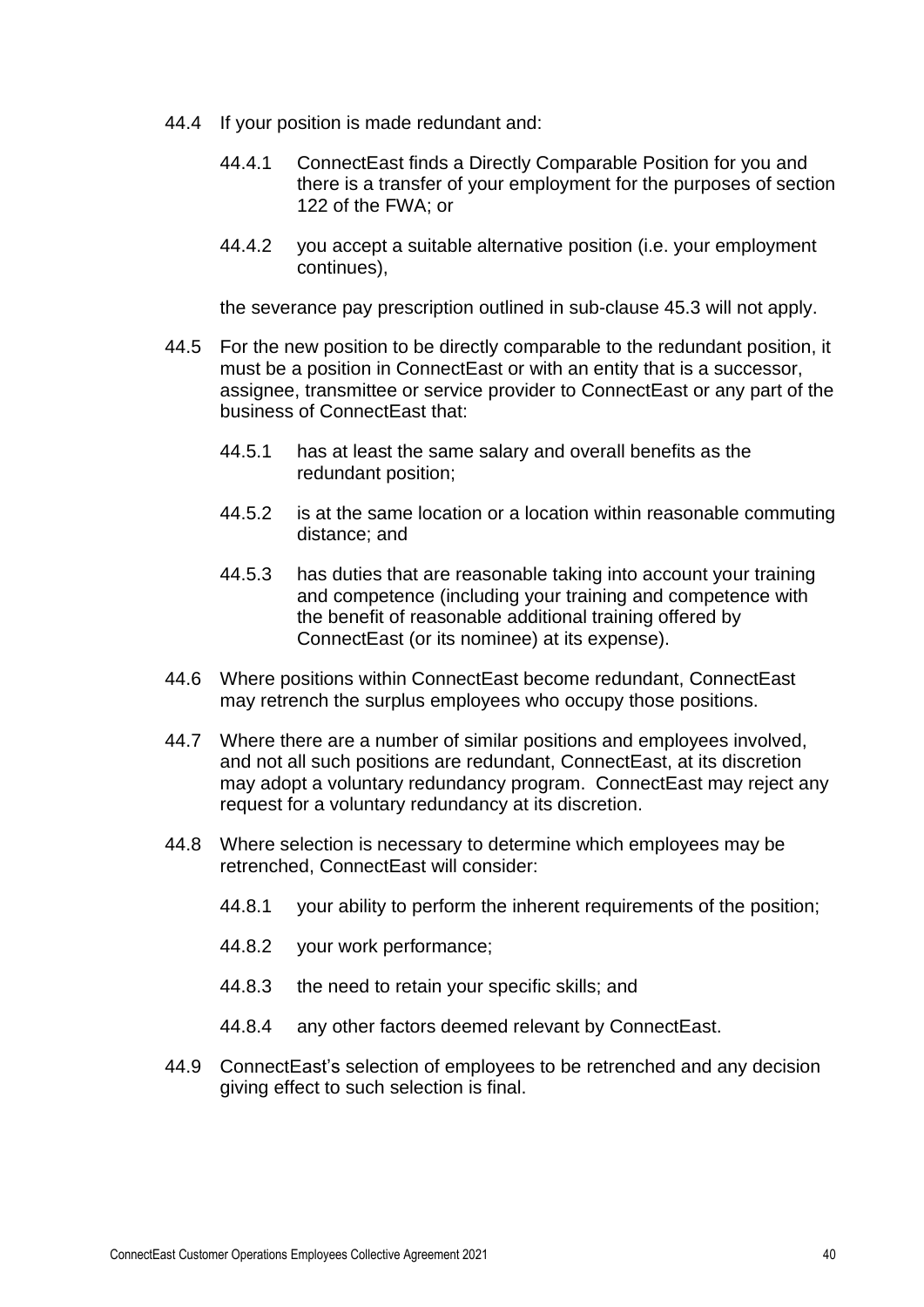## **45 Retrenchment**

- 45.1 'Retrenchment' means the termination of your employment as the result of redundancy.
- 45.2 If your position becomes redundant and you are retrenched, you can access the benefits in sub-clause [45.3](#page-44-1) and 45.5 of this Agreement unless you have declined a Directly Comparable Position or you accept another position in ConnectEast or with any successor, assignee, transmittee or service provider to ConnectEast.
- <span id="page-44-1"></span>45.3 Each retrenched employee is eligible to receive a severance payment as outlined in the table below. This payment will be in addition to any notice of termination or payment in lieu of such notice.

| <b>Period of Continuous Service</b> | <b>Severance Pay</b> |
|-------------------------------------|----------------------|
| Less than 1 year                    | Nil                  |
| 1 year and less than 2 years        | 4 weeks' pay         |
| 2 years and less than 3 years       | 6 weeks' pay         |
| 3 years and less than 4 years       | 7 weeks' pay         |
| 4 years and less than 5 years       | 8 weeks' pay         |
| 5 years and less than 6 years       | 10 weeks' pay        |
| 6 years and less than 7 years       | 11 weeks' pay        |
| 7 years and less than 8 years       | 13 weeks' pay        |
| 8 years and less than 9 years       | 14 weeks' pay        |
| 9 years and less than 10 years      | 16 weeks' pay        |
| 10 years and over                   | 16 weeks' pay        |

- 45.4 Any payments under sub-clause [45.3](#page-44-1) will be calculated on your Ordinary Hourly Rate of pay for your contracted hours of work.
- 45.5 An employee who is retrenched is eligible for outplacement services. Outplacement services provide up to 6 career counselling sessions to assist the retrenched employee seek future employment.
- 45.6 Outplacement services are provided by a ConnectEast service provider and may be used during the retrenchment notice period and up to 3 months after the employee's termination date.
- 45.7 Outplacement services may not be exchanged for a cash equivalent or an alternative service. Employees may elect not to use this service.
- <span id="page-44-0"></span>45.8 ConnectEast will provide reasonable paid time off, by mutual agreement, for an employee to attend outplacement services or to attend job interviews during working hours. ConnectEast may at its discretion ask for proof of attendance.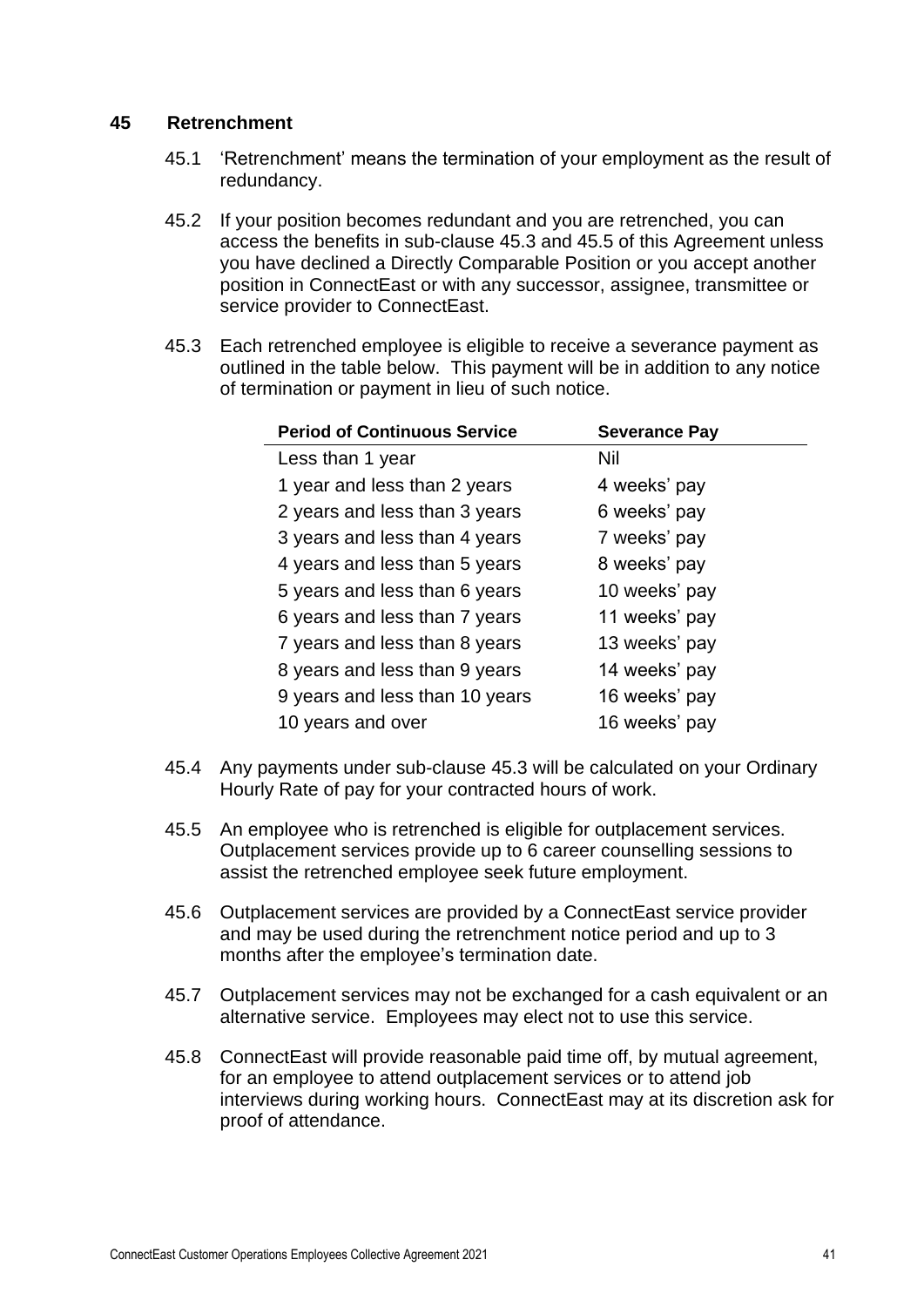#### <span id="page-45-0"></span>**46 Termination of Employment**

46.1 If you are a permanent employee, your employment may be terminated by ConnectEast or by you by providing the following notice in writing.

| <b>Period of Continuous Service</b> | <b>Period of Notice</b> |
|-------------------------------------|-------------------------|
| Less than 1 year                    | 1 week                  |
| 1 to 3 years                        | 2 weeks                 |
| 3 to 5 years                        | 3 weeks                 |
| More than 5 years                   | 4 weeks                 |

- <span id="page-45-1"></span>46.2 Employees who are over 45 years of age and have at least 2 years' continuous service with ConnectEast are entitled to (but not required to give) an additional 1 week's notice of termination.
- 46.3 If you are a limited term employee, your employment may be terminated by one party by giving notice for the period calculated in accordance with sub-clauses [46.1](#page-45-0) and [46.2](#page-45-1) if the other party has breached any term of this Agreement or your contract of employment.
- 46.4 If you are a casual employee, your employment may be terminated by ConnectEast during any shift by giving 1 hour's notice.
- 46.5 ConnectEast may, in its discretion, elect to make a payment to you in lieu of any period of notice, or the unexpired part of any notice given under this Clause.
- 46.6 Any payments in lieu of notice will be calculated on the basis of the amount ConnectEast would have been liable to pay the employee based on the employees roster at the time of notice if the employee had worked their Ordinary Hours until the end of the notice period.
- 46.7 ConnectEast may require you to serve out the notice period without actually rendering any services or attending at ConnectEast's premises.
- 46.8 The period of notice prescribed in sub-clauses [46.1](#page-45-0) and 46.2 will not apply if you are summarily dismissed.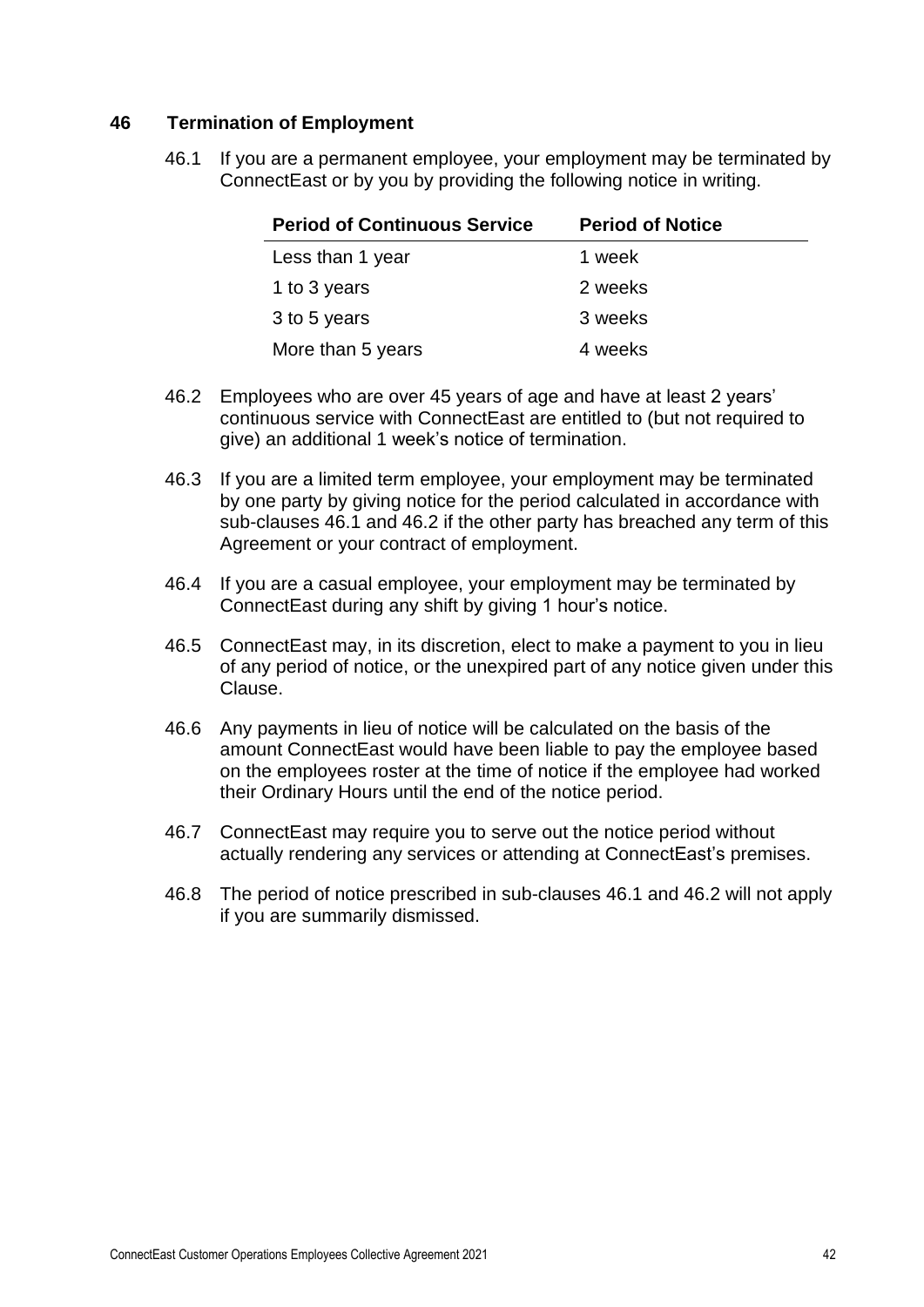- 46.9 ConnectEast may summarily dismiss you if you:
	- 46.9.1 engage in any act or omission constituting serious misconduct in respect of your duties;
	- 46.9.2 breach confidentiality and non-disclosure provisions of the Agreement;
	- 46.9.3 are convicted of a criminal offence and unable to perform the inherent requirements of the position in which you are employed;
	- 46.9.4 are at work under the influence of illegal substances or with a blood alcohol content exceeding zero (subject to sub-clause 42.4.3);
	- 46.9.5 refuse or neglect to comply with any lawful and reasonable direction given to you by ConnectEast;
	- 46.9.6 engage in computer "hacking" of ConnectEast's computer equipment, networks or software systems; or
	- 46.9.7 you access, view or update customer, employee or company information in a way which is not essential for the execution of your duties.
- 46.10 If you do not give ConnectEast the required notice of termination and are over 18 years old at the time of termination of your employment, ConnectEast can deduct from any money it owes you on termination an amount equivalent to one week's wages based on your Ordinary Hours and Ordinary Rate of Pay. For the avoidance of doubt, you are also not entitled to payment for any part of the period of notice you do not work.
- 46.11 Unless you have otherwise agreed with ConnectEast, any money you owe it when you leave will be deemed payable on the date you leave, irrespective of the original due date, and you authorise ConnectEast to deduct this money from any money it owes you. This includes leave in advance and monies advanced to you in relation to your employment including any annualised salary and/or packaging arrangements.
- <span id="page-46-0"></span>46.12 On your last working day, you must return all ConnectEast property in your possession, custody or control. This includes your access identification, keys, manuals and any other ConnectEast owned property and all ConnectEast files.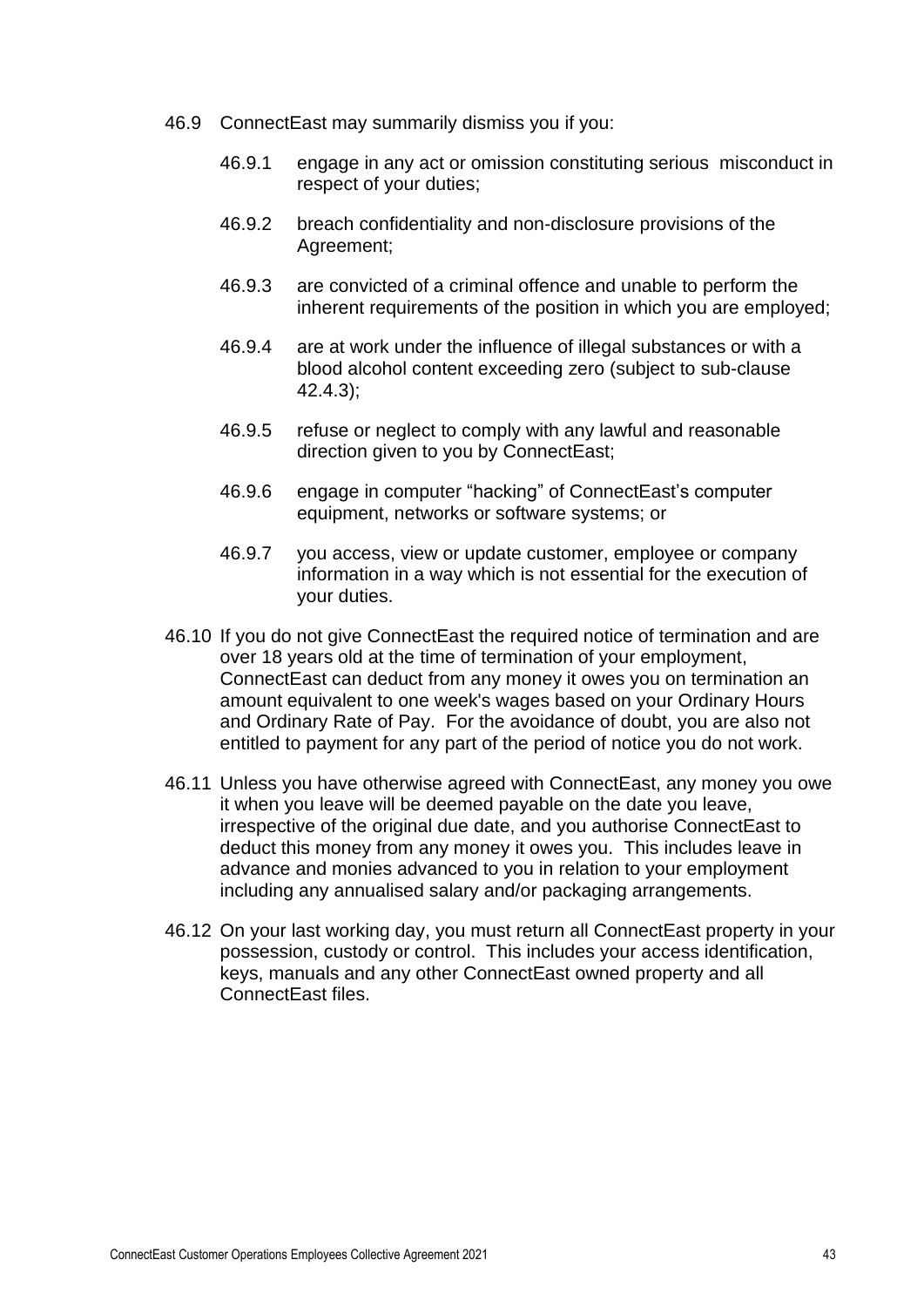## <span id="page-47-2"></span>**47 Abandonment of Employment**

- 47.1 If you are a permanent or limited term employee and are absent without authorisation for more than 3 rostered shifts, ConnectEast may treat you as having resigned from your employment effective on the first day of your absence.
- 47.2 Sub-clause [47.1](#page-47-2) will not apply if during your period of absence you contact ConnectEast and provide a reasonable explanation for your absence and give a clear indication of when you will be returning to work.

## <span id="page-47-0"></span>**48 Confidentiality, Privacy & Intellectual Property**

- 48.1 ConnectEast must maintain the total confidence, trust, cooperation and active support of its employees, customers and the general public. In order to maintain such confidence it is imperative that you act lawfully at all times.
- 48.2 You acknowledge that you must not disclose information which you have or obtain access to in the course of your employment unlawfully or to any unauthorised third party without ConnectEast's prior consent.
- 48.3 You agree that you will not do anything which causes ConnectEast to violate its obligations under Privacy Laws or which in any way violates a customer's privacy.
- 48.4 You must on request enter into a deed with ConnectEast with a view to protecting ConnectEast's confidential information and intellectual property. This deed may include a moral rights waiver.

## <span id="page-47-1"></span>**49 Agreement Flexibility**

- 49.1 Individual Flexibility Arrangements
	- 49.1.1 Despite other provisions of this Agreement, ConnectEast and an individual employee may agree to vary the application of certain terms of this Agreement to meet the genuine individual needs of ConnectEast and the individual employee. The terms ConnectEast and the individual employee may agree to vary the application of are those concerning arrangements for when work is performed.
	- 49.1.2 Any agreement made under this Clause must have been genuinely agreed to by ConnectEast and the individual employee.
	- 49.1.3 The agreement between ConnectEast and the individual employee must be confined to a variation in the application of one or more of the terms listed in this Clause.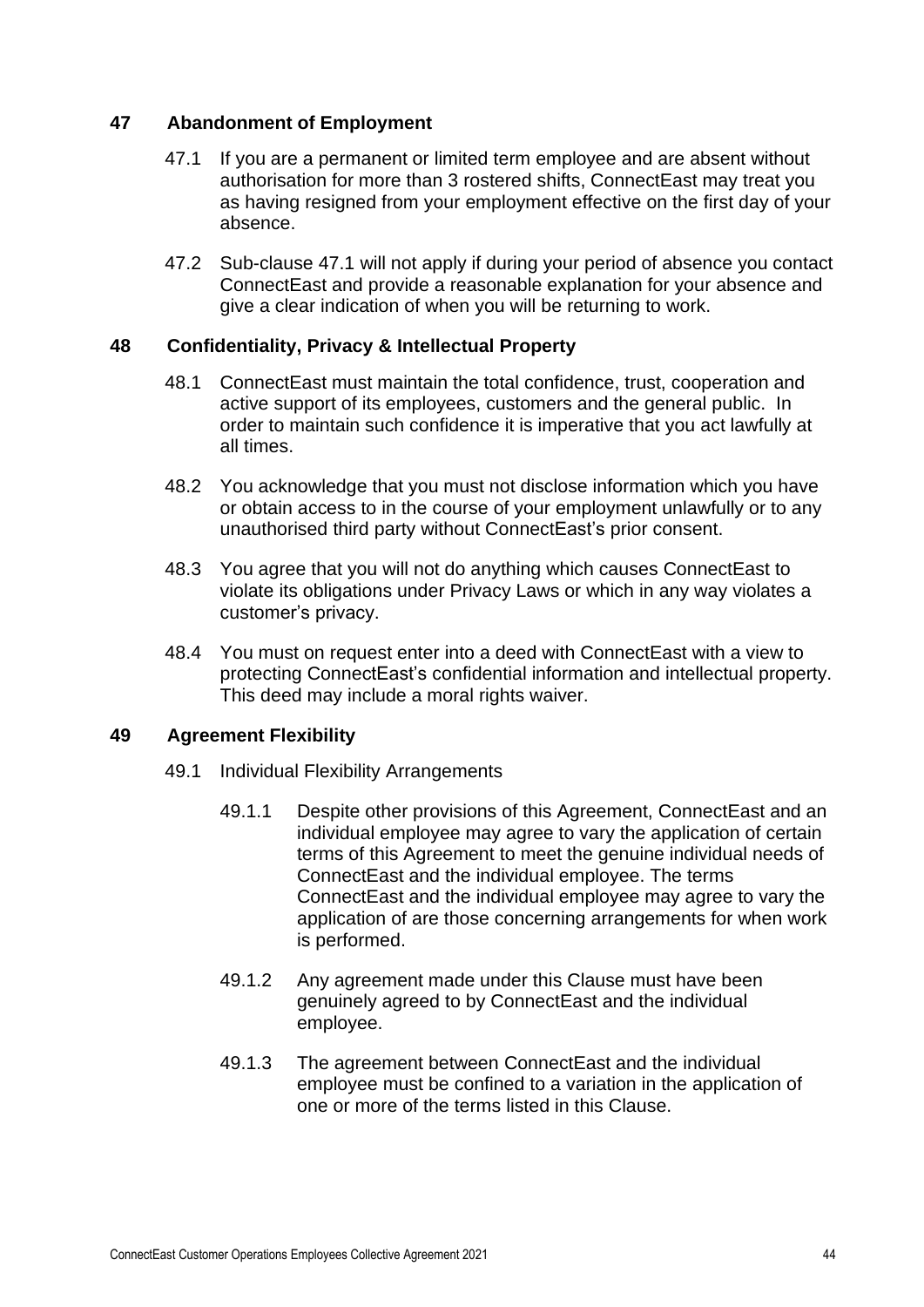- 49.1.4 ConnectEast must ensure that the agreement between ConnectEast and the individual employee:
	- 49.1.4.1 results in the employee being better off overall than the employee would have been if no individual flexibility agreement had been agreed to;
	- 49.1.4.2 is in writing, name the parties to the agreement and be signed by ConnectEast and the individual employee and, if the employee is under 18 years of age, the employee's parent or guardian;
	- 49.1.4.3 states each term of this Agreement that ConnectEast and the individual employee have agreed to vary;
	- 49.1.4.4 details how the application of each term has been varied by agreement between ConnectEast and the individual employee;
	- 49.1.4.5 details how the agreement results in the individual employee being better off overall in relation to the individual employee's terms and conditions of employment; and
	- 49.1.4.6 states the date the agreement commences to operate;
	- 49.1.4.7 is about matters that would be permitted matters under section 172 of the FWA;
	- 49.1.4.8 does not contain any unlawful terms under section 194 of the FWA.
- 49.1.5 ConnectEast must give the individual employee a copy of the agreement within 14 days of the date on which it is agreed and keep the agreement as a time and wages record.
- 49.1.6 Except as provided in sub-clause 49.1.4.2 the agreement must not require the approval or consent of a person other than ConnectEast and the individual employee.
- 49.1.7 ConnectEast must provide a written proposal to the employee when seeking to enter into an agreement. Where the employee's understanding of written English is limited ConnectEast must take measures, including translation into an appropriate language, to ensure the employee understands the proposal.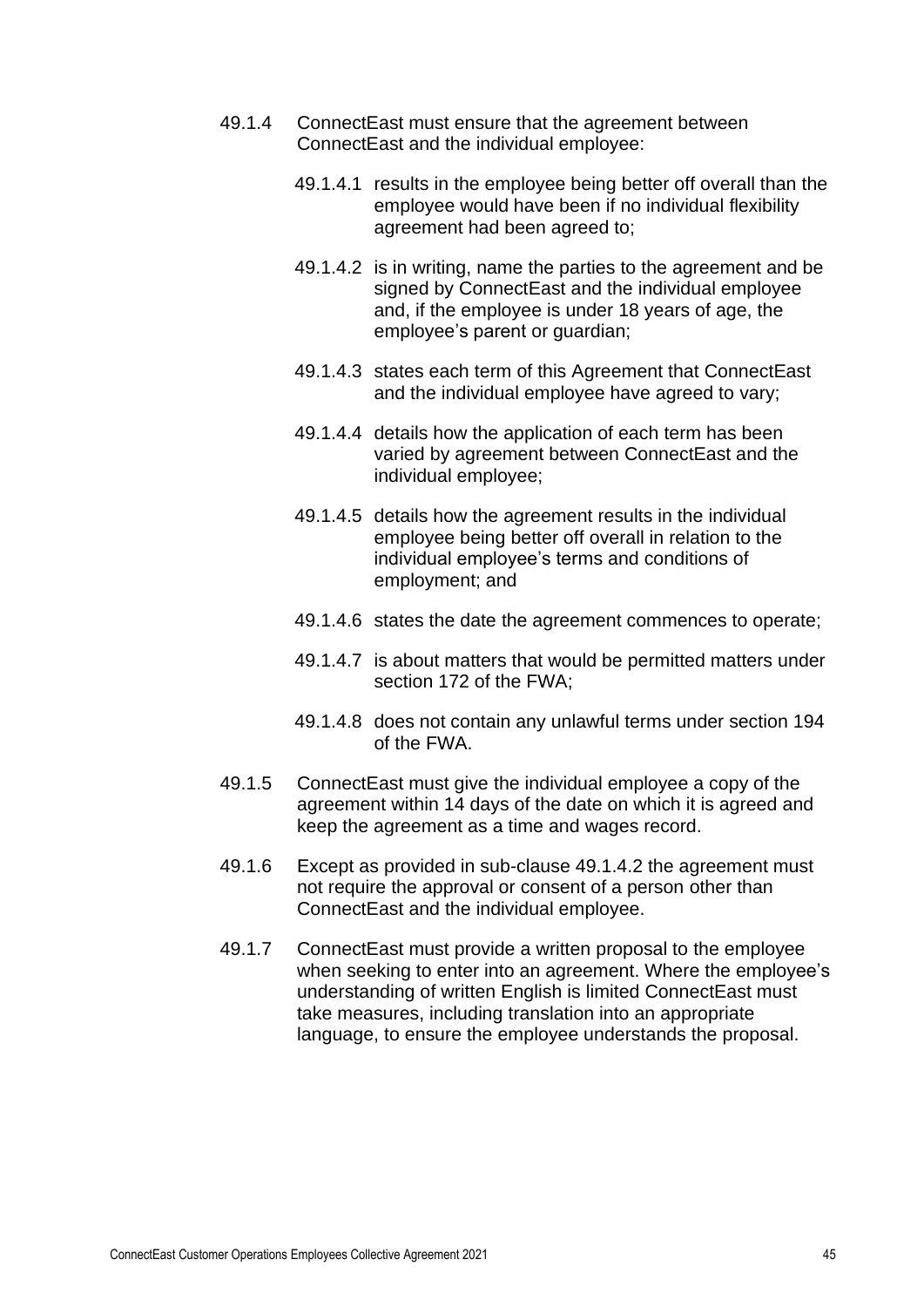- 49.1.8 The agreement may be terminated:
	- 49.1.8.1 by ConnectEast or the individual employee giving four weeks' notice of termination, in writing, to the other party and the agreement ceasing to operate at the end of the notice period; or
	- 49.1.8.2 at any time, by written agreement between ConnectEast and the individual employee.
- 49.1.9 The right to make an agreement under this Clause is in addition to, and is not intended to otherwise affect, any provision for an agreement between ConnectEast and an individual employee contained in any other term of this Agreement.
- 49.2 Requests for flexible working arrangements
	- 49.2.1 Employee may request change in working arrangements

This Clause applies where an employee has made a request for a change in working arrangements under section 65 of the FWA.

<span id="page-49-1"></span>49.2.2 Responding to the request

Before responding to a request made under section 65, ConnectEast must discuss the request with the employee and genuinely try to reach agreement on a change in working arrangements that will reasonably accommodate the employee's circumstances having regard to:

- 49.2.2.1 the needs of the employee arising from their circumstances;
- 49.2.2.2 the consequences for the employee if changes in working arrangements are not made; and
- 49.2.2.3 any reasonable business grounds for refusing the request.
- <span id="page-49-0"></span>49.2.3 What the written response must include if ConnectEast refuses the request
	- 49.2.3.1 Clause [49.2.3](#page-49-0) applies if ConnectEast refuses the request and has not reached an agreement with the employee under Clause [49.2.2.](#page-49-1)
	- 49.2.3.2 The written response under section 65(4) must include details of the reasons for the refusal, including the business ground or grounds for the refusal and how the ground or grounds apply.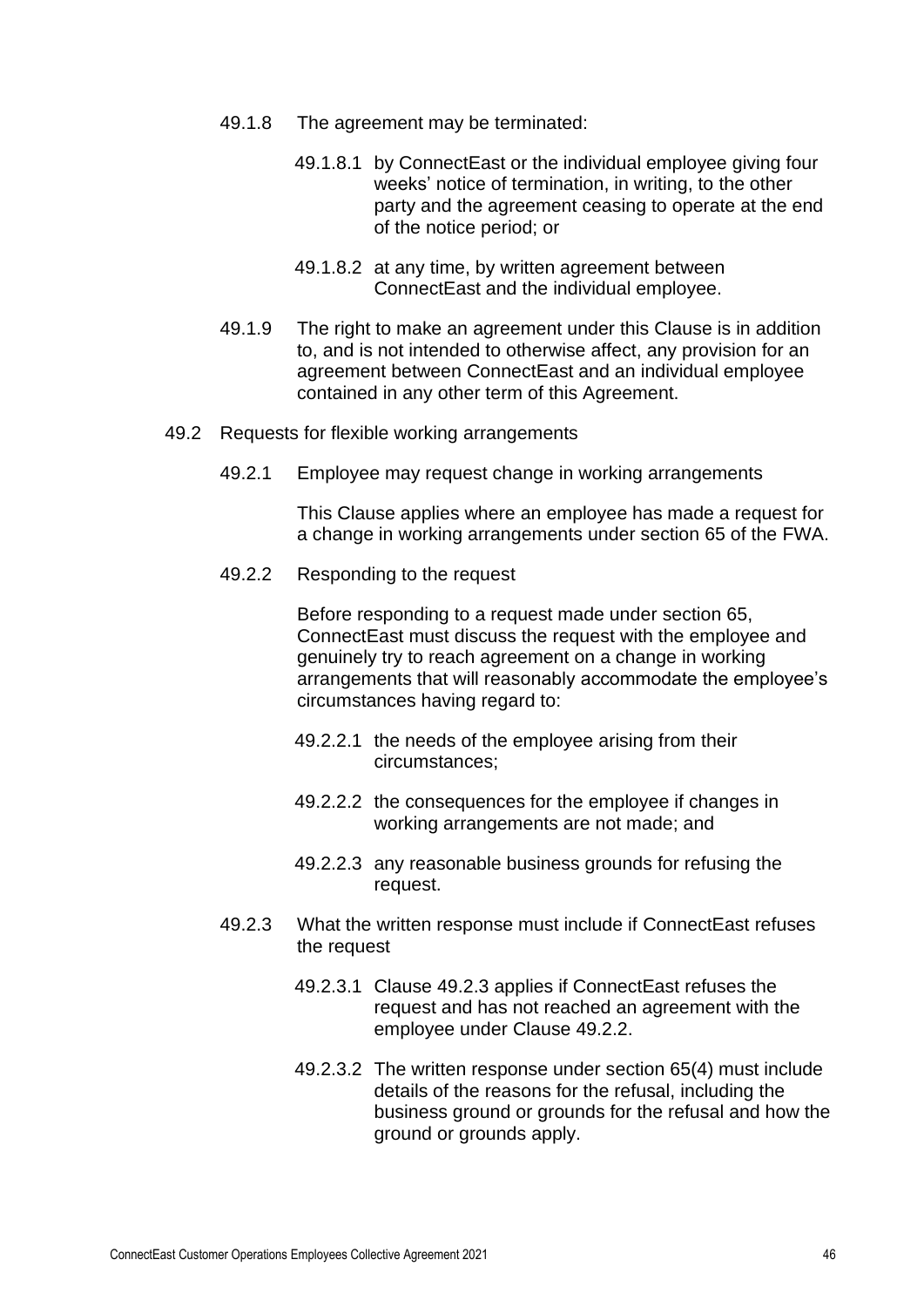- 49.2.3.3 If ConnectEast and employee could not agree on a change in working arrangements under Clause [49.2.2,](#page-49-1) then the written response under section 65(4) must:
	- a) state whether or not there are any changes in working arrangements that ConnectEast can offer the employee so as to better accommodate the employee's circumstances; and
	- b) if ConnectEast can offer the employee such changes in working arrangements, set out those changes in working arrangements.
- <span id="page-50-1"></span>49.2.4 What the written response must include if a different change in working arrangements is agreed

If ConnectEast and the employee reached an agreement under Clause [49.2.2](#page-49-1) on a change in working arrangements that differs from that initially requested by the employee, then ConnectEast must provide the employee with a written response to their request setting out the agreed change(s) in working arrangements.

49.2.5 Dispute resolution

<span id="page-50-0"></span>Disputes about whether ConnectEast has discussed the request with the employee and responded to the request in the way required by Clauses [49.2.2-](#page-49-1)[49.2.4,](#page-50-1) can be dealt with under Clause 43 – Dispute Resolution Procedure.

## **50 Consultation regarding major workplace change**

- 50.1 Employer to notify
	- 50.1.1 Prior to ConnectEast making a definite decision to introduce major changes in production, program, organisation, structure or technology that are likely to have significant effects on employees, ConnectEast must notify the employee or employees who may be affected by the proposed changes and their representatives, if appointed.
	- 50.1.2 Significant effects include termination of employment, major changes in composition, operation or size of ConnectEast's workforce or in the skills required; the elimination or diminution of job opportunities, promotion opportunities or job tenure; the alteration of hours of work; the need for retraining or transfer of employees to other work or locations; and the restructuring of jobs.
	- 50.1.3 Where this Agreement makes provision for alteration of any of these matters named above, an alteration is deemed not to have significant effect.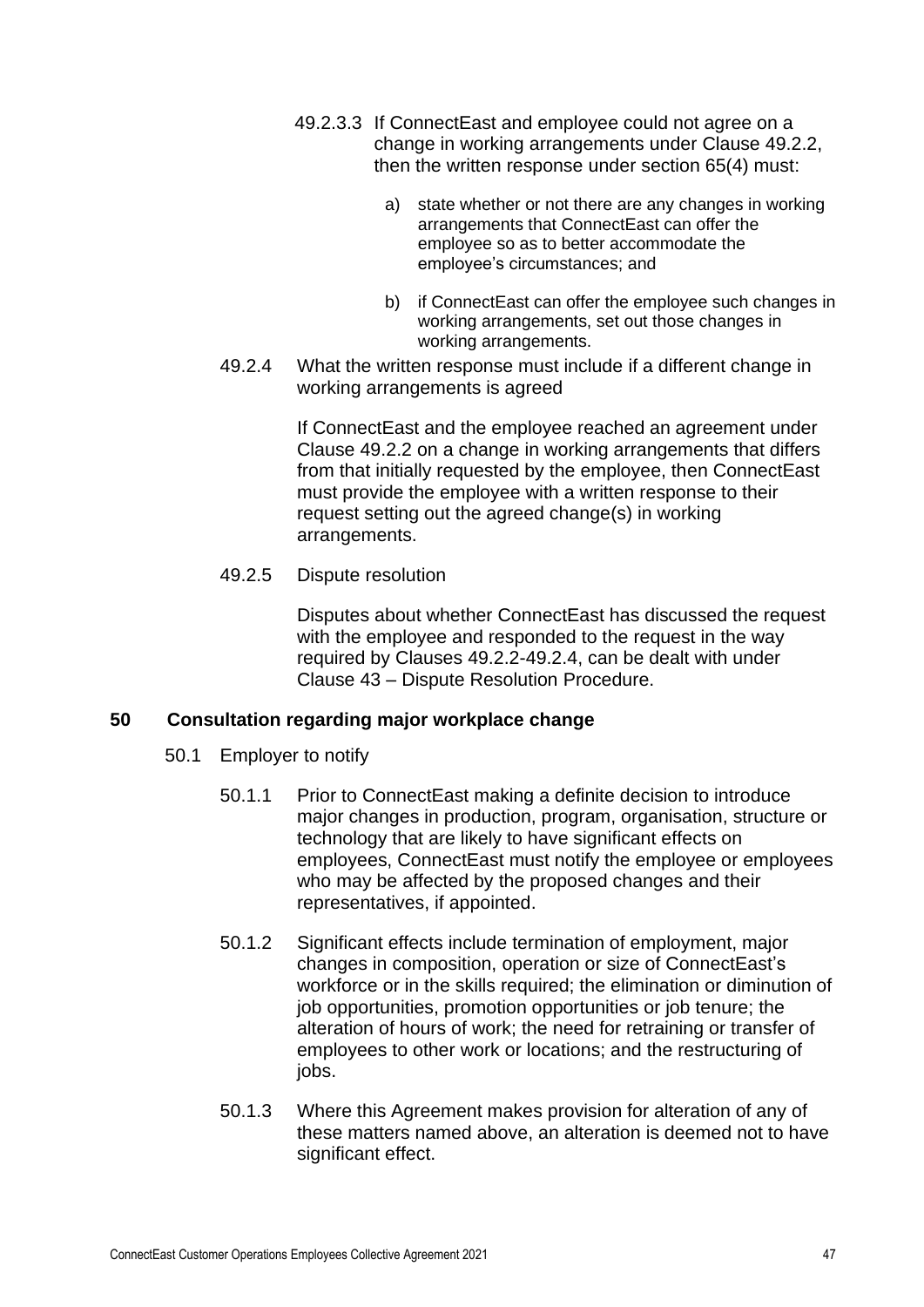- 50.2 Employer to discuss change
	- 50.2.1 ConnectEast must discuss with the employee or employees affected and their representative, if any, the introduction of the changes referred to in sub-clause 50.1.1, effects the changes are likely to have on the employee or employees and measures to avert or mitigate the adverse effects of such changes on the employee or employees and must give prompt consideration to matters raised by the employee or employees and/or their representatives in relation to the changes.
	- 50.2.2 For the purposes of such discussion, ConnectEast must provide in writing to the employee or employees concerned and their representatives, if any, all relevant information about the changes including the nature of the changes proposed, the expected effects of the changes on the employee or employees and any other matters likely to affect the employee or employees provided that ConnectEast is not required to disclose confidential information the disclosure of which would be contrary to ConnectEast's interests.
- <span id="page-51-0"></span>50.3 Consultation about changes to rosters or Ordinary Hours
	- 50.3.1 Where ConnectEast proposes to change an employee's regular roster or Ordinary Hours, ConnectEast must consult with the employee or employees affected and their representatives, if any, about the proposed change.
	- 50.3.2 ConnectEast must:
		- a) provide to the employee or employees affected and their representatives, if any, information about the proposed change (for example, information about the nature of the change to the employee's regular roster or ordinary hours of work and when that change is proposed to commence);
		- b) invite the employee or employees affected and their representatives, if any, to give their views about the impact of the proposed change (including any impact in relation to their family or caring responsibilities); and
		- c) give consideration to any views about the impact of the proposed change that are given by the employee or employees concerned and/or their representatives.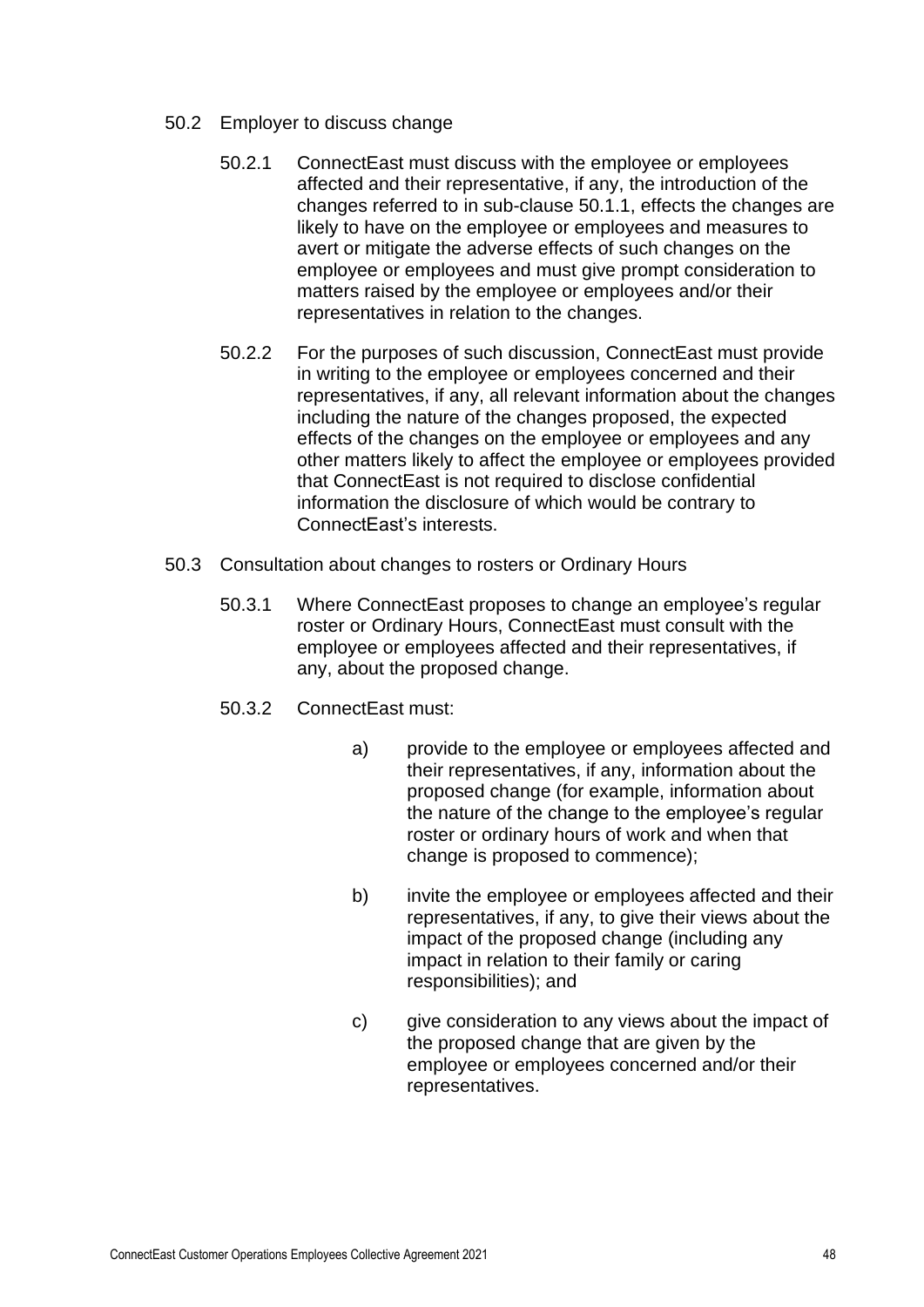- 50.3.3 The requirement to consult under this Clause does not apply where an employee has irregular, sporadic or unpredictable working hours.
- 50.3.4 This Clause [50.3](#page-51-0) is to be read in conjunction with other provisions in this Agreement concerning the scheduling of work and notice requirements.

## <span id="page-52-0"></span>**51 ASU Delegates Rights**

- 51.1 Union training leave
	- 51.1.1 Elected union delegates as advised to ConnectEast, shall have access to up to 5 days paid leave each year, in addition to other types of leave in this agreement, to attend training and development courses provided by the ASU.
	- 51.1.2 Until the union training leave days have been used by the delegate, the delegate shall not be required to use other leave types to attend union training.
	- 51.1.3 The ASU will provide ConnectEast with not less than fourteen (14) days notice of the days that training will be provided and the names of those delegates requested to attend.
	- 51.1.4 ConnectEast will not unreasonably refuse these requests.
	- 51.1.5 Where ConnectEast is unable to release a requested delegate for training, the refusal shall be provided in writing and include specific reasons for the refusal.
	- 51.1.6 The ASU may request additional training days in any given year and ConnectEast may choose to grant these.
	- 51.1.7 If a delegate has used all of the available union training leave days in any 12 month period and ConnectEast does not grant additional days, the delegate may choose to take annual leave days or unpaid leave to attend training.
- 51.2 Union duties
	- 51.2.1 The union delegate, in consultation with management and in accordance with operational requirements, will be entitled to reasonable paid time to conduct union business with employees, including:
		- 51.2.1.1 to respond to employee queries relating to this Agreement;
		- 51.2.1.2 where requested by an employee, to explain this Agreement;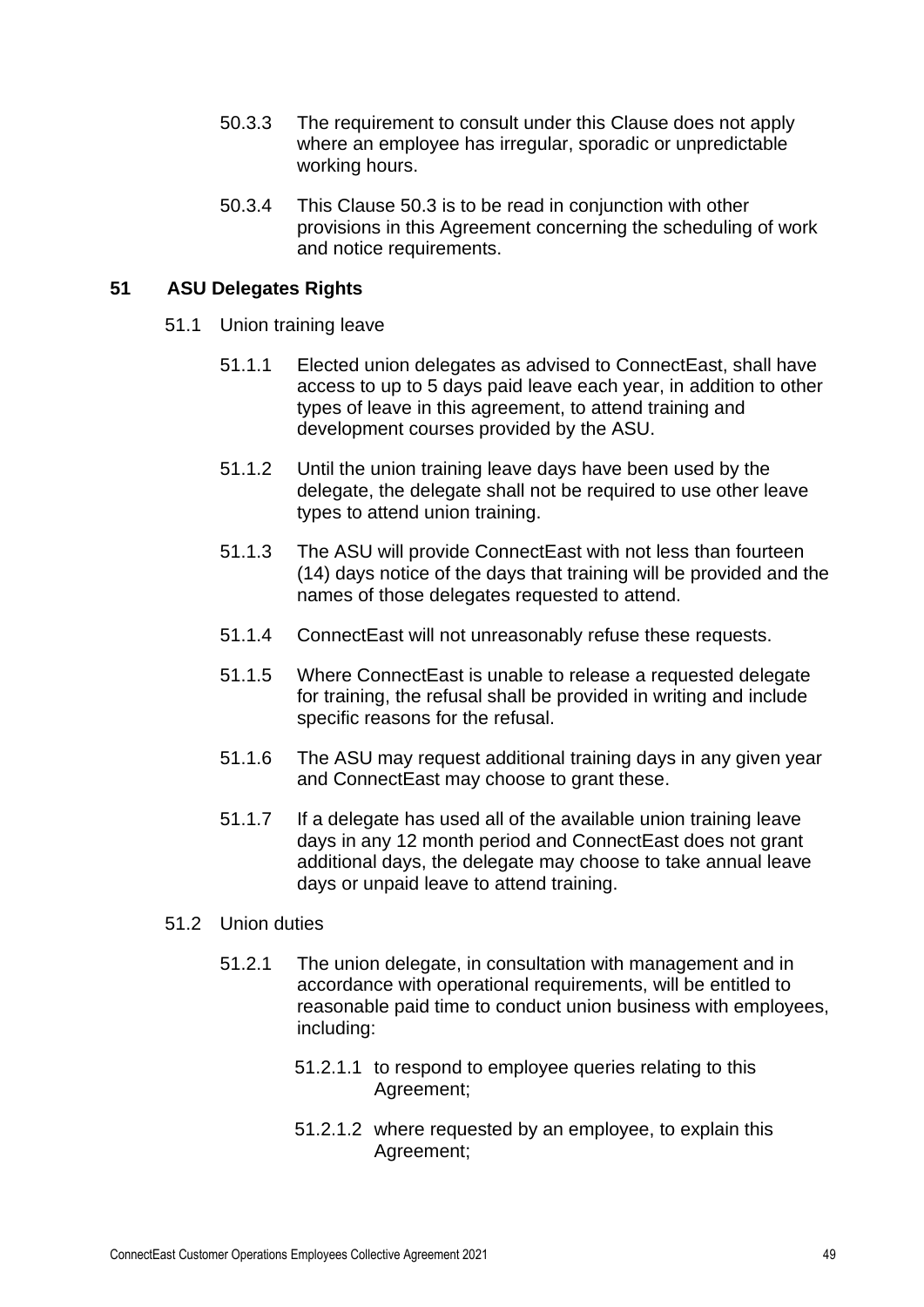- 51.2.1.3 place union notices on designated notice board and update the notice board as required;
- 51.2.1.4 to represent members on consultative committees; and
- 51.2.1.5 to attend hearings of the Fair Work Commission or other court tribunal directly related to union member employees of ConnectEast.
- 51.2.2 In accordance with Clause 50 of this Agreement, and subject to any individual privacy obligations, ConnectEast shall genuinely consult with the union delegate prior to decisions being taken which would result in significant change or adverse impact on employees, and deal with issues raised by the delegate promptly. The delegate may request an official of the union to assist them in this process.
- 51.3 Right to represent members
	- 51.3.1 The delegate has the right to attend any meeting where an employee has asked for representation from the union.
	- 51.3.2 Attendance at these meetings shall be considered a duty under this Clause and will be paid time.
	- 51.3.3 During the course of the meeting, the delegate shall act as a representative where requested by the employee. Upon authorisation by the employee, the delegate is allowed to speak, ask questions or adjourn or postpone meetings.
	- 51.3.4 This Clause does not override or exclude employee's right to ask for other types of representation, including but not limited to the union organiser, or to refuse representation.
	- 51.3.5 The delegate shall also have the right to raise issues on behalf of employees who request that they do so.
	- 51.3.6 If an issue is raised on behalf of an employee who has requested it, the matter shall be dealt with, as far as practicable, as though the employee had raised it themselves.
- <span id="page-53-0"></span>51.4 Delegate access to resources
	- 51.4.1 Union delegates will be granted reasonable access to workplace resources for the purpose of communicating with members and promoting union activities that are directly related to ConnectEast employees.
	- 51.4.2 This will include, but not be limited to, the use of computers, email services, telephone, photocopier and notice board that would otherwise constitute resources available to the delegate in the conduct of their work duties.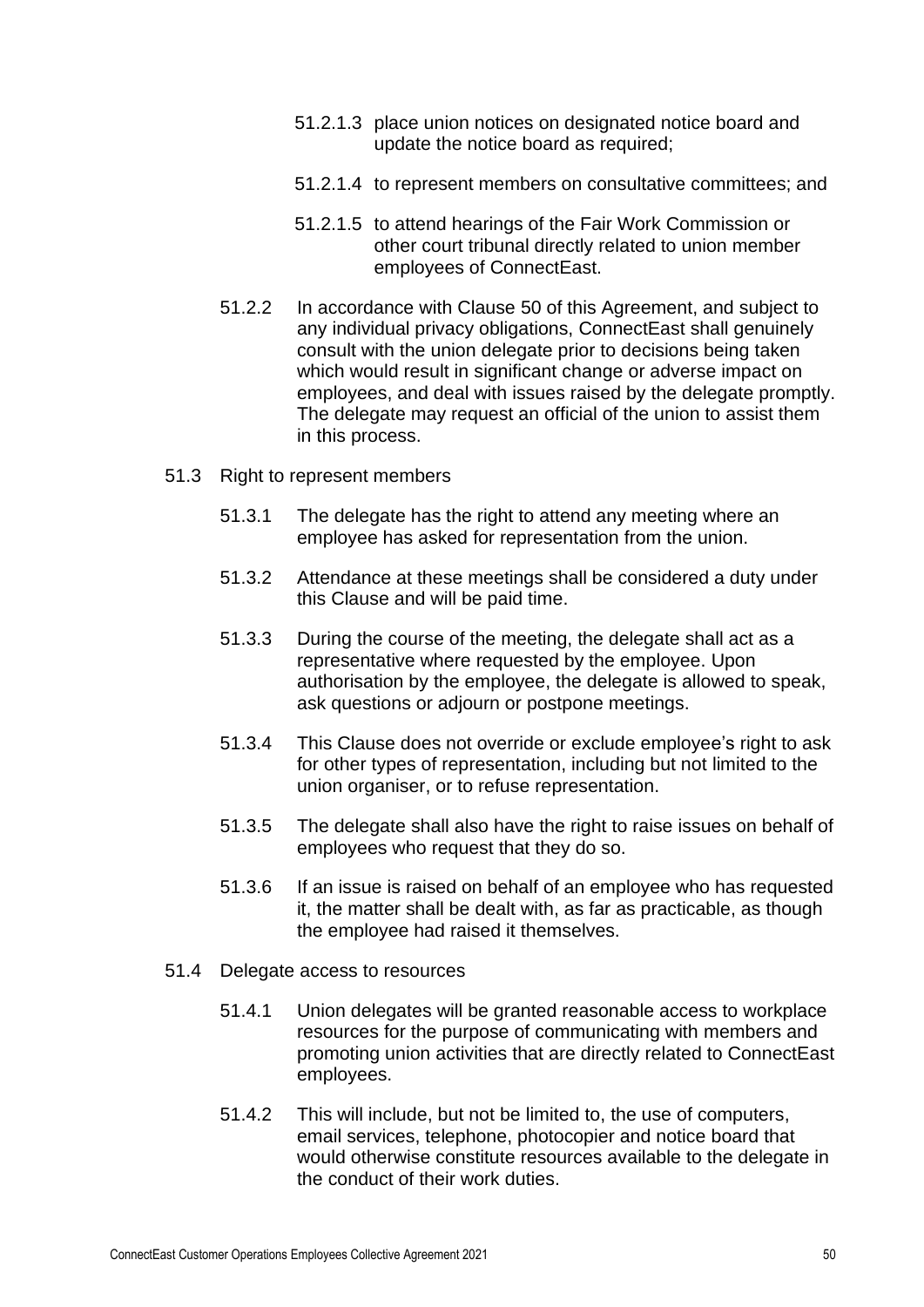## **52 No Extra Claims**

The parties to this Agreement will not pursue any extra claims, award or overaward entitlement for the duration of this Agreement.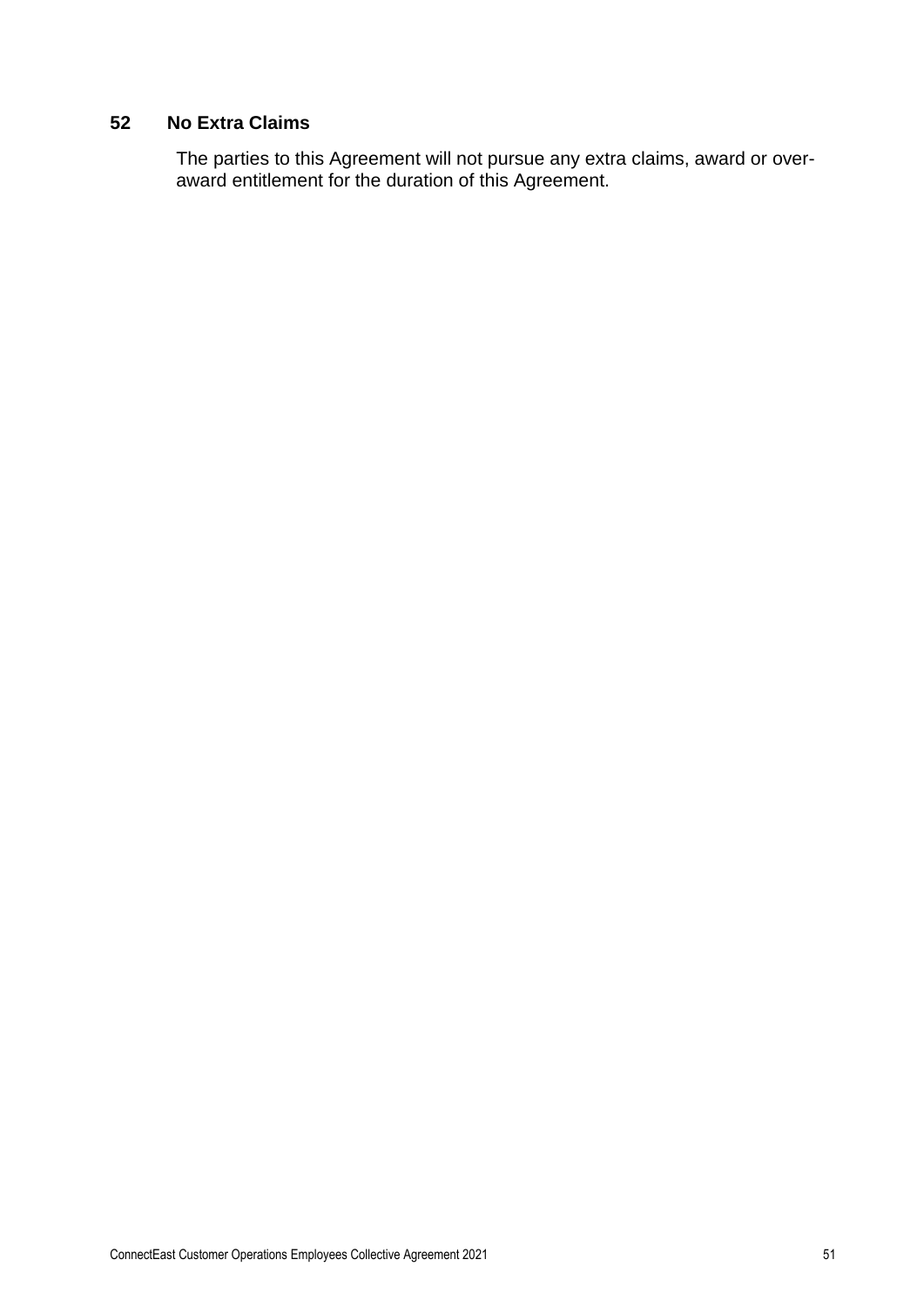## **EXECUTED** as an Agreement

DATED this 7<sup>th</sup> day of September 2021

I. Beniamin Gellie, Customer Service Operator have been authorised by the employees covered by this Agreement in my capacity as Employee Bargaining Representative to sign this Agreement on their behalf.

. . . . . . . . . . . .

Signature of employee representative]

Benjamin Gellie - Customer Service Operator

c/o - EastLink - 2 Hillcrest Avenue, Ringwood, Victoria 3134

DATED this 7th day of September 2021

I, Murray Keen, confirm that I have been authorised by ConnectEast to sign this Agreement in my capacity as Human Resources Manager and Employer Bargaining Representative on its behalf.

[Signature of Company representative]

Murray Keen - Human Resources Manager

c/o - EastLink - 2 Hillcrest Avenue, Ringwood, Victoria 3134